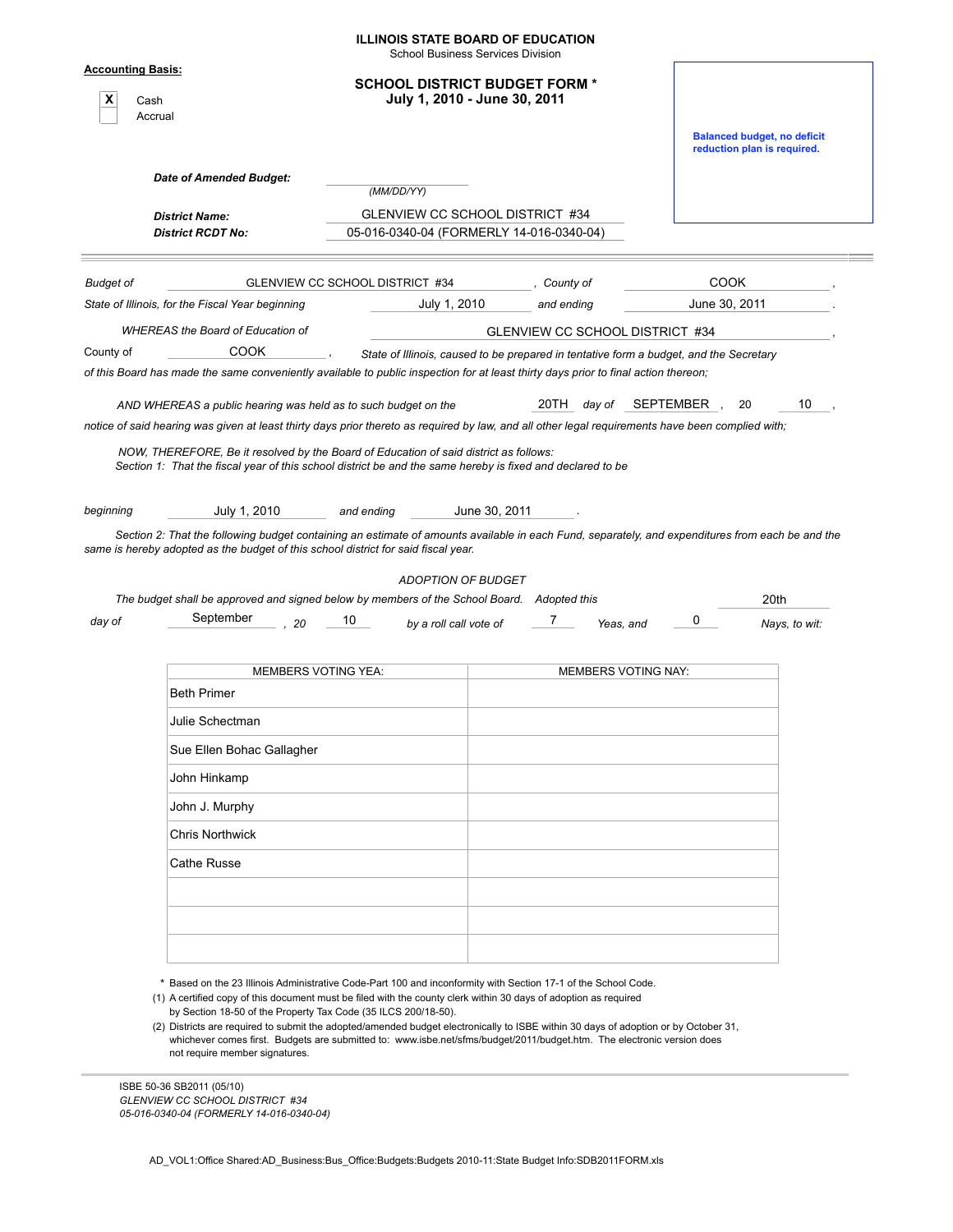#### Page 2 **BUDGET SUMMARY** Page 2

|                 | A                                                                                       | B            | C            | D                  | E                   | F              | G                         | H                       |                     | J            | K                 | $\mathbf{L}$ |
|-----------------|-----------------------------------------------------------------------------------------|--------------|--------------|--------------------|---------------------|----------------|---------------------------|-------------------------|---------------------|--------------|-------------------|--------------|
| $\mathbf{1}$    | Begin entering data on EstRev 5-10 and EstExp 11-17 tabs.                               |              | (10)         | (20)               | (30)                | (40)           | (50)                      | (60)                    | (70)                | (80)         | (90)              |              |
|                 |                                                                                         | Acct         | Educational  | Operations &       | <b>Debt Service</b> | Transportation | <b>Municipal</b>          | <b>Capital Projects</b> | <b>Working Cash</b> | <b>Tort</b>  | Fire Prevention & |              |
|                 | <b>Description</b>                                                                      | #            |              | <b>Maintenance</b> |                     |                | <b>Retirement/ Social</b> |                         |                     |              | Safety            |              |
| $\overline{2}$  |                                                                                         |              |              |                    |                     |                | Security                  |                         |                     |              |                   |              |
| 3               |                                                                                         |              | 25.016.467   | 3.109.691          | 2.288.407           | 1,852,749      | 755.103                   | 15.682                  | 1.643.894           | 323.992      | 2.206.453         |              |
| $\overline{4}$  | ESTIMATED BEGINNING FUND BALANCE July 1. 2010 <sup>1</sup><br><b>RECEIPTS/REVENUES</b>  |              |              |                    |                     |                |                           |                         |                     |              |                   |              |
|                 |                                                                                         |              |              |                    |                     |                |                           |                         |                     |              |                   |              |
| 5               | <b>LOCAL SOURCES</b>                                                                    | 1000<br>2000 | 44,612,000   | 4,649,000          | 3,388,000           | 1,684,000      | 1,605,000                 | 500                     | 45,000              | 349,500      | 2,000             |              |
| 6               | <b>FLOW-THROUGH RECEIPTS/REVENUES FROM ONE</b><br><b>DISTRICT TO ANOTHER DISTRICT</b>   |              | $\Omega$     | $\Omega$           |                     | $\Omega$       | $\Omega$                  |                         |                     |              |                   |              |
| $\overline{7}$  | <b>STATE SOURCES</b>                                                                    | 3000         |              |                    |                     |                |                           |                         |                     |              |                   |              |
|                 |                                                                                         | 4000         | 4,273,000    | $\Omega$           | $\Omega$            | 1,394,000      | $\Omega$                  | $\mathbf{0}$            | $\mathbf{0}$        | $\mathbf{0}$ | $\overline{0}$    |              |
| 8               | <b>FEDERAL SOURCES</b>                                                                  |              | 3,331,000    | $\Omega$           | $\Omega$            | $\Omega$       | $\Omega$                  | $\Omega$                | $\mathbf{0}$        | $\Omega$     | $\Omega$          |              |
| 9               | <b>Total Direct Receipts/Revenues</b>                                                   |              | 52,216,000   | 4,649,000          | 3,388,000           | 3,078,000      | 1,605,000                 | 500                     | 45,000              | 349,500      | 2,000             |              |
| $10$            | Receipts/Revenues for "On Behalf" Payments <sup>2</sup>                                 | 3998         |              |                    |                     |                |                           |                         |                     |              |                   |              |
| 11              | <b>Total Receipts/Revenues</b>                                                          |              | 52,216,000   | 4,649,000          | 3,388,000           | 3,078,000      | 1.605.000                 | 500                     | 45,000              | 349,500      | 2,000             |              |
| 12              | <b>DISBURSEMENTS/EXPENDITURES</b>                                                       |              |              |                    |                     |                |                           |                         |                     |              |                   |              |
|                 | 13 INSTRUCTION                                                                          | 1000         | 33.340.284   |                    |                     |                | 1.728.000                 |                         |                     |              |                   |              |
| 14              | <b>SUPPORT SERVICES</b>                                                                 | 2000         | 15.083.569   | 4.677.072          |                     | 3.266.000      | $\Omega$                  | $\Omega$                |                     | 413,000      | 1.974.000         |              |
| 15              | <b>COMMUNITY SERVICES</b>                                                               | 3000         | 24,089       | $\Omega$           |                     | $\mathbf{0}$   | $\Omega$                  |                         |                     |              |                   |              |
|                 | <b>PAYMENTS TO OTHER DISTRICTS &amp; GOVT UNITS</b>                                     | 4000         |              |                    |                     |                |                           |                         |                     |              |                   |              |
| 16              |                                                                                         |              | 3,122,058    | 5,928              | $\Omega$            | $\mathbf{0}$   | $\mathbf{0}$              | $\mathbf{0}$            |                     |              | $\overline{0}$    |              |
| 17              | <b>DEBT SERVICES</b>                                                                    | 5000         | 110,000      | $\mathbf{0}$       | 3.496.000           | $\Omega$       | $\Omega$                  |                         |                     | $\mathbf{0}$ | $\Omega$          |              |
| 18              | <b>PROVISION FOR CONTINGENCIES</b>                                                      | 6000         | $\Omega$     | $\Omega$           | $\Omega$            | $\Omega$       | $\Omega$                  | $\mathbf{0}$            |                     | $\Omega$     | $\Omega$          |              |
| 19              | <b>Total Direct Disbursements/Expenditures</b>                                          |              | 51,680,000   | 4,683,000          | 3,496,000           | 3,266,000      | 1,728,000                 | $\Omega$                |                     | 413,000      | 1,974,000         |              |
| 20              | Disbursements/Expenditures for "On Behalf" Payments <sup>2</sup>                        | 4180         | $\mathbf{0}$ | $\mathbf{0}$       | $\Omega$            | $\mathbf{0}$   | $\mathbf{0}$              | $\mathbf{0}$            |                     | $\mathbf{0}$ | - 0               |              |
| 21              | <b>Total Disbursements/Expenditures</b>                                                 |              | 51,680,000   | 4,683,000          | 3,496,000           | 3,266,000      | 1,728,000                 | $\mathbf{0}$            |                     | 413,000      | 1,974,000         |              |
|                 | Excess of Direct Receipts/Revenues Over (Under) Direct                                  |              |              |                    |                     |                |                           |                         |                     |              |                   |              |
| 22              | <b>Disbursements/Expenditures</b>                                                       |              | 536,000      | (34,000)           | (108,000)           | (188,000)      | (123,000)                 | 500                     | 45,000              | (63,500)     | (1,972,000)       |              |
| 23              | <b>OTHER SOURCES/USES OF FUNDS</b>                                                      |              |              |                    |                     |                |                           |                         |                     |              |                   |              |
| 24              | OTHER SOURCES OF FUNDS (7000)                                                           |              |              |                    |                     |                |                           |                         |                     |              |                   |              |
| 25              | PERMANENT TRANSFER FROM VARIOUS FUNDS                                                   |              |              |                    |                     |                |                           |                         |                     |              |                   |              |
| 26              | Abolishment or Abatement of the Working Cash Fund                                       | 7110         | $\Omega$     |                    |                     |                |                           |                         |                     |              |                   |              |
| 27              | Transfer of Working Cash Fund Interest                                                  | 7120         |              |                    |                     |                |                           |                         |                     |              |                   |              |
| 28              | <b>Transfer Among Funds</b>                                                             | 7130         |              |                    |                     |                |                           |                         |                     |              |                   |              |
| $\overline{29}$ | <b>Transfer of Interest</b>                                                             | 7140         |              |                    |                     |                |                           |                         |                     |              |                   |              |
| 30              | Transfer from Capital Projects Fund to O&M Fund                                         | 7150         |              | $\mathbf{0}$       |                     |                |                           |                         |                     |              |                   |              |
|                 | Transfer of Excess Fire Prev & Safety Tax & Interest <sup>3</sup>                       | 7160         |              |                    |                     |                |                           |                         |                     |              |                   |              |
| 31              | Proceeds to O&M Fund                                                                    |              |              | $\Omega$           |                     |                |                           |                         |                     |              |                   |              |
|                 | Transfer of Excess Accumulated Fire Prev & Safety Bond and Int <sup>3</sup> Proceeds to | 7170         |              |                    |                     |                |                           |                         |                     |              |                   |              |
| 32              | Debt Service Fund                                                                       |              |              |                    | $\Omega$            |                |                           |                         |                     |              |                   |              |
| 33              | SALE OF BONDS (7200)                                                                    |              |              |                    |                     |                |                           |                         |                     |              |                   |              |
| 34              | Principal on Bonds Sold <sup>4</sup>                                                    | 7210         |              |                    |                     |                |                           |                         |                     |              |                   |              |
| 35              | Premium on Bonds Sold                                                                   | 7220         |              |                    |                     |                |                           |                         |                     |              |                   |              |
| 36              | Accrued Interest on Bonds Sold                                                          | 7230         |              |                    |                     |                |                           |                         |                     |              |                   |              |
| $\overline{37}$ | Sale or Compensation for Fixed Assets 5                                                 | 7300         |              |                    |                     |                |                           |                         |                     |              |                   |              |
| 38              | Transfer to Debt Service to Pay Principal on Capital Leases                             | 7400         |              |                    | $\Omega$            |                |                           |                         |                     |              |                   |              |
| 39              | Transfer to Debt Service Fund to Pay Interest on Capital Leases                         | 7500         |              |                    | $\Omega$            |                |                           |                         |                     |              |                   |              |
| 40              | Transfer to Debt Service Fund to Pay Principal on Revenue Bonds                         | 7600         |              |                    | $\mathbf{0}$        |                |                           |                         |                     |              |                   |              |
| 41              | Transfer to Debt Service Fund to Pay Interest on Revenue Bonds                          | 7700         |              |                    | $\mathbf{0}$        |                |                           |                         |                     |              |                   |              |
| 42              | Transfer to Capital Projects Fund                                                       | 7800         |              |                    |                     |                |                           | $\Omega$                |                     |              |                   |              |
| 43              | <b>ISBE Loan Proceeds</b>                                                               | 7900         |              |                    |                     |                |                           |                         |                     |              |                   |              |
| 44              | Other Sources Not Classified Elsewhere                                                  | 7990         |              |                    |                     |                |                           |                         |                     |              |                   |              |
| 45              | <b>Total Other Sources of Funds</b>                                                     |              | $\mathbf{0}$ | $\Omega$           | $\Omega$            | $\Omega$       | $\Omega$                  | $\Omega$                | $\Omega$            | $\mathbf{0}$ | $\Omega$          |              |
|                 |                                                                                         |              |              |                    |                     |                |                           |                         |                     |              |                   |              |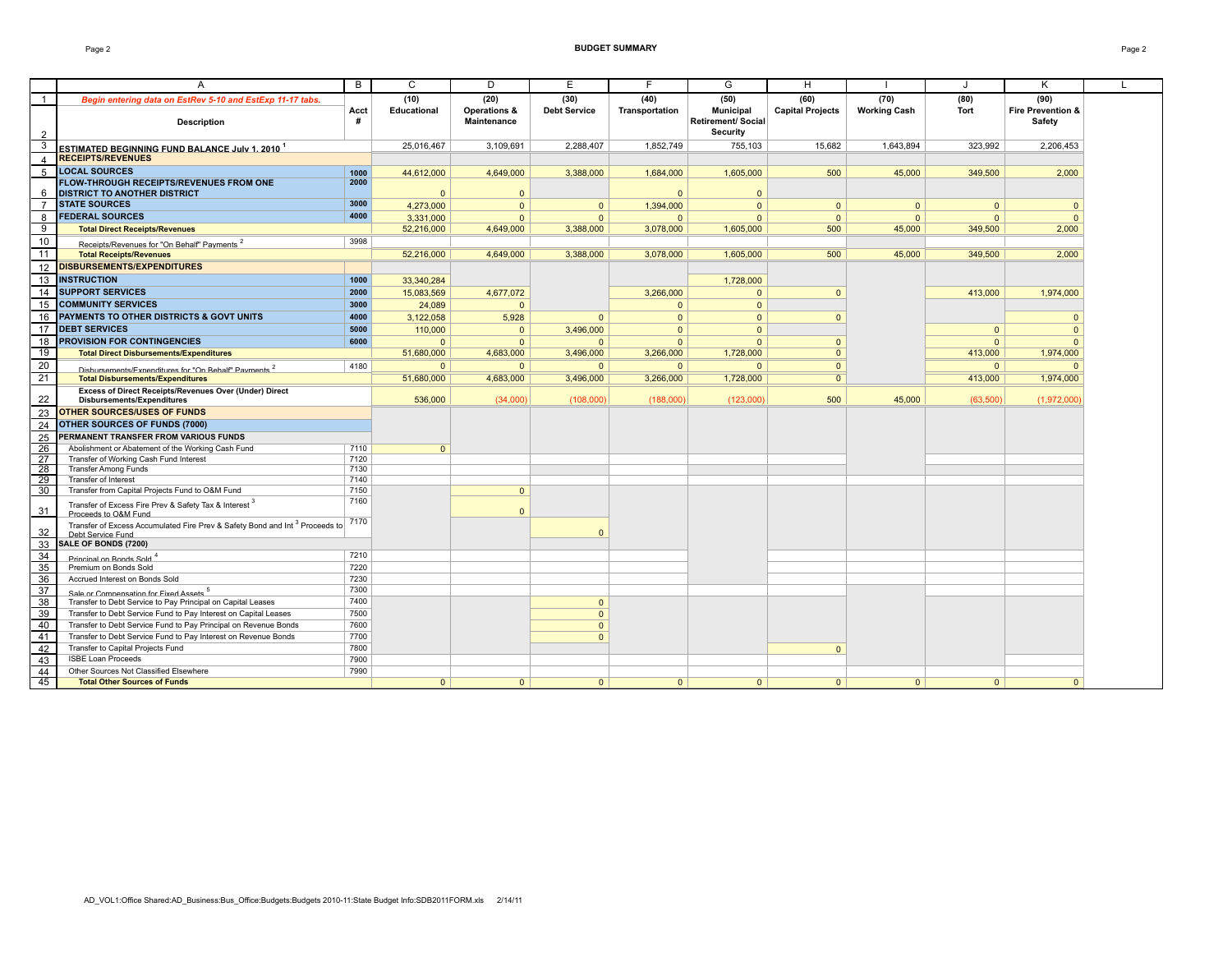#### Page 3 **BUDGET SUMMARY** Page 3

|                 | A                                                                                                            | B         | C            | D                           | E                                                | F.             | G                                                                | H                       |                     |                | Κ                                      |                        |
|-----------------|--------------------------------------------------------------------------------------------------------------|-----------|--------------|-----------------------------|--------------------------------------------------|----------------|------------------------------------------------------------------|-------------------------|---------------------|----------------|----------------------------------------|------------------------|
| $\overline{1}$  | Begin entering data on EstRev 5-10 and EstExp 11-17 tabs.                                                    |           | (10)         | (20)                        | (30)                                             | (40)           | (50)                                                             | (60)                    | (70)                | (80)           | (90)                                   |                        |
| $\overline{2}$  | <b>Description</b>                                                                                           | Acct      | Educational  | Operations &<br>Maintenance | <b>Debt Service</b>                              | Transportation | <b>Municipal</b><br><b>Retirement/ Social</b><br><b>Security</b> | <b>Capital Projects</b> | <b>Working Cash</b> | Tort           | <b>Fire Prevention &amp;</b><br>Safety |                        |
|                 | 46 OTHER USES OF FUNDS (8000)                                                                                |           |              |                             |                                                  |                |                                                                  |                         |                     |                |                                        |                        |
| 48              | TRANSFER TO VARIOUS OTHER FUNDS (8100)                                                                       |           |              |                             |                                                  |                |                                                                  |                         |                     |                |                                        |                        |
| 49              | Abolishment or Abatement of the Working Cash Fund                                                            | 8110      |              |                             |                                                  |                |                                                                  |                         |                     |                |                                        |                        |
| 50              | Transfer of Working Cash Fund Interest                                                                       | 8120      |              |                             |                                                  |                |                                                                  |                         |                     |                |                                        |                        |
| 51              | <b>Transfer Among Funds</b>                                                                                  | 8130      |              |                             |                                                  |                |                                                                  |                         |                     |                |                                        |                        |
| 52              | Transfer of Interest 6                                                                                       | 8140      |              |                             |                                                  |                |                                                                  |                         |                     |                |                                        |                        |
| 53              | Transfer from Capital Projects Fund to O&M Fund                                                              | 8150      |              |                             |                                                  |                |                                                                  |                         |                     |                |                                        |                        |
| 54              | Transfer of Excess Fire Prev & Safety Tax & Interest 3<br>Proceeds to O&M Fund                               | 8160      |              |                             |                                                  |                |                                                                  |                         |                     |                |                                        |                        |
| 55              | Transfer of Excess Accumulated Fire Prev & Safety Bond <sup>3</sup><br>and Int Proceeds to Debt Service Fund | 8170      |              |                             |                                                  |                |                                                                  |                         |                     |                |                                        |                        |
| $\overline{56}$ | Transfer to Debt Service Fund to Pay Principal on Capital Leases                                             | 8400      |              |                             |                                                  |                |                                                                  |                         |                     |                |                                        |                        |
| 57              | Transfer to Debt Service Fund to Pay Interest on Capital Leases                                              | 8500      |              |                             |                                                  |                |                                                                  |                         |                     |                |                                        |                        |
| 58              | Transfer to Debt Service Fund to Pay Principal on Revenue Bonds                                              | 8600      |              |                             |                                                  |                |                                                                  |                         |                     |                |                                        |                        |
| 59              | Transfer to Debt Service Fund to Pay Interest on Revenue Bonds                                               | 8700      |              |                             |                                                  |                |                                                                  |                         |                     |                |                                        |                        |
| 60              | Transfer to Capital Projects Fund                                                                            | 8800      |              |                             |                                                  |                |                                                                  |                         |                     |                |                                        |                        |
| 61              | Transfer to Debt Service Fund to Pay Principal on ISBE Loans                                                 | 8910      |              |                             |                                                  |                |                                                                  |                         |                     |                |                                        |                        |
| 62              | Other Uses Not Classified Elsewhere                                                                          | 8990      |              |                             |                                                  |                |                                                                  |                         |                     |                |                                        |                        |
| 63              | <b>Total Other Uses of Funds</b>                                                                             |           | $\Omega$     | $\mathbf{0}$                | $\Omega$                                         | $\mathbf{0}$   | $\Omega$                                                         | $\mathbf{0}$            | $\overline{0}$      | $\Omega$       |                                        |                        |
| 64              | <b>Total Other Sources/Uses of Fund</b>                                                                      |           | $\mathbf{0}$ | $\Omega$                    | $\Omega$                                         | $\Omega$       | $\mathbf{0}$                                                     | $\mathbf{0}$            | $\Omega$            | $\overline{0}$ | $\Omega$                               |                        |
| 65              | <b>ESTIMATED ENDING FUND BALANCE June 30, 2011</b>                                                           |           | 25.552.467   | 3,075,691                   | 2,180,407                                        | 1.664.749      | 632.103                                                          | 16.182                  | 1.688.894           | 260,492        | 234,453                                |                        |
| 66<br>67        |                                                                                                              |           |              |                             | <b>SUMMARY OF EXPENDITURES (by Major Object)</b> |                |                                                                  |                         |                     |                |                                        |                        |
| 68              |                                                                                                              |           | (10)         | (20)                        | (30)                                             | (40)           | (50)                                                             | (60)                    | (70)                | (80)           | (90)                                   |                        |
| 69              | <b>Description</b>                                                                                           | Acct<br># | Educational  | Operations &<br>Maintenance | <b>Debt Service</b>                              | Transportation | <b>Municipal</b><br><b>Retirement/ Social</b><br>Security        | <b>Capital Projects</b> | <b>Working Cash</b> | Tort           | Fire Prevention &<br>Safety            | <b>Total By Object</b> |
| 70              | <b>Object Name</b>                                                                                           |           |              |                             |                                                  |                |                                                                  |                         |                     |                |                                        |                        |
| 71              | <b>Salaries</b>                                                                                              | 100       | 36.031.385   | 2,003,520                   |                                                  | 82,080         |                                                                  | $\Omega$                |                     | $\Omega$       | $\Omega$                               | 38,116,985             |
| $\overline{72}$ | <b>Employee Benefits</b>                                                                                     | 200       | 5.555.615    | 460,520                     |                                                  | 19,170         | 1.728.000                                                        | $\Omega$                |                     | $\Omega$       | $\Omega$                               | 7,763,305              |
| $\overline{73}$ | <b>Purchased Services</b>                                                                                    | 300       | 3,458,600    | 763,770                     | $\Omega$                                         | 3,151,550      |                                                                  | $\Omega$                |                     | 411,000        | 28,455                                 | 7,813,375              |
| 74              | <b>Supplies &amp; Materials</b>                                                                              | 400       | 2,794,000    | 1,079,360                   |                                                  | 6,500          |                                                                  | $\Omega$                |                     | 2,000          | $\Omega$                               | 3,881,860              |
| $\overline{75}$ | <b>Capital Outlay</b>                                                                                        | 500       | 786,400      | 371.150                     |                                                  | 6,200          |                                                                  | $\Omega$                |                     | $\Omega$       | 1,945,545                              | 3.109.295              |
| $\overline{76}$ | <b>Other Objects</b>                                                                                         | 600       | 2,828,250    | 4,680                       | 3,496,000                                        | 500            | $\Omega$                                                         | $\Omega$                |                     | $\Omega$       | $\Omega$                               | 6,329,430              |
| 77              | <b>Non-Capitalized Equipment</b>                                                                             | 700       | $\Omega$     | $\mathbf{0}$                |                                                  | $\Omega$       |                                                                  | $\Omega$                |                     | $\Omega$       | $\Omega$                               | $\Omega$               |
| 78              | <b>Termination Benefits</b>                                                                                  | 800       | 225,750      | $\Omega$                    |                                                  | $\Omega$       |                                                                  |                         |                     |                |                                        | 225,750                |
| 79              | <b>Total Expenditures</b>                                                                                    |           | 51,680,000   | 4.683.000                   | 3.496.000                                        | 3.266.000      | 1.728.000                                                        | $\Omega$                |                     | 413.000        | 1.974.000                              | 67,240,000             |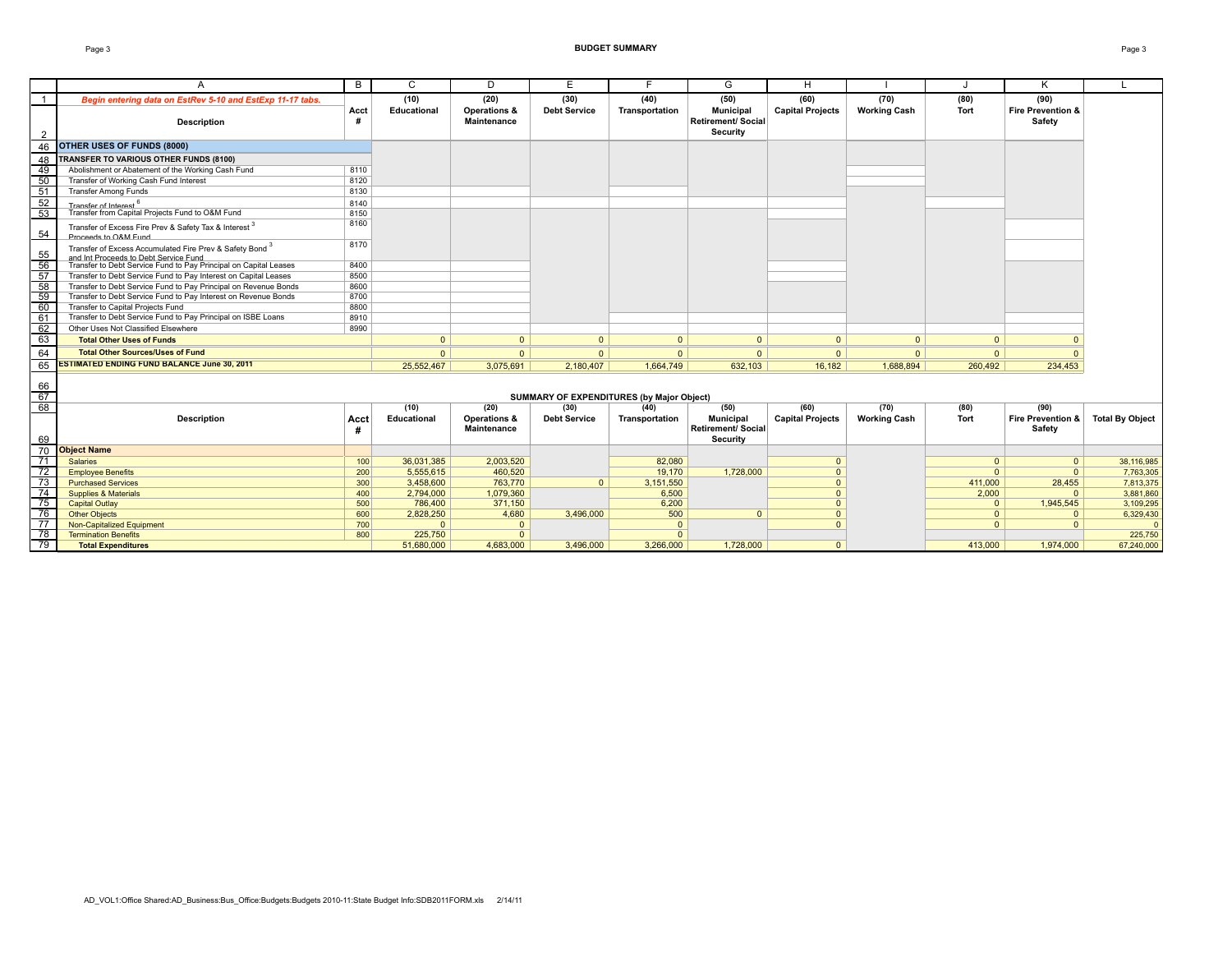### **Page 4 SUMMARY OF CASH TRANSACTIONS Page 4 Page 4 Page 4 Page 4 Page 4 Page 4 Page 4 Page 4 Page 4 Page 4 Page 4 Page 4 Page 4 Page 4 Page 4 Page 4 Page 4 Page 4 Page 4 Page 4 P**

|    | A                                                                 | B    | C            |                    | Е                   |                | G                      | н                       |                     |                | ĸ.                |
|----|-------------------------------------------------------------------|------|--------------|--------------------|---------------------|----------------|------------------------|-------------------------|---------------------|----------------|-------------------|
|    |                                                                   |      | (10)         | (20)               | (30)                | (40)           | (50)                   | (60)                    | (70)                | (80)           | (90)              |
|    |                                                                   | Acct | Educational  | Operations &       | <b>Debt Service</b> | Transportation | <b>Municipal</b>       | <b>Capital Projects</b> | <b>Working Cash</b> | <b>Tort</b>    | Fire Prevention & |
|    | Description                                                       | #    |              | <b>Maintenance</b> |                     |                | <b>Retirement/</b>     |                         |                     |                | Safety            |
| 2  |                                                                   |      |              |                    |                     |                | <b>Social Security</b> |                         |                     |                |                   |
|    | BEGINNING CASH BALANCE ON HAND July 1, 2010 <sup>7</sup>          |      | 25,016,467   | 3,109,691          | 2,288,407           | 1,852,749      | 755,103                | 15,682                  | 1,643,894           | 323,992        | 2,206,453         |
|    | <b>Total Direct Receipts &amp; Other Sources</b>                  |      | 52,216,000   | 4,649,000          | 3,388,000           | 3,078,000      | 1,605,000              | 500                     | 45,000              | 349,500        | 2,000             |
|    | <b>OTHER RECEIPTS</b>                                             |      |              |                    |                     |                |                        |                         |                     |                |                   |
| 6  | Interfund Loans Payable (Loans from Other Funds)                  | 411  |              |                    |                     |                |                        |                         |                     |                |                   |
|    | Interfund Loans Receivable (Repayment of Loans)                   | 141  |              |                    |                     |                |                        |                         |                     |                |                   |
| 8  | Notes and Warrants Payable                                        | 433  |              |                    |                     |                |                        |                         |                     |                |                   |
| 9  | <b>Other Current Assets</b>                                       | 199  |              |                    |                     |                |                        |                         |                     |                |                   |
| 10 | <b>Total Other Receipts</b>                                       |      | $\Omega$     | $\Omega$           | $\Omega$            | $\Omega$       | $\Omega$               | $\Omega$                | $\Omega$            | $\Omega$       | $\Omega$          |
|    | <b>Total Direct Receipts, Other Sources, &amp; Other Receipts</b> |      | 52,216,000   | 4,649,000          | 3,388,000           | 3,078,000      | 1,605,000              | 500                     | 45,000              | 349,500        | 2,000             |
| 12 | <b>Total Amount Available</b>                                     |      | 77,232,467   | 7,758,691          | 5,676,407           | 4,930,749      | 2,360,103              | 16,182                  | 1,688,894           | 673,492        | 2,208,453         |
| 13 | Total Direct Disbursements & Other Uses                           |      | 51,680,000   | 4,683,000          | 3,496,000           | 3,266,000      | 1,728,000              | $\Omega$                | $\Omega$            | 413,000        | 1,974,000         |
| 14 | <b>OTHER DISBURSEMENTS</b>                                        |      |              |                    |                     |                |                        |                         |                     |                |                   |
| 15 | Interfund Loans Receivable (Loans to Other Funds). <sup>10</sup>  | 141  |              |                    |                     |                |                        |                         |                     |                |                   |
| 16 | Interfund Loans Payable (Repayment of Loans)                      | 411  |              |                    |                     |                |                        |                         |                     |                |                   |
| 17 | Notes and Warrants Pavable                                        | 433  |              |                    |                     |                |                        |                         |                     |                |                   |
| 18 | <b>Other Current Liabilities</b>                                  | 499  |              |                    |                     |                |                        |                         |                     |                |                   |
| 19 | <b>Total Other Disbursements</b>                                  |      | $\mathbf{0}$ | 0 <sup>1</sup>     | $\overline{0}$      | 0 <sup>1</sup> | $\mathbf{0}$           | 0 <sup>1</sup>          | $\mathbf{0}$        | 0 <sup>1</sup> | $\mathbf{0}$      |
| 20 | Total Direct Disbursements, Other Uses, & Other Disbursements     |      | 51,680,000   | 4,683,000          | 3,496,000           | 3,266,000      | 1,728,000              | $\Omega$                | $\Omega$            | 413,000        | 1,974,000         |
| 21 | <b>FNDING CASH RAI ANCE ON HAND June 30 2011</b>                  |      | 25,552,467   | 3,075,691          | 2,180,407           | 1,664,749      | 632,103                | 16,182                  | 1,688,894           | 260,492        | 234,453           |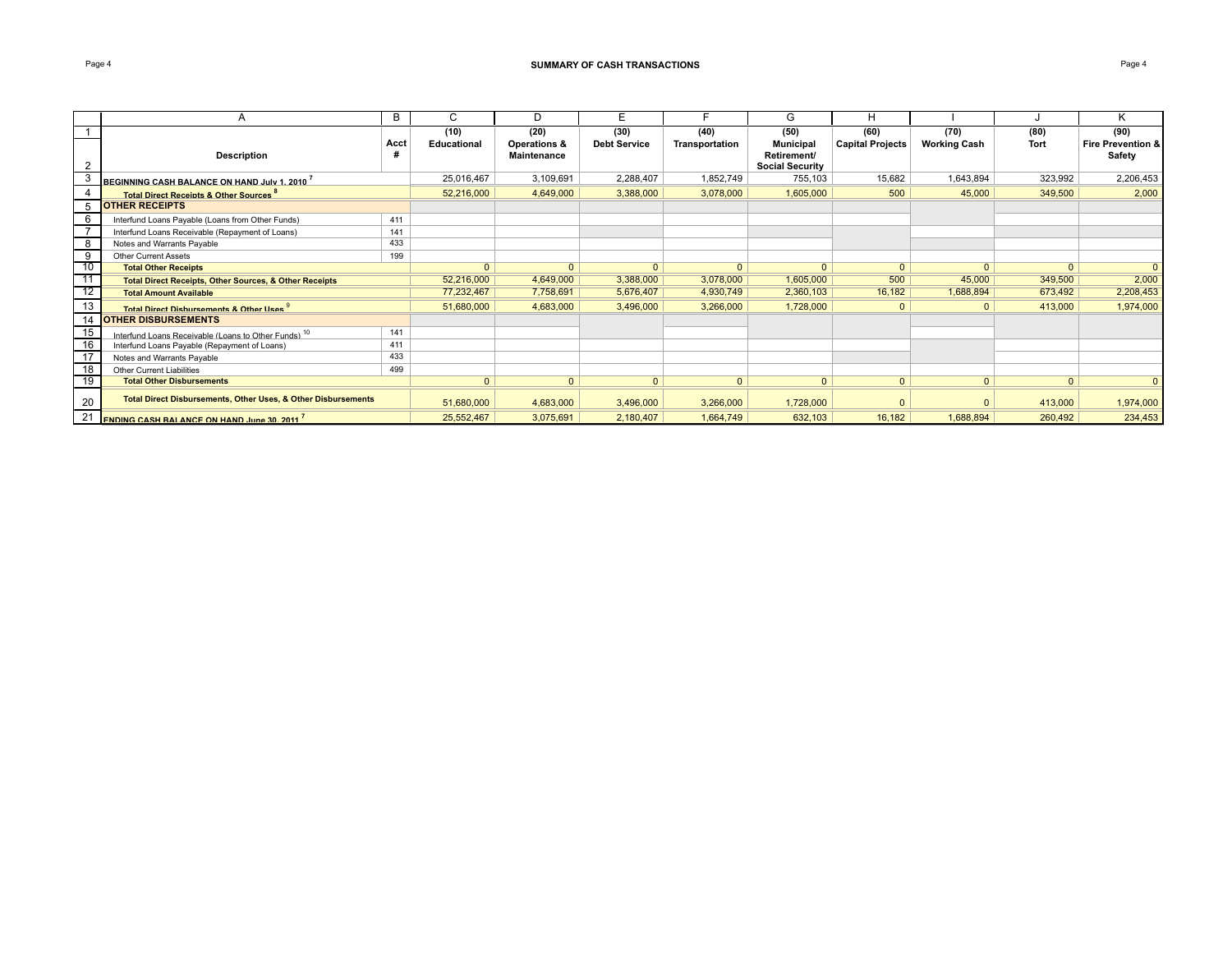#### Page 5 **ESTIMATED RECEIPTS/REVENUES** Page 5

|                                  | Α                                                                                                    | В            | C                          | D                                   | Ε                           | F                      | G                                                                 | H                               |                             | J            | Κ                                   |
|----------------------------------|------------------------------------------------------------------------------------------------------|--------------|----------------------------|-------------------------------------|-----------------------------|------------------------|-------------------------------------------------------------------|---------------------------------|-----------------------------|--------------|-------------------------------------|
| $\mathbf{1}$<br>$\overline{2}$   | <b>Description</b>                                                                                   | Acct<br>#    | (10)<br><b>Educational</b> | (20)<br>Operations &<br>Maintenance | (30)<br><b>Debt Service</b> | (40)<br>Transportation | (50)<br><b>Municipal</b><br>Retirement/<br><b>Social Security</b> | (60)<br><b>Capital Projects</b> | (70)<br><b>Working Cash</b> | (80)<br>Tort | (90)<br>Fire Prevention &<br>Safety |
| 3                                | <b>RECEIPTS/REVENUES FROM LOCAL SOURCES</b>                                                          |              |                            |                                     |                             |                        |                                                                   |                                 |                             |              |                                     |
| 4                                | AD VALOREM TAXES LEVIED BY LOCAL EDUCATION AGENCY                                                    |              |                            |                                     |                             |                        |                                                                   |                                 |                             |              |                                     |
|                                  |                                                                                                      | $\sim$       |                            |                                     |                             |                        |                                                                   |                                 |                             |              |                                     |
| 5                                | Designated Purposes Levies <sup>11</sup>                                                             |              | 33,013,000                 | 4,538,000                           | 3,342,000                   | 1,578,000              | 1,546,000                                                         |                                 |                             | 349,000      |                                     |
| 6                                | Leasing Purposes Levy <sup>12</sup>                                                                  | 1130         |                            |                                     |                             |                        |                                                                   |                                 |                             |              |                                     |
| $\overline{7}$                   | Special Education Purposes Levy<br>FICA and Medicare Only Levies                                     | 1140<br>1150 |                            |                                     |                             |                        |                                                                   |                                 |                             |              |                                     |
| $\overline{8}$<br>$\overline{9}$ |                                                                                                      | 1160         |                            |                                     |                             |                        |                                                                   |                                 |                             |              |                                     |
| 10                               | Area Vocational Construction Purposes Levy<br>Summer School Purposes Levy                            | 1170         |                            |                                     |                             |                        |                                                                   |                                 |                             |              |                                     |
| 11                               | Other Tax Levies (Describe & Itemize)                                                                | 1190         |                            |                                     |                             |                        |                                                                   |                                 |                             |              |                                     |
| 12                               | <b>Total Ad Valorem Taxes Levied by District</b>                                                     |              | 33,013,000                 | 4,538,000                           | 3,342,000                   | 1,578,000              | 1,546,000                                                         | $\mathbf{0}$                    | $\overline{0}$              | 349,000      | $\Omega$                            |
| 13                               | PAYMENTS IN LIEU OF TAXES                                                                            |              |                            |                                     |                             |                        |                                                                   |                                 |                             |              |                                     |
| 14                               | Mobile Home Privilege Tax                                                                            | 1210         |                            |                                     |                             |                        |                                                                   |                                 |                             |              |                                     |
| 15                               | Payments from Local Housing Authority                                                                | 1220         |                            |                                     |                             |                        |                                                                   |                                 |                             |              |                                     |
| 16                               | Corporate Personal Property Replacement Taxes 13                                                     | 1230         | 425,000                    |                                     |                             |                        | 50,000                                                            |                                 |                             |              |                                     |
| $\overline{17}$                  | Other Payments in Lieu of Taxes (Describe & Itemize)                                                 | 1290         | 8,850,900                  |                                     |                             |                        |                                                                   |                                 |                             |              |                                     |
| 18                               | <b>Total Payments in Lieu of Taxes</b>                                                               |              | 9,275,900                  | 0                                   | 0                           | $\mathbf{0}$           | 50,000                                                            | $\mathbf{0}$                    | $\overline{0}$              | $\mathbf{0}$ | $\Omega$                            |
|                                  | <b>TUITION</b>                                                                                       |              |                            |                                     |                             |                        |                                                                   |                                 |                             |              |                                     |
| 19<br>$\overline{20}$            |                                                                                                      | 1311         |                            |                                     |                             |                        |                                                                   |                                 |                             |              |                                     |
| $\overline{21}$                  | Regular Tuition from Pupils or Parents (In State)<br>Regular Tuition from Other Districts (In State) | 1312         | 4,100                      |                                     |                             |                        |                                                                   |                                 |                             |              |                                     |
| 22                               | Regular Tuition from Other Sources (In State)                                                        | 1313         |                            |                                     |                             |                        |                                                                   |                                 |                             |              |                                     |
| 23                               | Regular Tuition from Other Sources (Out of State)                                                    | 1314         |                            |                                     |                             |                        |                                                                   |                                 |                             |              |                                     |
|                                  | Summer School Tuition from Pupils or Parents (In State)                                              | 1321         |                            |                                     |                             |                        |                                                                   |                                 |                             |              |                                     |
| $\frac{24}{25}$ $\frac{25}{26}$  | Summer School Tuition from Other Districts (In State)                                                | 1322         | 50,000                     |                                     |                             |                        |                                                                   |                                 |                             |              |                                     |
|                                  | Summer School Tuition from Other Sources (In State)                                                  | 1323         |                            |                                     |                             |                        |                                                                   |                                 |                             |              |                                     |
| $\overline{27}$                  | Summer School Tuition from Other Sources (Out of State)                                              | 1324         |                            |                                     |                             |                        |                                                                   |                                 |                             |              |                                     |
| 28                               | CTE Tuition from Pupils or Parents (In State)                                                        | 1331         |                            |                                     |                             |                        |                                                                   |                                 |                             |              |                                     |
| $\frac{29}{29}$                  | CTE Tuition from Other Districts (In State)                                                          | 1332         |                            |                                     |                             |                        |                                                                   |                                 |                             |              |                                     |
| $\overline{30}$                  | CTE Tuition from Other Sources (In State)                                                            | 1333         |                            |                                     |                             |                        |                                                                   |                                 |                             |              |                                     |
| 31                               | CTE Tuition from Other Sources (Out of State)                                                        | 1334         |                            |                                     |                             |                        |                                                                   |                                 |                             |              |                                     |
| $\frac{1}{32}$                   | Special Education Tuition from Pupils or Parents (In State)                                          | 1341         |                            |                                     |                             |                        |                                                                   |                                 |                             |              |                                     |
| 33                               | Special Education Tuition from Other Districts (In State)                                            | 1342         |                            |                                     |                             |                        |                                                                   |                                 |                             |              |                                     |
| 34                               | Special Education Tuition from Other Sources (In State)                                              | 1343         |                            |                                     |                             |                        |                                                                   |                                 |                             |              |                                     |
| $\overline{35}$                  | Special Education Tuition from Other Sources (Out of State)                                          | 1344         |                            |                                     |                             |                        |                                                                   |                                 |                             |              |                                     |
| 36                               | Adult Tuition from Pupils or Parents (In State)                                                      | 1351         |                            |                                     |                             |                        |                                                                   |                                 |                             |              |                                     |
| $\overline{37}$                  | Adult Tuition from Other Districts (In State)                                                        | 1352         |                            |                                     |                             |                        |                                                                   |                                 |                             |              |                                     |
| 38                               | Adult Tuition from Other Sources (In State)                                                          | 1353         |                            |                                     |                             |                        |                                                                   |                                 |                             |              |                                     |
| 39                               | Adult Tuition from Other Sources (Out of State)                                                      | 1354         |                            |                                     |                             |                        |                                                                   |                                 |                             |              |                                     |
| 40                               | <b>Total Tuition</b>                                                                                 |              | 54,100                     |                                     |                             |                        |                                                                   |                                 |                             |              |                                     |
| 41                               | <b>TRANSPORTATION FEES</b>                                                                           |              |                            |                                     |                             |                        |                                                                   |                                 |                             |              |                                     |
| 42                               | Regular Transportation Fees from Pupils or Parents (In State)                                        | 1411         |                            |                                     |                             |                        |                                                                   |                                 |                             |              |                                     |
| 43                               | Regular Transportation Fees from Other Districts (In State)                                          | 1412         |                            |                                     |                             | 72,000                 |                                                                   |                                 |                             |              |                                     |
| 44                               | Regular Transportation Fees from Other Sources (In State)                                            | 1413         |                            |                                     |                             |                        |                                                                   |                                 |                             |              |                                     |
| 45                               | Regular Transportation Fees from Co-curricular Activities (In State)                                 | 1415         |                            |                                     |                             |                        |                                                                   |                                 |                             |              |                                     |
| 46                               | Regular Transportation Fees from Other Sources (Out of State)                                        | 1416         |                            |                                     |                             |                        |                                                                   |                                 |                             |              |                                     |
| 47                               | Summer School Transportation Fees from Pupils or Parents (In State)                                  | 1421         |                            |                                     |                             |                        |                                                                   |                                 |                             |              |                                     |
| 48                               | Summer School Transportation Fees from Other Districts (In State)                                    | 1422         |                            |                                     |                             |                        |                                                                   |                                 |                             |              |                                     |
| 49                               | Summer School Transportation Fees from Other Sources (In State)                                      | 1423         |                            |                                     |                             |                        |                                                                   |                                 |                             |              |                                     |
| 50                               | Summer School Transportation Fees from Other Sources<br>(Out of State)                               | 1424         |                            |                                     |                             |                        |                                                                   |                                 |                             |              |                                     |
| 51                               | CTE Transportation Fees from Pupils or Parents (In State)                                            | 1431         |                            |                                     |                             |                        |                                                                   |                                 |                             |              |                                     |
| 52                               | CTE Transportation Fees from Other Districts (In State)                                              | 1432         |                            |                                     |                             |                        |                                                                   |                                 |                             |              |                                     |
| $\overline{53}$                  | CTE Transportation Fees from Other Sources (In State)                                                | 1433         |                            |                                     |                             |                        |                                                                   |                                 |                             |              |                                     |
| 54                               | CTE Transportation Fees from Other Sources (Out of State)                                            | 1434         |                            |                                     |                             |                        |                                                                   |                                 |                             |              |                                     |
| 55                               | opecial Education Transportation nees nominaplis or Harerits                                         | 1441         |                            |                                     |                             |                        |                                                                   |                                 |                             |              |                                     |
| 56                               | $C+nt-1$<br>Special Education Transportation Fees from Other Districts (In State)                    | 1442         |                            |                                     |                             |                        |                                                                   |                                 |                             |              |                                     |
| 57                               | Special Education Transportation Fees from Other Sources (In State)                                  | 1443         |                            |                                     |                             |                        |                                                                   |                                 |                             |              |                                     |
|                                  | Special Education Transportation Fees from Other Sources                                             | 1444         |                            |                                     |                             |                        |                                                                   |                                 |                             |              |                                     |
| 58                               | (Out of State)                                                                                       |              |                            |                                     |                             |                        |                                                                   |                                 |                             |              |                                     |
| 59                               | Adult Transportation Fees from Pupils or Parents (In State)                                          | 1451         |                            |                                     |                             |                        |                                                                   |                                 |                             |              |                                     |
| 60                               | Adult Transportation Fees from Other Districts (In State)                                            | 1452         |                            |                                     |                             |                        |                                                                   |                                 |                             |              |                                     |
| 61                               | Adult Transportation Fees from Other Sources (In State)                                              | 1453         |                            |                                     |                             |                        |                                                                   |                                 |                             |              |                                     |
| 62                               | Adult Transportation Fees from Other Sources (Out of State)                                          | 1454         |                            |                                     |                             |                        |                                                                   |                                 |                             |              |                                     |
| 63                               | <b>Total Transportation Fees</b>                                                                     |              |                            |                                     |                             | 72,000                 |                                                                   |                                 |                             |              |                                     |
| 64                               | <b>EARNINGS ON INVESTMENTS</b>                                                                       |              |                            |                                     |                             |                        |                                                                   |                                 |                             |              |                                     |
| 65                               | Interest on Investments                                                                              | 1510         | 563,000                    | 56,500                              | 46,000                      | 34,000                 | 9,000                                                             | 500                             | 45,000                      | 500          | 2,000                               |
| 66                               | Gain or Loss on Sale of Investments                                                                  | 1520         |                            |                                     |                             |                        |                                                                   |                                 |                             |              |                                     |
| 67                               | <b>Total Earnings on Investments</b>                                                                 |              | 563,000                    | 56,500                              | 46,000                      | 34,000                 | 9,000                                                             | 500                             | 45,000                      | 500          | 2,000                               |

AD\_VOL1:Office Shared:AD\_Business:Bus\_Office:Budgets:Budgets 2010-11:State Budget Info:SDB2011FORM.xls 2/14/11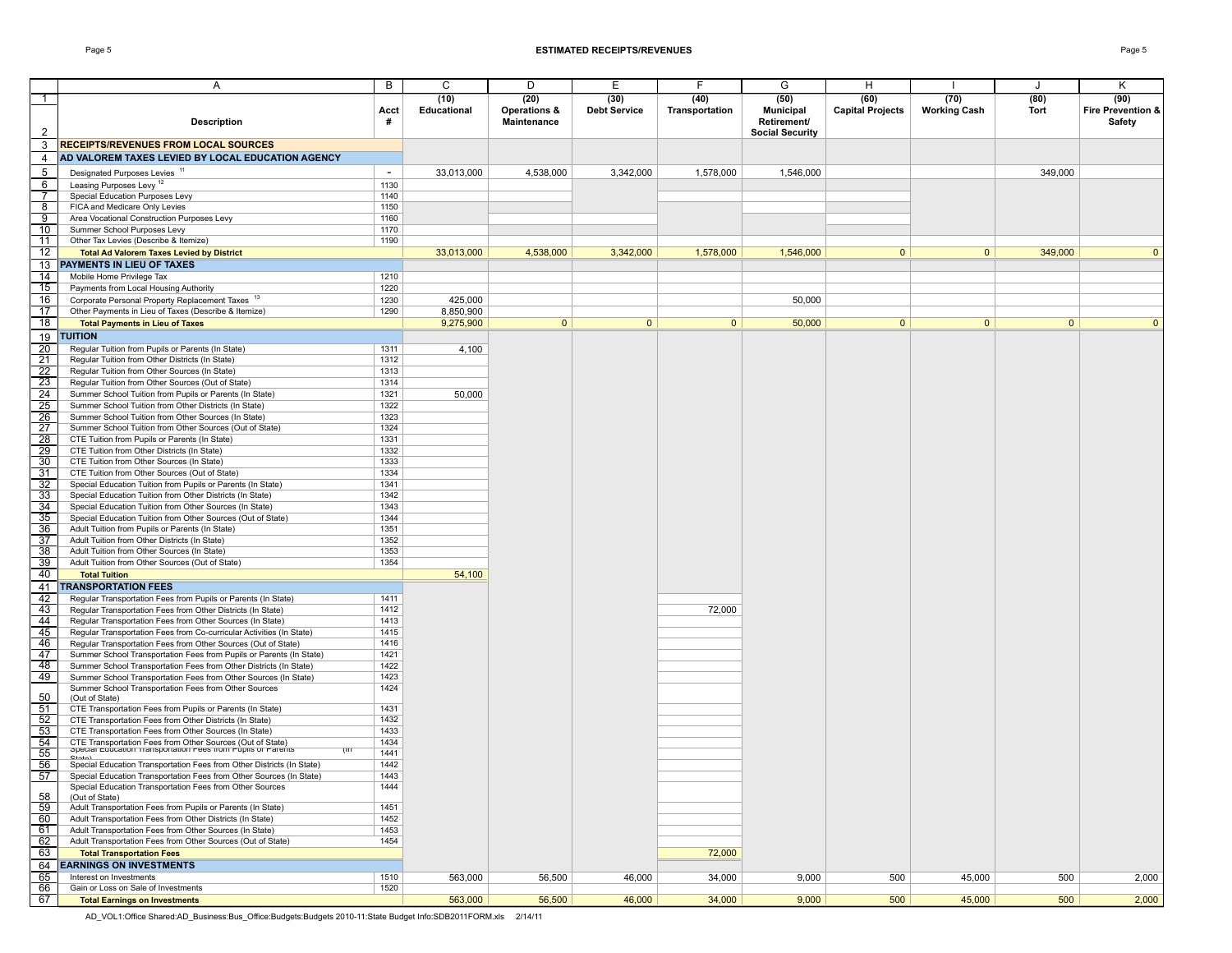#### Page 6 **ESTIMATED RECEIPTS/REVENUES** Page 6

|                  | A                                                                        | B    | С            | D                       | Ε                   | F.             | G                      | H                       |                     | J              | Κ                 |
|------------------|--------------------------------------------------------------------------|------|--------------|-------------------------|---------------------|----------------|------------------------|-------------------------|---------------------|----------------|-------------------|
| $\mathbf{1}$     |                                                                          |      | (10)         | (20)                    | (30)                | (40)           | (50)                   | (60)                    | (70)                | (80)           | (90)              |
|                  |                                                                          | Acct | Educational  | <b>Operations &amp;</b> | <b>Debt Service</b> | Transportation | <b>Municipal</b>       | <b>Capital Projects</b> | <b>Working Cash</b> | Tort           | Fire Prevention & |
|                  | <b>Description</b>                                                       | #    |              | Maintenance             |                     |                | Retirement/            |                         |                     |                | Safety            |
| $\mathcal{P}$    |                                                                          |      |              |                         |                     |                | <b>Social Security</b> |                         |                     |                |                   |
|                  | 68   FOOD SERVICE                                                        |      |              |                         |                     |                |                        |                         |                     |                |                   |
| 69               | Sales to Pupils - Lunch                                                  | 1611 | 1.105.000    |                         |                     |                |                        |                         |                     |                |                   |
| 70               | Sales to Pupils - Breakfast                                              | 1612 |              |                         |                     |                |                        |                         |                     |                |                   |
| 71               | Sales to Pupils - A la Carte                                             | 1613 |              |                         |                     |                |                        |                         |                     |                |                   |
| 72               | Sales to Pupils - Other (Describe & Itemize)                             | 1614 |              |                         |                     |                |                        |                         |                     |                |                   |
| 73               | Sales to Adults                                                          | 1620 | 22,000       |                         |                     |                |                        |                         |                     |                |                   |
| 74               | Other Food Service (Describe & Itemize)                                  | 1690 | 11,000       |                         |                     |                |                        |                         |                     |                |                   |
| 75               | <b>Total Food Service</b>                                                |      | 1,138,000    |                         |                     |                |                        |                         |                     |                |                   |
|                  |                                                                          |      |              |                         |                     |                |                        |                         |                     |                |                   |
| 76               | <b>DISTRICT/SCHOOL ACTIVITY INCOME</b>                                   |      |              |                         |                     |                |                        |                         |                     |                |                   |
| 77               | Admissions - Athletic                                                    | 1711 |              |                         |                     |                |                        |                         |                     |                |                   |
| 78               | Admissions - Other                                                       | 1719 |              |                         |                     |                |                        |                         |                     |                |                   |
| 79               | Fees                                                                     | 1720 | 94,000       |                         |                     |                |                        |                         |                     |                |                   |
| 80               | <b>Book Store Sales</b>                                                  | 1730 |              |                         |                     |                |                        |                         |                     |                |                   |
| 81               | Other District/School Activity Revenue (Describe & Itemize)              | 1790 |              |                         |                     |                |                        |                         |                     |                |                   |
| 82               | <b>Total District/School Activity Income</b>                             |      | 94,000       | $\mathbf{0}$            |                     |                |                        |                         |                     |                |                   |
| 83               | <b>TEXTBOOK Income</b>                                                   |      |              |                         |                     |                |                        |                         |                     |                |                   |
| 84               | Rentals - Regular Textbooks                                              | 1811 | 453,000      |                         |                     |                |                        |                         |                     |                |                   |
| 85               | Rentals - Summer School Textbooks                                        | 1812 |              |                         |                     |                |                        |                         |                     |                |                   |
| 86               | Rentals - Adult/Continuing Education Textbooks                           | 1813 |              |                         |                     |                |                        |                         |                     |                |                   |
| 87               | Rentals - Other (Describe)                                               | 1819 |              |                         |                     |                |                        |                         |                     |                |                   |
| 88               | Sales - Regular Textbooks                                                | 1821 |              |                         |                     |                |                        |                         |                     |                |                   |
| 89               | Sales - Summer School Textbooks                                          | 1822 |              |                         |                     |                |                        |                         |                     |                |                   |
| 90               | Sales - Adult/Continuing Education Textbooks                             | 1823 |              |                         |                     |                |                        |                         |                     |                |                   |
| 91               | Sales - Other (Describe & Itemize)                                       | 1829 |              |                         |                     |                |                        |                         |                     |                |                   |
| 92               | Other (Describe & Itemize)                                               | 1890 |              |                         |                     |                |                        |                         |                     |                |                   |
| 93               | <b>Total Textbooks</b>                                                   |      | 453,000      |                         |                     |                |                        |                         |                     |                |                   |
| 94               | OTHER REVENUE FROM LOCAL SOURCES                                         |      |              |                         |                     |                |                        |                         |                     |                |                   |
| 95               | Rentals                                                                  | 1910 |              | 52,500                  |                     |                |                        |                         |                     |                |                   |
| 96               | Contributions and Donations from Private Sources                         | 1920 |              |                         |                     |                |                        |                         |                     |                |                   |
| 97               |                                                                          | 1930 |              |                         |                     |                |                        |                         |                     |                |                   |
|                  | Impact Fees from Municipal or County Governments                         | 1940 |              |                         |                     |                |                        |                         |                     |                |                   |
| 98               | Services Provided Other Districts<br>Refund of Prior Years' Expenditures |      | 5,000        | 2,000                   |                     |                |                        |                         |                     |                |                   |
| 99               |                                                                          | 1950 | 1,000        |                         |                     |                |                        |                         |                     |                |                   |
| 100              | Payments of Surplus Moneys from TIF Districts                            | 1960 |              |                         |                     |                |                        |                         |                     |                |                   |
| 101              | <b>Drivers' Education Fees</b>                                           | 1970 |              |                         |                     |                |                        |                         |                     |                |                   |
| 102              | Proceeds from Vendors' Contracts                                         | 1980 |              |                         |                     |                |                        |                         |                     |                |                   |
| 103              | School Facility Occupation Tax Proceeds                                  | 1983 |              |                         |                     |                |                        |                         |                     |                |                   |
| 104              | Payment from Other Districts                                             | 1991 |              |                         |                     |                |                        |                         |                     |                |                   |
| 105              | Sale of Vocational Projects                                              | 1992 |              |                         |                     |                |                        |                         |                     |                |                   |
| 106              | Other Local Fees                                                         | 1993 | 15,000       |                         |                     |                |                        |                         |                     |                |                   |
| 107              | Other Local Revenues (Describe & Itemize)                                | 1999 |              |                         |                     |                |                        |                         |                     |                |                   |
| 108              | <b>Total Other Revenue from Local Sources</b>                            |      | 21,000       | 54,500                  | $\mathbf{0}$        | $\mathbf{0}$   | $\mathbf{0}$           | $\mathbf{0}$            | $\overline{0}$      | $\mathbf{0}$   | $\mathbf{0}$      |
| 109              | <b>Total Receipts/Revenues from Local Sources</b>                        | 1000 | 44,612,000   | 4,649,000               | 3,388,000           | 1,684,000      | 1,605,000              | 500                     | 45,000              | 349,500        | 2,000             |
|                  | <b>FLOW-THROUGH RECEIPTS/REVENUES FROM ONE</b>                           |      |              |                         |                     |                |                        |                         |                     |                |                   |
|                  | 110 DISTRICT TO ANOTHER DISTRICT                                         |      |              |                         |                     |                |                        |                         |                     |                |                   |
| 111              | Flow-Through Revenue from State Sources                                  | 2100 |              |                         |                     |                |                        |                         |                     |                |                   |
| 112              | Flow-Through Revenue from Federal Sources                                | 2200 |              |                         |                     |                |                        |                         |                     |                |                   |
| 113              | Other Flow-Through Revenue (Describe & Itemize)                          | 2300 |              |                         |                     |                |                        |                         |                     |                |                   |
|                  | <b>Total Flow-Through Receipts/Revenues From</b>                         | 2000 |              |                         |                     |                |                        |                         |                     |                |                   |
| 114              | <b>One District to Another District</b>                                  |      | $\mathbf{0}$ |                         |                     | $\mathbf{0}$   | $\Omega$               |                         |                     |                |                   |
|                  | 115 RECEIPTS/REVENUES FROM STATE SOURCES                                 |      |              |                         |                     |                |                        |                         |                     |                |                   |
|                  | 116 UNRESTRICTED GRANTS-IN-AID                                           |      |              |                         |                     |                |                        |                         |                     |                |                   |
| 117              | General State Aid (Section 18-8.05)                                      | 3001 | 1,854,000    |                         |                     |                |                        |                         |                     |                |                   |
| 118              | General State Aid Hold Harmless/Supplemental                             | 3002 |              |                         |                     |                |                        |                         |                     |                |                   |
| 119              | Reorganization Incentives (Accounts 3005-3021)                           | 3005 |              |                         |                     |                |                        |                         |                     |                |                   |
|                  | Other Unrestricted Grants-In-Aid From State Sources                      | 3099 |              |                         |                     |                |                        |                         |                     |                |                   |
| 120              | (Describe & Itemize)                                                     |      |              |                         |                     |                |                        |                         |                     |                |                   |
| $\sqrt{121}$     | <b>Total Unrestricted Grants-In-Aid</b>                                  |      | 1,854,000    | $\overline{0}$          | 0                   | $\mathbf{0}$   | 0                      | $\overline{0}$          |                     | 0 <sup>1</sup> | $\mathbf{0}$      |
|                  | 122 RESTRICTED GRANTS-IN-AID                                             |      |              |                         |                     |                |                        |                         |                     |                |                   |
| $\overline{123}$ | <b>SPECIAL EDUCATION</b>                                                 |      |              |                         |                     |                |                        |                         |                     |                |                   |
| 124              | Special Education - Private Facility Tuition                             | 3100 | 134,000      |                         |                     |                |                        |                         |                     |                |                   |
| 125              | Special Education - Extraordinary                                        | 3105 | 704,000      |                         |                     |                |                        |                         |                     |                |                   |
| 126              | Special Education - Personnel                                            | 3110 | 1,017,000    |                         |                     |                |                        |                         |                     |                |                   |
| $\sqrt{127}$     | Special Education - Orphanage - Individual                               | 3120 |              |                         |                     |                |                        |                         |                     |                |                   |
| 128              | Special Education - Orphanage - Summer                                   | 3130 |              |                         |                     |                |                        |                         |                     |                |                   |
| 129              | Special Education - Summer School                                        | 3145 | 8,000        |                         |                     |                |                        |                         |                     |                |                   |
| 130              | Special Education - Other (Describe & Itemize)                           | 3199 |              |                         |                     |                |                        |                         |                     |                |                   |
| 131              | <b>Total Special Education</b>                                           |      | 1,863,000    | $\mathbf{0}$            |                     | $\mathbf{0}$   |                        |                         |                     |                |                   |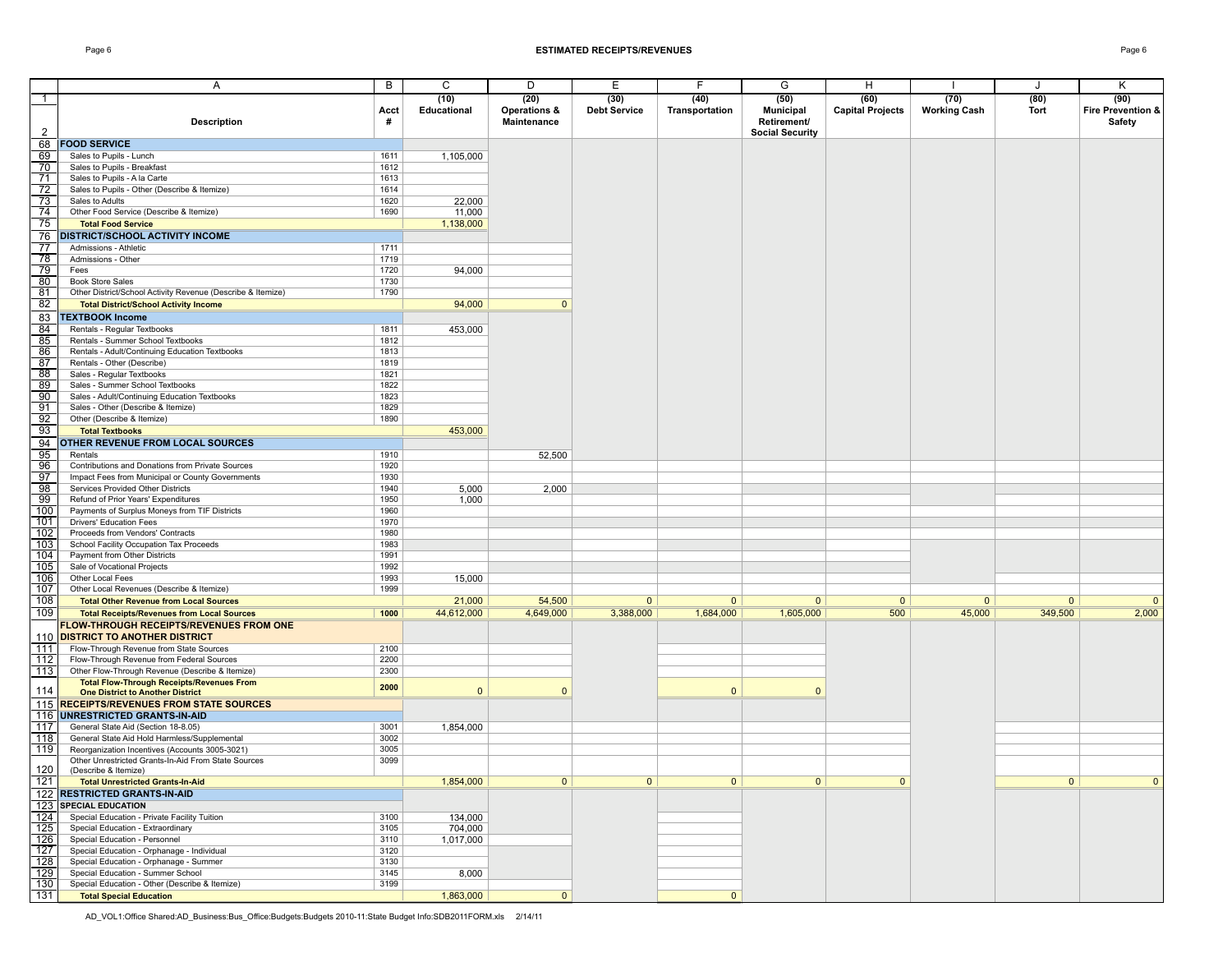#### Page 7 **ESTIMATED RECEIPTS/REVENUES** Page 7

|                | A                                                                               | В    | С              | D                       | Е                   | F              | G                      | H                       |                     | J            | Κ                 |
|----------------|---------------------------------------------------------------------------------|------|----------------|-------------------------|---------------------|----------------|------------------------|-------------------------|---------------------|--------------|-------------------|
| $\mathbf{1}$   |                                                                                 |      | (10)           | (20)                    | (30)                | (40)           | (50)                   | (60)                    | (70)                | (80)         | (90)              |
|                |                                                                                 | Acct | Educational    | <b>Operations &amp;</b> | <b>Debt Service</b> | Transportation | <b>Municipal</b>       | <b>Capital Projects</b> | <b>Working Cash</b> | Tort         | Fire Prevention & |
|                | <b>Description</b>                                                              | #    |                | <b>Maintenance</b>      |                     |                | Retirement/            |                         |                     |              | Safety            |
| $\overline{2}$ |                                                                                 |      |                |                         |                     |                | <b>Social Security</b> |                         |                     |              |                   |
|                |                                                                                 |      |                |                         |                     |                |                        |                         |                     |              |                   |
|                | 132 CAREER AND TECHNICAL EDUCATION (CTE)                                        |      |                |                         |                     |                |                        |                         |                     |              |                   |
| 133            | CTE - Technical Education - Tech Prep                                           | 3200 |                |                         |                     |                |                        |                         |                     |              |                   |
| 134            | CTE - Secondary Program Improvement (CTEI)                                      | 3220 |                |                         |                     |                |                        |                         |                     |              |                   |
| 135            | CTE - WECEP                                                                     | 3225 |                |                         |                     |                |                        |                         |                     |              |                   |
| 136            | CTE - Agriculture Education                                                     | 3235 |                |                         |                     |                |                        |                         |                     |              |                   |
| 137            | CTE - Instructor Practicum                                                      | 3240 |                |                         |                     |                |                        |                         |                     |              |                   |
| 138            | CTE - Student Organizations                                                     | 3270 |                |                         |                     |                |                        |                         |                     |              |                   |
| 139            | CTE - Other (Describe & Itemize)                                                | 3299 |                |                         |                     |                |                        |                         |                     |              |                   |
| 140            | <b>Total Career and Technical Education</b>                                     |      | $\mathbf{0}$   | $\mathbf{0}$            |                     |                | $\mathbf{0}$           |                         |                     |              |                   |
|                | 141 BILINGUAL EDUCATION                                                         |      |                |                         |                     |                |                        |                         |                     |              |                   |
| 142            | Bilingual Education - Downstate - TPI and TBE                                   | 3305 | 145,000        |                         |                     |                |                        |                         |                     |              |                   |
| 143            | Bilingual Education - Downstate - Transitional Bilingual Education              | 3310 |                |                         |                     |                |                        |                         |                     |              |                   |
| 144            | <b>Total Bilingual Education</b>                                                |      | 145,000        |                         |                     |                | $\mathbf{0}$           |                         |                     |              |                   |
| 145            | State Free Lunch & Breakfast                                                    | 3360 | 18,000         |                         |                     |                |                        |                         |                     |              |                   |
| 146            |                                                                                 | 3365 |                |                         |                     |                |                        |                         |                     |              |                   |
|                | School Breakfast Initiative                                                     |      | 1,000          |                         |                     |                |                        |                         |                     |              |                   |
| 147            | <b>Driver Education</b>                                                         | 3370 |                |                         |                     |                |                        |                         |                     |              |                   |
| 148            | Adult Education (from ICCB)                                                     | 3410 |                |                         |                     |                |                        |                         |                     |              |                   |
| 149            | Adult Education - Other (Describe & Itemize)                                    | 3499 |                |                         |                     |                |                        |                         |                     |              |                   |
| 150            | <b>TRANSPORTATION</b>                                                           |      |                |                         |                     |                |                        |                         |                     |              |                   |
| 151            | Transportation - Regular/Vocational                                             | 3500 |                |                         |                     | 997,000        |                        |                         |                     |              |                   |
|                | Transportation - Special Education                                              | 3510 |                |                         |                     |                |                        |                         |                     |              |                   |
| 152            |                                                                                 |      |                |                         |                     | 397,000        |                        |                         |                     |              |                   |
| 153            | Transportation - Other (Describe & Itemize)                                     | 3599 |                |                         |                     |                |                        |                         |                     |              |                   |
| 154            | <b>Total Transportation</b>                                                     |      | 0 <sup>1</sup> | $\mathbf{0}$            |                     | 1,394,000      | $\mathbf{0}$           |                         |                     |              |                   |
| 155            | Learning Improvement - Change Grants                                            | 3610 |                |                         |                     |                |                        |                         |                     |              |                   |
| 156            | Scientific Literacy                                                             | 3660 |                |                         |                     |                |                        |                         |                     |              |                   |
| 157            | Truant Alternative/Optional Education                                           | 3695 |                |                         |                     |                |                        |                         |                     |              |                   |
| 158            | Early Childhood - Block Grant                                                   | 3705 | 145,000        |                         |                     |                |                        |                         |                     |              |                   |
| 159            | Reading Improvement Block Grant                                                 | 3715 | 75,000         |                         |                     |                |                        |                         |                     |              |                   |
|                |                                                                                 |      |                |                         |                     |                |                        |                         |                     |              |                   |
| 160            | Reading Improvement Block Grant - Reading Recovery                              | 3720 |                |                         |                     |                |                        |                         |                     |              |                   |
| 161            | Continued Reading Improvement Block Grant                                       | 3725 |                |                         |                     |                |                        |                         |                     |              |                   |
| 162            | Continued Reading Improvement Block Grant (2% Set Aside)                        | 3726 |                |                         |                     |                |                        |                         |                     |              |                   |
| 163            | Chicago General Education Block Grant                                           | 3766 |                |                         |                     |                |                        |                         |                     |              |                   |
| 164            | Chicago Educational Services Block Grant                                        | 3767 |                |                         |                     |                |                        |                         |                     |              |                   |
| 165            | School Safety & Educational Improvement Block Grant                             | 3775 | 18,000         |                         |                     |                |                        |                         |                     |              |                   |
| 166            | Technology - Learning Technology Centers                                        | 3780 |                |                         |                     |                |                        |                         |                     |              |                   |
|                |                                                                                 |      |                |                         |                     |                |                        |                         |                     |              |                   |
| 167            | State Charter Schools                                                           | 3815 |                |                         |                     |                |                        |                         |                     |              |                   |
| 168            | Extended Learning Opportunities - Summer Bridges                                | 3825 |                |                         |                     |                |                        |                         |                     |              |                   |
| 169            | Infrastructure Improvements - Planning/Construction                             | 3920 |                |                         |                     |                |                        |                         |                     |              |                   |
| 170            | School Infrastructure - Maintenance Projects                                    | 3925 |                |                         |                     |                |                        |                         |                     |              |                   |
| 171            | Other Restricted Revenue from State Sources (Describe & Itemize)                | 3999 | 154,000        |                         |                     |                |                        |                         |                     |              |                   |
| 172            | <b>Total Restricted Grants-In-Aid</b>                                           |      | 2,419,000      | $\overline{0}$          | $\overline{0}$      | 1,394,000      | $\overline{0}$         | $\overline{0}$          | $\overline{0}$      | 0            | $\mathbf{0}$      |
| 173            |                                                                                 | 3000 | 4,273,000      | $\overline{0}$          | 0                   | 1,394,000      | 0                      | $\overline{0}$          | $\overline{0}$      | 0            | $\overline{0}$    |
|                | <b>Total Receipts/Revenues from State Sources</b>                               |      |                |                         |                     |                |                        |                         |                     |              |                   |
|                | 174 RECEIPTS/REVENUES FROM FEDERAL SOURCES                                      |      |                |                         |                     |                |                        |                         |                     |              |                   |
|                | UNRESTRICTED GRANTS-IN-AID RECEIVED DIRECTLY                                    |      |                |                         |                     |                |                        |                         |                     |              |                   |
|                | 175 FROM FEDERAL GOVT.                                                          |      |                |                         |                     |                |                        |                         |                     |              |                   |
| 176            | Federal Impact Aid                                                              | 4001 | 227,000        |                         |                     |                |                        |                         |                     |              |                   |
|                | Other Unrestricted Grants-In-Aid Received Directly from the Federal Govt.       | 4009 |                |                         |                     |                |                        |                         |                     |              |                   |
| 177            | (Describe & Itemize)                                                            |      |                |                         |                     |                |                        |                         |                     |              |                   |
| 178            | Total Unrestricted Grants-In-Aid Received Directly from Fed Govt                |      | 227,000        | $\mathbf{0}$            | $\mathbf{0}$        | $\mathbf{0}$   | $\mathbf{0}$           | $\mathbf{0}$            | $\overline{0}$      | $\mathbf{0}$ | $\mathbf{0}$      |
|                | RESTRICTED GRANTS-IN-AID RECEIVED DIRECTLY FROM FEDERAL GOVT                    |      |                |                         |                     |                |                        |                         |                     |              |                   |
| 179            |                                                                                 |      |                |                         |                     |                |                        |                         |                     |              |                   |
| 180            | <b>Head Start</b>                                                               | 4045 |                |                         |                     |                |                        |                         |                     |              |                   |
| 181            | Construction (Impact Aid)                                                       | 4050 |                |                         |                     |                |                        |                         |                     |              |                   |
| 182            | MAGNET                                                                          | 4060 |                |                         |                     |                |                        |                         |                     |              |                   |
|                | Other Restricted Grants-In-Aid Received Directly from Federal Govt. (Describe & | 4090 |                |                         |                     |                |                        |                         |                     |              |                   |
| 183            | Itemize)                                                                        |      |                |                         |                     |                |                        |                         |                     |              |                   |
|                | <b>Total Restricted Grants-In-Aid Received Directly</b>                         |      |                |                         |                     |                |                        |                         |                     |              |                   |
| 184            | from Federal Govt.                                                              |      | $\mathbf{0}$   | $\Omega$                |                     | $\mathbf{0}$   | $\Omega$               | $\mathbf{0}$            |                     |              | $\mathbf{0}$      |
|                | RESTRICTED GRANTS IN AID RECEIVED FROM FEDERAL                                  |      |                |                         |                     |                |                        |                         |                     |              |                   |
|                | 185 GOVT. THRU THE STATE                                                        |      |                |                         |                     |                |                        |                         |                     |              |                   |
|                | 186 TITLE V                                                                     |      |                |                         |                     |                |                        |                         |                     |              |                   |
| 187            | Title V - Innovation and Flexibility Formula                                    | 4100 |                |                         |                     |                |                        |                         |                     |              |                   |
| 188            | Title V - SEA Projects                                                          | 4105 |                |                         |                     |                |                        |                         |                     |              |                   |
| 189            | Title V - Rural and Low Income Schools (REI)                                    | 4107 |                |                         |                     |                |                        |                         |                     |              |                   |
|                |                                                                                 |      |                |                         |                     |                |                        |                         |                     |              |                   |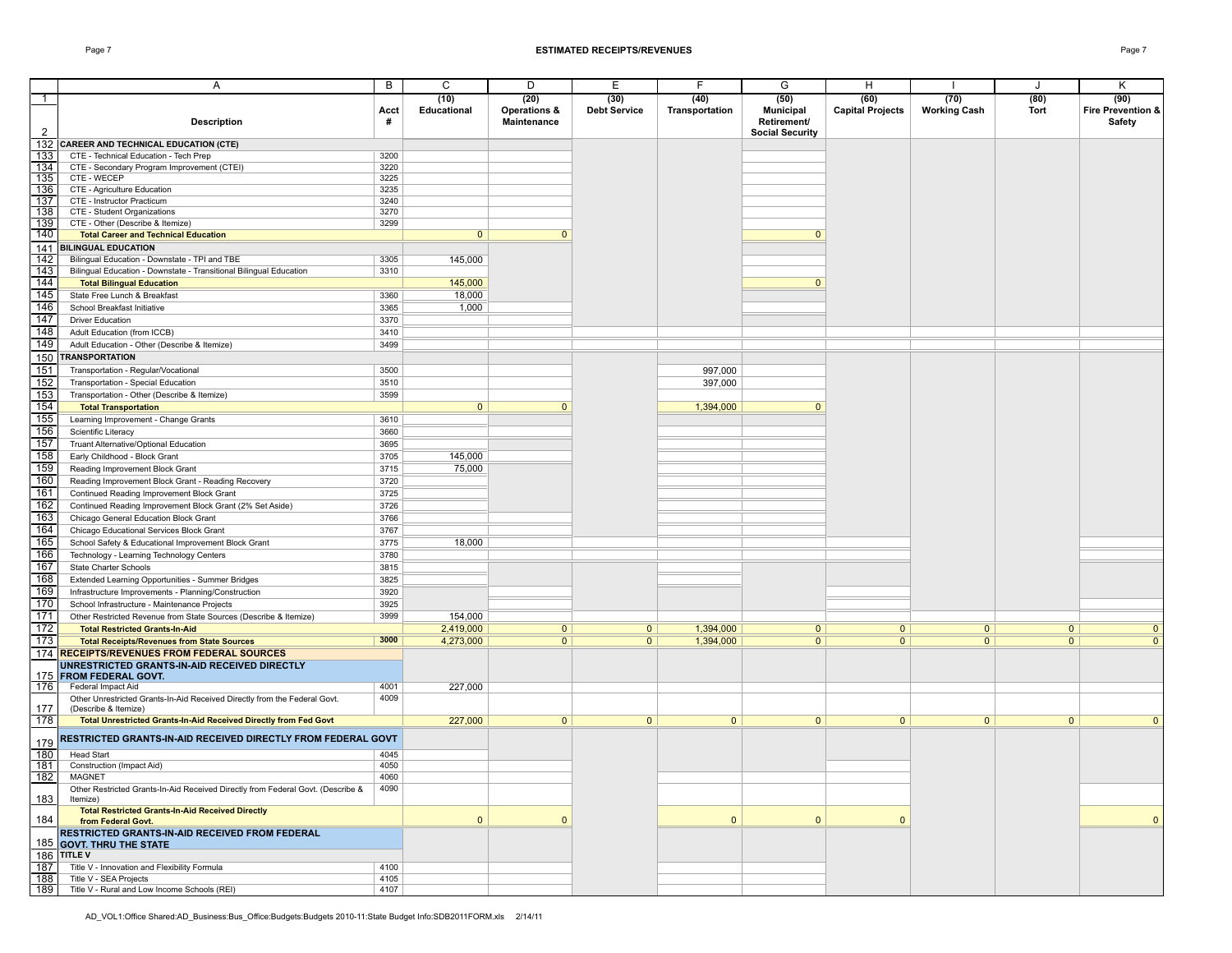|                                   | A                                                                                                               | $\overline{B}$ | С                   | D                                              | Ε                           | F.                     | G                                       | H                               |                             | J            | Κ                                          |
|-----------------------------------|-----------------------------------------------------------------------------------------------------------------|----------------|---------------------|------------------------------------------------|-----------------------------|------------------------|-----------------------------------------|---------------------------------|-----------------------------|--------------|--------------------------------------------|
| $\overline{1}$                    | <b>Description</b>                                                                                              | Acct<br>#      | (10)<br>Educational | (20)<br><b>Operations &amp;</b><br>Maintenance | (30)<br><b>Debt Service</b> | (40)<br>Transportation | (50)<br><b>Municipal</b><br>Retirement/ | (60)<br><b>Capital Projects</b> | (70)<br><b>Working Cash</b> | (80)<br>Tort | (90)<br>Fire Prevention &<br><b>Safety</b> |
| $\overline{2}$<br>190             | Title V - Other (Describe & Itemize)                                                                            | 4199           |                     |                                                |                             |                        | <b>Social Security</b>                  |                                 |                             |              |                                            |
| 191                               | <b>Total Title V</b>                                                                                            |                | $\mathbf{0}$        | $\mathbf{0}$                                   |                             | $\mathbf{0}$           | $\mathbf{0}$                            |                                 |                             |              |                                            |
|                                   | 192 FOOD SERVICE                                                                                                |                |                     |                                                |                             |                        |                                         |                                 |                             |              |                                            |
| 193                               | <b>Breakfast Start-Up</b>                                                                                       | 4200           |                     |                                                |                             |                        |                                         |                                 |                             |              |                                            |
| 194                               | National School Lunch Program                                                                                   | 4210           | 368,000             |                                                |                             |                        |                                         |                                 |                             |              |                                            |
| 195                               | Special Milk Program                                                                                            | 4215           |                     |                                                |                             |                        |                                         |                                 |                             |              |                                            |
| 196                               | School Breakfast Program                                                                                        | 4220           | 54,000              |                                                |                             |                        |                                         |                                 |                             |              |                                            |
| $\boxed{197}$                     | Summer Food Service Admin/Program                                                                               | 4225           |                     |                                                |                             |                        |                                         |                                 |                             |              |                                            |
| 198<br>199                        | Child Care Commodity/SFS 13-Adult Day Care<br>Fresh Fruit and Vegetables                                        | 4226<br>4240   |                     |                                                |                             |                        |                                         |                                 |                             |              |                                            |
| 200                               | Food Service - Other (Describe & Itemize)                                                                       | 4299           |                     |                                                |                             |                        |                                         |                                 |                             |              |                                            |
| 201                               | <b>Total Food Service</b>                                                                                       |                | 422,000             |                                                |                             |                        | $\mathbf{0}$                            |                                 |                             |              |                                            |
|                                   | $\sqrt{202}$ TITLE I                                                                                            |                |                     |                                                |                             |                        |                                         |                                 |                             |              |                                            |
| 203                               | Title I - Low Income                                                                                            | 4300           | 350,000             |                                                |                             |                        |                                         |                                 |                             |              |                                            |
| 204                               | Title I - Low Income - Neglected, Private                                                                       | 4305           |                     |                                                |                             |                        |                                         |                                 |                             |              |                                            |
| 205                               | Title I - Comprehensive School Reform                                                                           | 4332           |                     |                                                |                             |                        |                                         |                                 |                             |              |                                            |
| 206<br>$\overline{207}$           | Title I - Reading First<br>Title I - Even Start                                                                 | 4334<br>4335   |                     |                                                |                             |                        |                                         |                                 |                             |              |                                            |
| 208                               | Title I - Reading First SEA Funds                                                                               | 4337           |                     |                                                |                             |                        |                                         |                                 |                             |              |                                            |
| 209                               | Title I - Migrant Education                                                                                     | 4340           |                     |                                                |                             |                        |                                         |                                 |                             |              |                                            |
| $\overline{210}$                  | Title I - Other (Describe & Itemize)                                                                            | 4399           |                     |                                                |                             |                        |                                         |                                 |                             |              |                                            |
| $\sqrt{211}$                      | <b>Total Title I</b>                                                                                            |                | 350,000             | $\mathbf{0}$                                   |                             | $\mathbf{0}$           | $\mathbf{0}$                            |                                 |                             |              |                                            |
|                                   | $212$ TITLE IV                                                                                                  |                |                     |                                                |                             |                        |                                         |                                 |                             |              |                                            |
| 213                               | Title IV - Safe & Drug Free Schools - Formula                                                                   | 4400           | 8,000               |                                                |                             |                        |                                         |                                 |                             |              |                                            |
| $\overline{214}$<br>$\boxed{215}$ | Title IV - 21st Century<br>Title IV - Other (Describe & Itemize)                                                | 4421<br>4499   |                     |                                                |                             |                        |                                         |                                 |                             |              |                                            |
| 216                               | <b>Total Title IV</b>                                                                                           |                | 8,000               | $\mathbf{0}$                                   |                             | $\mathbf{0}$           | $\mathbf{0}$                            |                                 |                             |              |                                            |
|                                   | 217 FEDERAL - SPECIAL EDUCATION                                                                                 |                |                     |                                                |                             |                        |                                         |                                 |                             |              |                                            |
| 218                               | Federal Special Education - Preschool Flow-Through                                                              | 4600           |                     |                                                |                             |                        |                                         |                                 |                             |              |                                            |
| $\frac{219}{220}$                 | Federal Special Education - Preschool Discretionary                                                             | 4605           |                     |                                                |                             |                        |                                         |                                 |                             |              |                                            |
|                                   | Federal Special Education - IDEA Flow Through/Low Incidence                                                     | 4620           | 518,000             |                                                |                             |                        |                                         |                                 |                             |              |                                            |
| 221<br>$\frac{1}{222}$            | Federal Special Education - IDEA Room & Board                                                                   | 4625           | 195,000             |                                                |                             |                        |                                         |                                 |                             |              |                                            |
| $\overline{223}$                  | Federal Special Education - IDEA Discretionary<br>Federal Special Education - IDEA - Other (Describe & Itemize) | 4630<br>4699   |                     |                                                |                             |                        |                                         |                                 |                             |              |                                            |
| 224                               | <b>Total Federal Special Education</b>                                                                          |                | 713,000             | $\mathbf{0}$                                   |                             | $\mathbf{0}$           | $\mathbf{0}$                            |                                 |                             |              |                                            |
|                                   | 225 CTE - PERKINS                                                                                               |                |                     |                                                |                             |                        |                                         |                                 |                             |              |                                            |
| 226                               | CTE - Perkins-Title IIIE Tech Prep                                                                              | 4770           |                     |                                                |                             |                        |                                         |                                 |                             |              |                                            |
| 227                               | CTE - Other (Describe & Itemize)                                                                                | 4799           |                     |                                                |                             |                        |                                         |                                 |                             |              |                                            |
| 228                               | <b>Total CTE - Perkins</b>                                                                                      |                | 0                   | $\mathbf{0}$                                   |                             |                        | $\mathbf{0}$                            |                                 |                             |              |                                            |
| 229                               | Federal - Adult Education                                                                                       | 4810           |                     |                                                |                             |                        |                                         |                                 |                             |              |                                            |
| $\overline{230}$                  | ARRA - General State Aid - Education Stabilization                                                              | 4850           |                     |                                                |                             |                        |                                         |                                 |                             |              |                                            |
| $\frac{231}{232}$                 | ARRA - Title I - Low Income<br>ARRA - Title I - Neglected, Private                                              | 4851<br>4852   | 40,000              |                                                |                             |                        |                                         |                                 |                             |              |                                            |
| 233                               | ARRA - Title I - Delinquent, Private                                                                            | 4853           |                     |                                                |                             |                        |                                         |                                 |                             |              |                                            |
| 234                               | ARRA - Title I - School Improvement (Part A)                                                                    | 4854           |                     |                                                |                             |                        |                                         |                                 |                             |              |                                            |
| $\boxed{235}$                     | ARRA - Title I - School Improvement (Section 1003g)                                                             | 4855           |                     |                                                |                             |                        |                                         |                                 |                             |              |                                            |
| 236<br>$\overline{237}$           | ARRA - IDEA - Part B - Preschool                                                                                | 4856<br>4857   | 58,000              |                                                |                             |                        |                                         |                                 |                             |              |                                            |
| 238                               | ARRA - IDEA - Part B - Flow-Through<br>ARRA - Title IID - Technology - Formula                                  | 4860           | 1,047,000           |                                                |                             |                        |                                         |                                 |                             |              |                                            |
| 239                               | ARRA - Title IID - Technology - Competitive                                                                     | 4861           |                     |                                                |                             |                        |                                         |                                 |                             |              |                                            |
| 240                               | ARRA - McKinney - Vento Homeless Education                                                                      | 4862           |                     |                                                |                             |                        |                                         |                                 |                             |              |                                            |
| $\frac{241}{242}$                 | ARRA - Child Nutrition Equipment Assistance                                                                     | 4863           |                     |                                                |                             |                        |                                         |                                 |                             |              |                                            |
|                                   | Impact Aid Formula Grants                                                                                       | 4864           |                     |                                                |                             |                        |                                         |                                 |                             |              |                                            |
| 243<br>244                        | Impact Aid Competitive Grants<br>Qualified Zone Academy Bond Tax Credits                                        | 4865<br>4866   |                     |                                                |                             |                        |                                         |                                 |                             |              |                                            |
| $\sqrt{245}$                      | Qualified School Construction Bond Credits                                                                      | 4867           |                     |                                                |                             |                        |                                         |                                 |                             |              |                                            |
|                                   | 246 Build America Bond Tax Credits                                                                              | 4868           |                     |                                                |                             |                        |                                         |                                 |                             |              |                                            |
|                                   | 247 Build America Bond Interest Reimbursement                                                                   | 4869           |                     |                                                |                             |                        |                                         |                                 |                             |              |                                            |
| 248                               | ARRA - General State Aid - Other Government Services Stabilization                                              | 4870           |                     |                                                |                             |                        |                                         |                                 |                             |              |                                            |
| 249                               | Other ARRA Funds - II                                                                                           | 4871           |                     |                                                |                             |                        |                                         |                                 |                             |              |                                            |
|                                   | 250 Other ARRA Funds - III                                                                                      | 4872<br>4873   |                     |                                                |                             |                        |                                         |                                 |                             |              |                                            |
|                                   | 251 Other ARRA Funds - IV<br>252 Other ARRA Funds - V                                                           | 4874           |                     |                                                |                             |                        |                                         |                                 |                             |              |                                            |
| $\sqrt{253}$                      | ARRA - Early Childhood                                                                                          | 4875           |                     |                                                |                             |                        |                                         |                                 |                             |              |                                            |
| $\overline{254}$                  | Other ARRA Funds - VII                                                                                          | 4876           |                     |                                                |                             |                        |                                         |                                 |                             |              |                                            |
| $\boxed{255}$                     | Other ARRA Funds - VIII                                                                                         | 4877           |                     |                                                |                             |                        |                                         |                                 |                             |              |                                            |
|                                   | 256 Other ARRA Funds - IX                                                                                       | 4878           |                     |                                                |                             |                        |                                         |                                 |                             |              |                                            |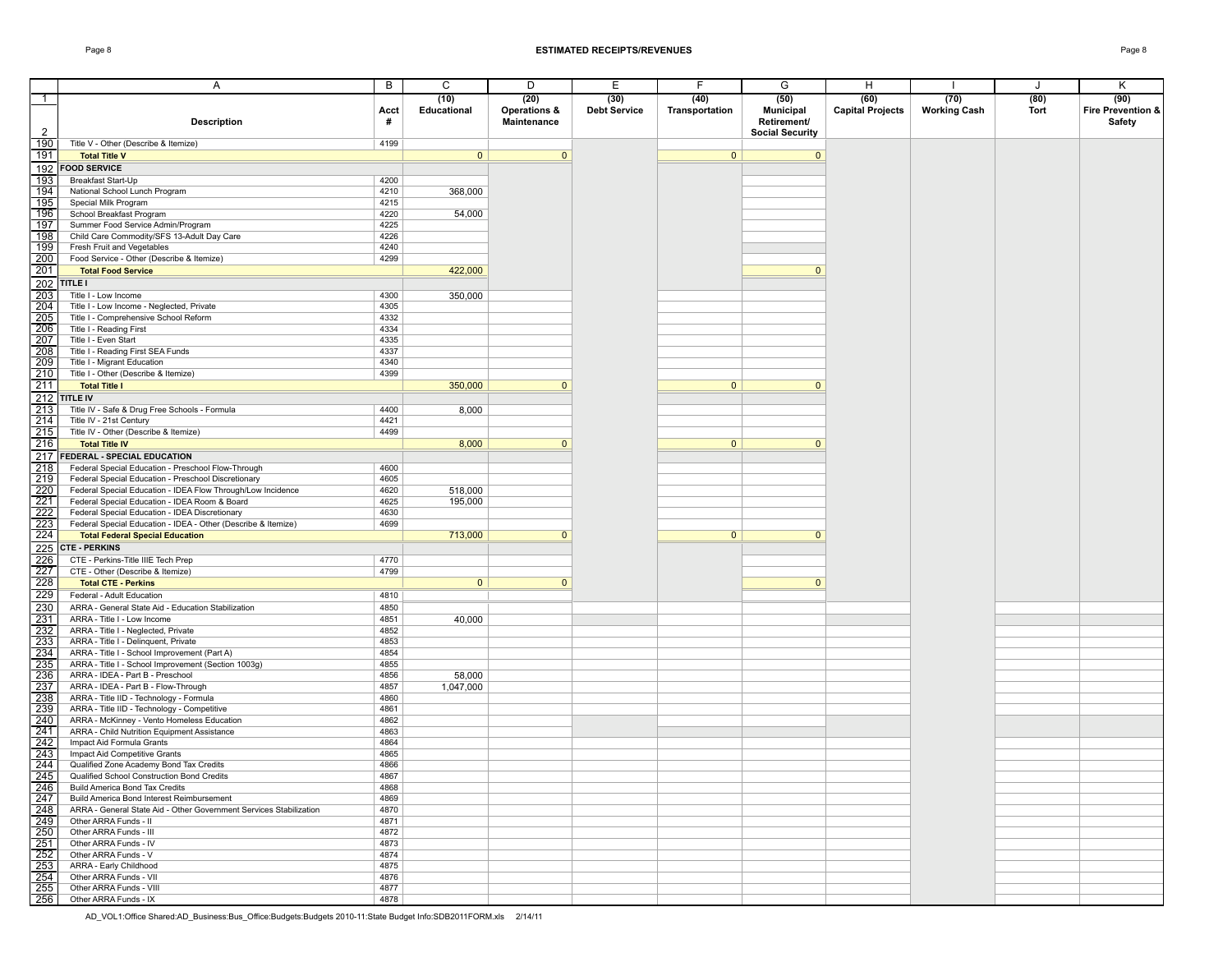#### Page 9 **ESTIMATED RECEIPTS/REVENUES** Page 9

|                  | A                                                                                              | B    | Ō                   | D                                              | Е                           |                        | G                                                                 | н                               |                             |              | n.                                  |
|------------------|------------------------------------------------------------------------------------------------|------|---------------------|------------------------------------------------|-----------------------------|------------------------|-------------------------------------------------------------------|---------------------------------|-----------------------------|--------------|-------------------------------------|
|                  | <b>Description</b>                                                                             | Acct | (10)<br>Educational | (20)<br><b>Operations &amp;</b><br>Maintenance | (30)<br><b>Debt Service</b> | (40)<br>Transportation | (50)<br><b>Municipal</b><br>Retirement/<br><b>Social Security</b> | (60)<br><b>Capital Projects</b> | (70)<br><b>Working Cash</b> | (80)<br>Tort | (90)<br>Fire Prevention &<br>Safety |
| 257              | Other ARRA Funds - X                                                                           | 4879 |                     |                                                |                             |                        |                                                                   |                                 |                             |              |                                     |
| 258              | Other ARRA Funds - XI                                                                          | 4880 | 168,000             |                                                |                             |                        |                                                                   |                                 |                             |              |                                     |
| $\overline{259}$ | <b>Total Stimulus Programs</b>                                                                 |      | 1,313,000           | $\mathbf{0}$                                   | $\Omega$                    | $\mathbf{0}$           | 0 <sub>1</sub>                                                    |                                 |                             | $\mathbf{0}$ |                                     |
| 260              | Advanced Placement Fee/International Baccalaureate                                             | 4904 |                     |                                                |                             |                        |                                                                   |                                 |                             |              |                                     |
| 261              | <b>Emergency Immigrant Assistance</b>                                                          | 4905 | 3,000               |                                                |                             |                        |                                                                   |                                 |                             |              |                                     |
| 262              | Title III - English Language Acquisition                                                       | 4909 | 113,000             |                                                |                             |                        |                                                                   |                                 |                             |              |                                     |
| 263              | Learn & Serve America                                                                          | 4910 |                     |                                                |                             |                        |                                                                   |                                 |                             |              |                                     |
| $\overline{264}$ | McKinney Education for Homeless Children                                                       | 4920 |                     |                                                |                             |                        |                                                                   |                                 |                             |              |                                     |
| 265              | Title II - Eisenhower - Professional Development Formula                                       | 4930 |                     |                                                |                             |                        |                                                                   |                                 |                             |              |                                     |
| 266              | Title II - Teacher Quality                                                                     | 4932 | 100,000             |                                                |                             |                        |                                                                   |                                 |                             |              |                                     |
| $\overline{267}$ | Federal Charter Schools                                                                        | 4960 | 80,000              |                                                |                             |                        |                                                                   |                                 |                             |              |                                     |
| 268              | Medicaid Matching Funds - Administrative Outreach                                              | 4991 |                     |                                                |                             |                        |                                                                   |                                 |                             |              |                                     |
| 269              | Medicaid Matching Funds - Fee-For-Service Program                                              | 4992 |                     |                                                |                             |                        |                                                                   |                                 |                             |              |                                     |
| 270              | Other Restricted Grants Received from Federal Government through State<br>(Describe & Itemize) | 4998 | 2,000               |                                                |                             |                        |                                                                   |                                 |                             |              |                                     |
| 27'              | <b>Total Restricted Grants-In-Aid Received from Federal</b><br><b>Govt. Thru the State</b>     |      | 3,104,000           |                                                |                             |                        | $\overline{0}$                                                    | $\overline{0}$                  |                             | $\Omega$     |                                     |
| 272              | <b>TOTAL RECEIPTS/REVENUES FROM FEDERAL SOURCES</b>                                            | 4000 | 3,331,000           | $\mathbf{0}$                                   | $\Omega$                    | $\Omega$               | $\Omega$                                                          | $\Omega$                        | $\Omega$                    | $\Omega$     |                                     |
| 273              | <b>TOTAL DIRECT RECEIPTS/REVENUES</b>                                                          |      | 52,216,000          | 4,649,000                                      | 3,388,000                   | 3,078,000              | 1,605,000                                                         | 500                             | 45,000                      | 349,500      | 2,000                               |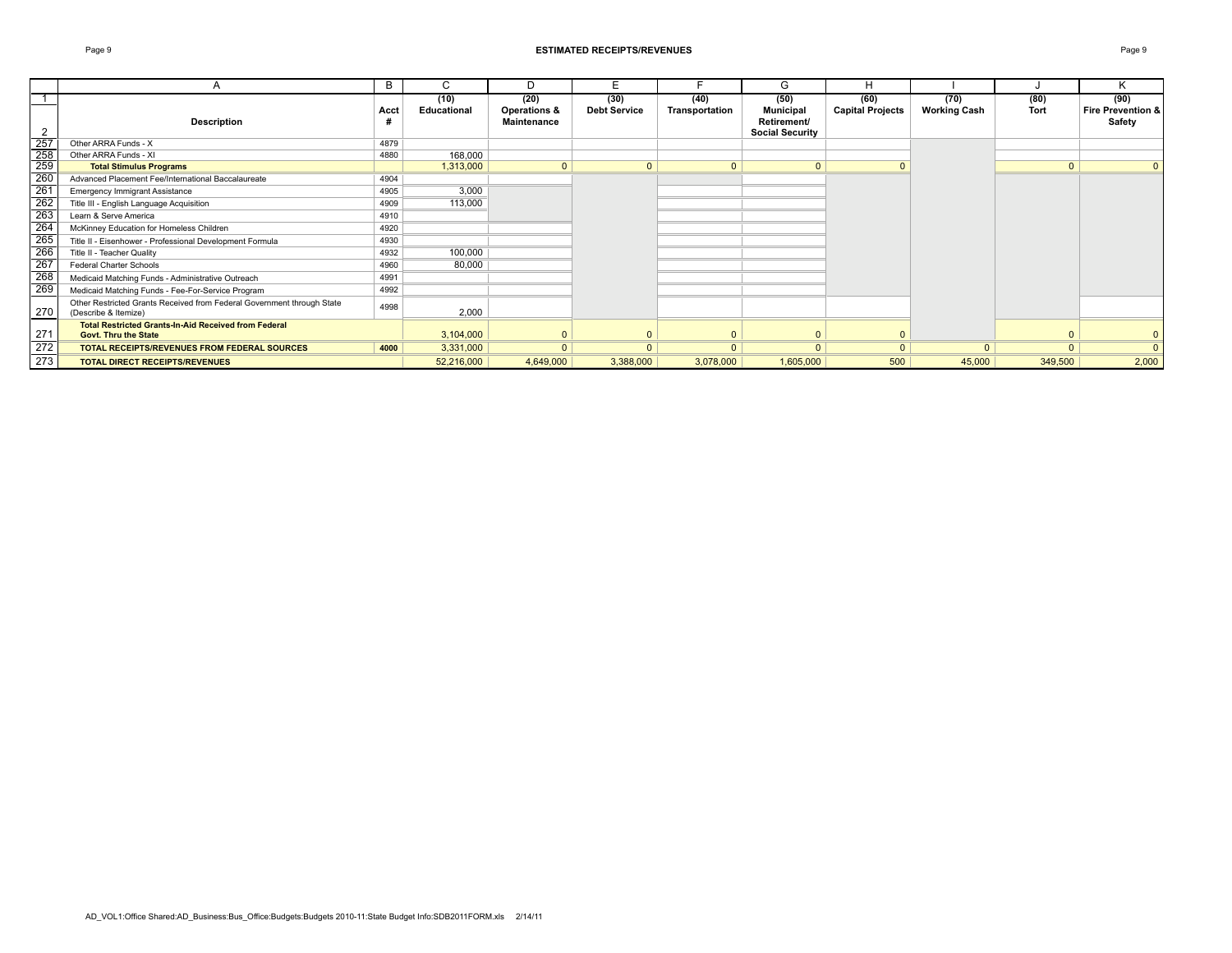### Page 11 **ESTIMATED DISBURSEMENTS/EXPENDITURES** Page 11

| ır |  |
|----|--|
|    |  |

| $\mathbf{1}$<br>(300)<br>(100)<br>(200)<br>(400)<br>(500)<br>(600)<br>(700)<br>(800)<br>(900)<br>Employee<br>Purchased<br>Supplies &<br>Non-Capitalized<br><b>Funct</b><br>Termination<br><b>Description</b><br><b>Salaries</b><br><b>Capital Outlay</b><br><b>Other Objects</b><br><b>Total</b><br><b>Services</b><br><b>Materials</b><br>#<br><b>Benefits</b><br>Equipment<br><b>Benefits</b><br>2<br>3<br>10 - EDUCATIONAL FUND (ED)<br><b>INSTRUCTION (ED)</b><br>4<br>$\overline{5}$<br>1100<br>18,253,885<br>2,822,305<br>570,330<br>79,128<br>23, 162, 440<br>Regular Programs<br>1,431,782<br>5,010<br>6<br>1125<br>Pre-K Programs<br>$\overline{7}$<br>1200<br>4,092,980<br>827,765<br>996,047<br>82,230<br>5,844<br>225,750<br>6,230,616<br>Special Education Programs (Functions 1200 - 1220)<br>$\overline{8}$<br>1225<br>Special Education Programs Pre-K<br>$\mathbf 0$<br>$\overline{9}$<br>$\overline{0}$<br>1250<br>Remedial and Supplemental Programs K-12<br>10<br>1275<br>$\overline{0}$<br>Remedial and Supplemental Programs Pre-K<br>11<br>1300<br>$\overline{0}$<br>Adult/Continuing Education Programs<br>$\overline{12}$<br>1400<br>$\overline{0}$<br>CTE Programs<br>13<br>1500<br>$\overline{0}$<br>Interscholastic Programs<br>14<br>1600<br>6.000<br>266,801<br>Summer School Programs<br>260.801<br>15<br>34,500<br>688,695<br>64,405<br>3,200<br>790,800<br><b>Gifted Programs</b><br>1650<br>16<br>1700<br>Driver's Education Programs<br>$\Omega$<br>17<br>333,765<br>64,079<br>2,889,627<br>2,484,228<br>7,555<br><b>Bilingual Programs</b><br>1800<br>18<br>1900<br>$\overline{0}$<br>Truant Alternative & Optional Programs<br>19<br>$\overline{\mathbf{0}}$<br>1910<br>Pre-K Programs - Private Tuition<br>20<br>$\overline{0}$<br>1911<br>Regular K-12 Programs Private Tuition<br>$\frac{21}{22}$<br>1912<br>$\mathbf 0$<br>Special Education Programs K-12 Private Tuition<br>$\overline{\mathbf{0}}$<br>1913<br>Special Education Programs Pre-K Tuition<br>$\frac{23}{24}$<br>$\overline{0}$<br>Remedial/Supplemental Programs K-12 Private Tuition<br>1914<br>$\overline{\mathbf{0}}$<br>Remedial/Supplemental Programs Pre-K Private Tuition<br>1915<br>$\frac{25}{26}$<br>$\overline{0}$<br>1916<br>Adult/Continuing Education Programs Private Tuition<br>$\overline{\mathbf{0}}$<br>CTE Programs Private Tuition<br>1917<br>27<br>$\overline{0}$<br>Interscholastic Programs Private Tuition<br>1918<br>$\overline{28}$<br>1919<br>$\mathbf 0$<br>Summer School Programs Private Tuition<br>29<br>$\overline{0}$<br>1920<br>Gifted Programs Private Tuition<br>30<br>1921<br>$\mathbf{0}$<br>Bilingual Programs Private Tuition<br>31<br>$\overline{0}$<br>Truants Alternative/Opt Ed Programs Private Tuition<br>1922<br>32<br>1000<br>1,608,432<br>1,587,291<br>79,128<br>10,854<br>$\mathbf{0}$<br>225,750<br>33,340,284<br>25,780,589<br>4,048,240<br><b>Total Instruction<sup>14</sup></b><br>33<br><b>SUPPORT SERVICES (ED)</b><br>$\frac{34}{35}$<br><b>Support Services - Pupil</b><br>188,705<br>1,617,995<br>1,416,240<br>8,900<br>4,150<br>Attendance & Social Work Services<br>2110<br>36<br>2120<br>500<br>21,500<br><b>Guidance Services</b><br>15,000<br>6,000<br>$\overline{37}$<br>5,700<br>2,600<br>289,320<br><b>Health Services</b><br>2130<br>230,190<br>47,130<br>3,700<br>38<br>383,920<br>33,385<br>5,000<br>1,885<br>424,190<br><b>Psychological Services</b><br>2140<br>39<br>2150<br>Speech Pathology & Audiology Services<br>1,430,890<br>142,900<br>7,000<br>2,950<br>1,583,740<br>40<br>2190<br>Other Support Services - Pupils (Describe & Itemize)<br>$\overline{0}$<br>41<br>2100<br>412,120<br>30,600<br>2,600<br>3,936,745<br>3,476,240<br>15,185<br> 0 <br>$\mathbf{0}$<br>$\mathbf{0}$<br><b>Total Support Services - Pupil</b><br>42<br><b>Support Services - Instructional Staff</b><br>43<br>134,182<br>12,310<br>3,500<br>5,500<br>905,291<br>Improvement of Instruction Services<br>2210<br>690,619<br>59,180<br>44<br><b>Educational Media Services</b><br>2220<br>1,991,500<br>223,730<br>329,005<br>261,445<br>641,550<br>3,447,230<br>45<br>31,000<br>2230<br>50,000<br>81,000<br>Assessment & Testing<br>46<br>2200<br>282,910<br>513,187<br>304,755<br>645,050<br>5,500<br>$\overline{0}$<br>4,433,521<br>2,682,119<br>$\overline{0}$<br><b>Total Support Services - Instructional Staff</b><br>47<br><b>Support Services - General Administration</b><br>48<br>2310<br>11,000<br>500<br>29,000<br>321,500<br>Board of Education Services<br>281,000<br>49<br>710,422<br><b>Executive Administration Services</b><br>2320<br>552,550<br>114,677<br>29,045<br>1,950<br>950<br>11,250<br>50<br>2330<br>$\overline{0}$<br>Special Area Administration Services<br>2360 -<br><b>Tort Immunity Services</b><br>51<br>2370<br>$\overline{0}$<br>52<br>552,550<br>114,677<br>12,950<br>1,450<br>40,250<br><b>Total Support Services - General Administration</b><br>2300<br>310,045<br>$\mathbf{0}$<br>$\overline{0}$<br>1,031,922<br>53<br><b>Support Services - School Administration</b><br>54<br>Office of the Principal Services<br>2410<br>1,826,425<br>307,970<br>43,610<br>62,468<br>8,372<br>28,496<br>2,277,341<br>2490<br>Other Support Services - School Administration<br>55<br>$\mathbf{0}$<br>(Describe & Itemize)<br>56<br>2,277,341<br><b>Total Support Services - School Administration</b><br>2400<br>1,826,425<br>307,970<br>43,610<br>62,468<br>8,372<br>28,496<br>$\overline{0}$<br>$\mathbf{0}$ | A | $\overline{B}$ | $\overline{c}$ | $\overline{D}$ | E | F | $\overline{G}$ | $\overline{H}$ | $\mathbf{J}$ | K |
|-----------------------------------------------------------------------------------------------------------------------------------------------------------------------------------------------------------------------------------------------------------------------------------------------------------------------------------------------------------------------------------------------------------------------------------------------------------------------------------------------------------------------------------------------------------------------------------------------------------------------------------------------------------------------------------------------------------------------------------------------------------------------------------------------------------------------------------------------------------------------------------------------------------------------------------------------------------------------------------------------------------------------------------------------------------------------------------------------------------------------------------------------------------------------------------------------------------------------------------------------------------------------------------------------------------------------------------------------------------------------------------------------------------------------------------------------------------------------------------------------------------------------------------------------------------------------------------------------------------------------------------------------------------------------------------------------------------------------------------------------------------------------------------------------------------------------------------------------------------------------------------------------------------------------------------------------------------------------------------------------------------------------------------------------------------------------------------------------------------------------------------------------------------------------------------------------------------------------------------------------------------------------------------------------------------------------------------------------------------------------------------------------------------------------------------------------------------------------------------------------------------------------------------------------------------------------------------------------------------------------------------------------------------------------------------------------------------------------------------------------------------------------------------------------------------------------------------------------------------------------------------------------------------------------------------------------------------------------------------------------------------------------------------------------------------------------------------------------------------------------------------------------------------------------------------------------------------------------------------------------------------------------------------------------------------------------------------------------------------------------------------------------------------------------------------------------------------------------------------------------------------------------------------------------------------------------------------------------------------------------------------------------------------------------------------------------------------------------------------------------------------------------------------------------------------------------------------------------------------------------------------------------------------------------------------------------------------------------------------------------------------------------------------------------------------------------------------------------------------------------------------------------------------------------------------------------------------------------------------------------------------------------------------------------------------------------------------------------------------------------------------------------------------------------------------------------------------------------------------------------------------------------------------------------------------------------------------------------------------------------------------------------------------------------------------------------------------------------------------------------------------------------------------------------------------------------------------------------------------------------------------------------------------------------------------------------------------------------------------------------------------------------------------------------------------------------------------------------------------------------------------------------------------------------------------------------------------------------------------------------------------------------------------------------------------------------------------------------------------------------------------------------------------------------------------------------------------------------------------------------------------------|---|----------------|----------------|----------------|---|---|----------------|----------------|--------------|---|
|                                                                                                                                                                                                                                                                                                                                                                                                                                                                                                                                                                                                                                                                                                                                                                                                                                                                                                                                                                                                                                                                                                                                                                                                                                                                                                                                                                                                                                                                                                                                                                                                                                                                                                                                                                                                                                                                                                                                                                                                                                                                                                                                                                                                                                                                                                                                                                                                                                                                                                                                                                                                                                                                                                                                                                                                                                                                                                                                                                                                                                                                                                                                                                                                                                                                                                                                                                                                                                                                                                                                                                                                                                                                                                                                                                                                                                                                                                                                                                                                                                                                                                                                                                                                                                                                                                                                                                                                                                                                                                                                                                                                                                                                                                                                                                                                                                                                                                                                                                                                                                                                                                                                                                                                                                                                                                                                                                                                                                                                                                                 |   |                |                |                |   |   |                |                |              |   |
|                                                                                                                                                                                                                                                                                                                                                                                                                                                                                                                                                                                                                                                                                                                                                                                                                                                                                                                                                                                                                                                                                                                                                                                                                                                                                                                                                                                                                                                                                                                                                                                                                                                                                                                                                                                                                                                                                                                                                                                                                                                                                                                                                                                                                                                                                                                                                                                                                                                                                                                                                                                                                                                                                                                                                                                                                                                                                                                                                                                                                                                                                                                                                                                                                                                                                                                                                                                                                                                                                                                                                                                                                                                                                                                                                                                                                                                                                                                                                                                                                                                                                                                                                                                                                                                                                                                                                                                                                                                                                                                                                                                                                                                                                                                                                                                                                                                                                                                                                                                                                                                                                                                                                                                                                                                                                                                                                                                                                                                                                                                 |   |                |                |                |   |   |                |                |              |   |
|                                                                                                                                                                                                                                                                                                                                                                                                                                                                                                                                                                                                                                                                                                                                                                                                                                                                                                                                                                                                                                                                                                                                                                                                                                                                                                                                                                                                                                                                                                                                                                                                                                                                                                                                                                                                                                                                                                                                                                                                                                                                                                                                                                                                                                                                                                                                                                                                                                                                                                                                                                                                                                                                                                                                                                                                                                                                                                                                                                                                                                                                                                                                                                                                                                                                                                                                                                                                                                                                                                                                                                                                                                                                                                                                                                                                                                                                                                                                                                                                                                                                                                                                                                                                                                                                                                                                                                                                                                                                                                                                                                                                                                                                                                                                                                                                                                                                                                                                                                                                                                                                                                                                                                                                                                                                                                                                                                                                                                                                                                                 |   |                |                |                |   |   |                |                |              |   |
|                                                                                                                                                                                                                                                                                                                                                                                                                                                                                                                                                                                                                                                                                                                                                                                                                                                                                                                                                                                                                                                                                                                                                                                                                                                                                                                                                                                                                                                                                                                                                                                                                                                                                                                                                                                                                                                                                                                                                                                                                                                                                                                                                                                                                                                                                                                                                                                                                                                                                                                                                                                                                                                                                                                                                                                                                                                                                                                                                                                                                                                                                                                                                                                                                                                                                                                                                                                                                                                                                                                                                                                                                                                                                                                                                                                                                                                                                                                                                                                                                                                                                                                                                                                                                                                                                                                                                                                                                                                                                                                                                                                                                                                                                                                                                                                                                                                                                                                                                                                                                                                                                                                                                                                                                                                                                                                                                                                                                                                                                                                 |   |                |                |                |   |   |                |                |              |   |
|                                                                                                                                                                                                                                                                                                                                                                                                                                                                                                                                                                                                                                                                                                                                                                                                                                                                                                                                                                                                                                                                                                                                                                                                                                                                                                                                                                                                                                                                                                                                                                                                                                                                                                                                                                                                                                                                                                                                                                                                                                                                                                                                                                                                                                                                                                                                                                                                                                                                                                                                                                                                                                                                                                                                                                                                                                                                                                                                                                                                                                                                                                                                                                                                                                                                                                                                                                                                                                                                                                                                                                                                                                                                                                                                                                                                                                                                                                                                                                                                                                                                                                                                                                                                                                                                                                                                                                                                                                                                                                                                                                                                                                                                                                                                                                                                                                                                                                                                                                                                                                                                                                                                                                                                                                                                                                                                                                                                                                                                                                                 |   |                |                |                |   |   |                |                |              |   |
|                                                                                                                                                                                                                                                                                                                                                                                                                                                                                                                                                                                                                                                                                                                                                                                                                                                                                                                                                                                                                                                                                                                                                                                                                                                                                                                                                                                                                                                                                                                                                                                                                                                                                                                                                                                                                                                                                                                                                                                                                                                                                                                                                                                                                                                                                                                                                                                                                                                                                                                                                                                                                                                                                                                                                                                                                                                                                                                                                                                                                                                                                                                                                                                                                                                                                                                                                                                                                                                                                                                                                                                                                                                                                                                                                                                                                                                                                                                                                                                                                                                                                                                                                                                                                                                                                                                                                                                                                                                                                                                                                                                                                                                                                                                                                                                                                                                                                                                                                                                                                                                                                                                                                                                                                                                                                                                                                                                                                                                                                                                 |   |                |                |                |   |   |                |                |              |   |
|                                                                                                                                                                                                                                                                                                                                                                                                                                                                                                                                                                                                                                                                                                                                                                                                                                                                                                                                                                                                                                                                                                                                                                                                                                                                                                                                                                                                                                                                                                                                                                                                                                                                                                                                                                                                                                                                                                                                                                                                                                                                                                                                                                                                                                                                                                                                                                                                                                                                                                                                                                                                                                                                                                                                                                                                                                                                                                                                                                                                                                                                                                                                                                                                                                                                                                                                                                                                                                                                                                                                                                                                                                                                                                                                                                                                                                                                                                                                                                                                                                                                                                                                                                                                                                                                                                                                                                                                                                                                                                                                                                                                                                                                                                                                                                                                                                                                                                                                                                                                                                                                                                                                                                                                                                                                                                                                                                                                                                                                                                                 |   |                |                |                |   |   |                |                |              |   |
|                                                                                                                                                                                                                                                                                                                                                                                                                                                                                                                                                                                                                                                                                                                                                                                                                                                                                                                                                                                                                                                                                                                                                                                                                                                                                                                                                                                                                                                                                                                                                                                                                                                                                                                                                                                                                                                                                                                                                                                                                                                                                                                                                                                                                                                                                                                                                                                                                                                                                                                                                                                                                                                                                                                                                                                                                                                                                                                                                                                                                                                                                                                                                                                                                                                                                                                                                                                                                                                                                                                                                                                                                                                                                                                                                                                                                                                                                                                                                                                                                                                                                                                                                                                                                                                                                                                                                                                                                                                                                                                                                                                                                                                                                                                                                                                                                                                                                                                                                                                                                                                                                                                                                                                                                                                                                                                                                                                                                                                                                                                 |   |                |                |                |   |   |                |                |              |   |
|                                                                                                                                                                                                                                                                                                                                                                                                                                                                                                                                                                                                                                                                                                                                                                                                                                                                                                                                                                                                                                                                                                                                                                                                                                                                                                                                                                                                                                                                                                                                                                                                                                                                                                                                                                                                                                                                                                                                                                                                                                                                                                                                                                                                                                                                                                                                                                                                                                                                                                                                                                                                                                                                                                                                                                                                                                                                                                                                                                                                                                                                                                                                                                                                                                                                                                                                                                                                                                                                                                                                                                                                                                                                                                                                                                                                                                                                                                                                                                                                                                                                                                                                                                                                                                                                                                                                                                                                                                                                                                                                                                                                                                                                                                                                                                                                                                                                                                                                                                                                                                                                                                                                                                                                                                                                                                                                                                                                                                                                                                                 |   |                |                |                |   |   |                |                |              |   |
|                                                                                                                                                                                                                                                                                                                                                                                                                                                                                                                                                                                                                                                                                                                                                                                                                                                                                                                                                                                                                                                                                                                                                                                                                                                                                                                                                                                                                                                                                                                                                                                                                                                                                                                                                                                                                                                                                                                                                                                                                                                                                                                                                                                                                                                                                                                                                                                                                                                                                                                                                                                                                                                                                                                                                                                                                                                                                                                                                                                                                                                                                                                                                                                                                                                                                                                                                                                                                                                                                                                                                                                                                                                                                                                                                                                                                                                                                                                                                                                                                                                                                                                                                                                                                                                                                                                                                                                                                                                                                                                                                                                                                                                                                                                                                                                                                                                                                                                                                                                                                                                                                                                                                                                                                                                                                                                                                                                                                                                                                                                 |   |                |                |                |   |   |                |                |              |   |
|                                                                                                                                                                                                                                                                                                                                                                                                                                                                                                                                                                                                                                                                                                                                                                                                                                                                                                                                                                                                                                                                                                                                                                                                                                                                                                                                                                                                                                                                                                                                                                                                                                                                                                                                                                                                                                                                                                                                                                                                                                                                                                                                                                                                                                                                                                                                                                                                                                                                                                                                                                                                                                                                                                                                                                                                                                                                                                                                                                                                                                                                                                                                                                                                                                                                                                                                                                                                                                                                                                                                                                                                                                                                                                                                                                                                                                                                                                                                                                                                                                                                                                                                                                                                                                                                                                                                                                                                                                                                                                                                                                                                                                                                                                                                                                                                                                                                                                                                                                                                                                                                                                                                                                                                                                                                                                                                                                                                                                                                                                                 |   |                |                |                |   |   |                |                |              |   |
|                                                                                                                                                                                                                                                                                                                                                                                                                                                                                                                                                                                                                                                                                                                                                                                                                                                                                                                                                                                                                                                                                                                                                                                                                                                                                                                                                                                                                                                                                                                                                                                                                                                                                                                                                                                                                                                                                                                                                                                                                                                                                                                                                                                                                                                                                                                                                                                                                                                                                                                                                                                                                                                                                                                                                                                                                                                                                                                                                                                                                                                                                                                                                                                                                                                                                                                                                                                                                                                                                                                                                                                                                                                                                                                                                                                                                                                                                                                                                                                                                                                                                                                                                                                                                                                                                                                                                                                                                                                                                                                                                                                                                                                                                                                                                                                                                                                                                                                                                                                                                                                                                                                                                                                                                                                                                                                                                                                                                                                                                                                 |   |                |                |                |   |   |                |                |              |   |
|                                                                                                                                                                                                                                                                                                                                                                                                                                                                                                                                                                                                                                                                                                                                                                                                                                                                                                                                                                                                                                                                                                                                                                                                                                                                                                                                                                                                                                                                                                                                                                                                                                                                                                                                                                                                                                                                                                                                                                                                                                                                                                                                                                                                                                                                                                                                                                                                                                                                                                                                                                                                                                                                                                                                                                                                                                                                                                                                                                                                                                                                                                                                                                                                                                                                                                                                                                                                                                                                                                                                                                                                                                                                                                                                                                                                                                                                                                                                                                                                                                                                                                                                                                                                                                                                                                                                                                                                                                                                                                                                                                                                                                                                                                                                                                                                                                                                                                                                                                                                                                                                                                                                                                                                                                                                                                                                                                                                                                                                                                                 |   |                |                |                |   |   |                |                |              |   |
|                                                                                                                                                                                                                                                                                                                                                                                                                                                                                                                                                                                                                                                                                                                                                                                                                                                                                                                                                                                                                                                                                                                                                                                                                                                                                                                                                                                                                                                                                                                                                                                                                                                                                                                                                                                                                                                                                                                                                                                                                                                                                                                                                                                                                                                                                                                                                                                                                                                                                                                                                                                                                                                                                                                                                                                                                                                                                                                                                                                                                                                                                                                                                                                                                                                                                                                                                                                                                                                                                                                                                                                                                                                                                                                                                                                                                                                                                                                                                                                                                                                                                                                                                                                                                                                                                                                                                                                                                                                                                                                                                                                                                                                                                                                                                                                                                                                                                                                                                                                                                                                                                                                                                                                                                                                                                                                                                                                                                                                                                                                 |   |                |                |                |   |   |                |                |              |   |
|                                                                                                                                                                                                                                                                                                                                                                                                                                                                                                                                                                                                                                                                                                                                                                                                                                                                                                                                                                                                                                                                                                                                                                                                                                                                                                                                                                                                                                                                                                                                                                                                                                                                                                                                                                                                                                                                                                                                                                                                                                                                                                                                                                                                                                                                                                                                                                                                                                                                                                                                                                                                                                                                                                                                                                                                                                                                                                                                                                                                                                                                                                                                                                                                                                                                                                                                                                                                                                                                                                                                                                                                                                                                                                                                                                                                                                                                                                                                                                                                                                                                                                                                                                                                                                                                                                                                                                                                                                                                                                                                                                                                                                                                                                                                                                                                                                                                                                                                                                                                                                                                                                                                                                                                                                                                                                                                                                                                                                                                                                                 |   |                |                |                |   |   |                |                |              |   |
|                                                                                                                                                                                                                                                                                                                                                                                                                                                                                                                                                                                                                                                                                                                                                                                                                                                                                                                                                                                                                                                                                                                                                                                                                                                                                                                                                                                                                                                                                                                                                                                                                                                                                                                                                                                                                                                                                                                                                                                                                                                                                                                                                                                                                                                                                                                                                                                                                                                                                                                                                                                                                                                                                                                                                                                                                                                                                                                                                                                                                                                                                                                                                                                                                                                                                                                                                                                                                                                                                                                                                                                                                                                                                                                                                                                                                                                                                                                                                                                                                                                                                                                                                                                                                                                                                                                                                                                                                                                                                                                                                                                                                                                                                                                                                                                                                                                                                                                                                                                                                                                                                                                                                                                                                                                                                                                                                                                                                                                                                                                 |   |                |                |                |   |   |                |                |              |   |
|                                                                                                                                                                                                                                                                                                                                                                                                                                                                                                                                                                                                                                                                                                                                                                                                                                                                                                                                                                                                                                                                                                                                                                                                                                                                                                                                                                                                                                                                                                                                                                                                                                                                                                                                                                                                                                                                                                                                                                                                                                                                                                                                                                                                                                                                                                                                                                                                                                                                                                                                                                                                                                                                                                                                                                                                                                                                                                                                                                                                                                                                                                                                                                                                                                                                                                                                                                                                                                                                                                                                                                                                                                                                                                                                                                                                                                                                                                                                                                                                                                                                                                                                                                                                                                                                                                                                                                                                                                                                                                                                                                                                                                                                                                                                                                                                                                                                                                                                                                                                                                                                                                                                                                                                                                                                                                                                                                                                                                                                                                                 |   |                |                |                |   |   |                |                |              |   |
|                                                                                                                                                                                                                                                                                                                                                                                                                                                                                                                                                                                                                                                                                                                                                                                                                                                                                                                                                                                                                                                                                                                                                                                                                                                                                                                                                                                                                                                                                                                                                                                                                                                                                                                                                                                                                                                                                                                                                                                                                                                                                                                                                                                                                                                                                                                                                                                                                                                                                                                                                                                                                                                                                                                                                                                                                                                                                                                                                                                                                                                                                                                                                                                                                                                                                                                                                                                                                                                                                                                                                                                                                                                                                                                                                                                                                                                                                                                                                                                                                                                                                                                                                                                                                                                                                                                                                                                                                                                                                                                                                                                                                                                                                                                                                                                                                                                                                                                                                                                                                                                                                                                                                                                                                                                                                                                                                                                                                                                                                                                 |   |                |                |                |   |   |                |                |              |   |
|                                                                                                                                                                                                                                                                                                                                                                                                                                                                                                                                                                                                                                                                                                                                                                                                                                                                                                                                                                                                                                                                                                                                                                                                                                                                                                                                                                                                                                                                                                                                                                                                                                                                                                                                                                                                                                                                                                                                                                                                                                                                                                                                                                                                                                                                                                                                                                                                                                                                                                                                                                                                                                                                                                                                                                                                                                                                                                                                                                                                                                                                                                                                                                                                                                                                                                                                                                                                                                                                                                                                                                                                                                                                                                                                                                                                                                                                                                                                                                                                                                                                                                                                                                                                                                                                                                                                                                                                                                                                                                                                                                                                                                                                                                                                                                                                                                                                                                                                                                                                                                                                                                                                                                                                                                                                                                                                                                                                                                                                                                                 |   |                |                |                |   |   |                |                |              |   |
|                                                                                                                                                                                                                                                                                                                                                                                                                                                                                                                                                                                                                                                                                                                                                                                                                                                                                                                                                                                                                                                                                                                                                                                                                                                                                                                                                                                                                                                                                                                                                                                                                                                                                                                                                                                                                                                                                                                                                                                                                                                                                                                                                                                                                                                                                                                                                                                                                                                                                                                                                                                                                                                                                                                                                                                                                                                                                                                                                                                                                                                                                                                                                                                                                                                                                                                                                                                                                                                                                                                                                                                                                                                                                                                                                                                                                                                                                                                                                                                                                                                                                                                                                                                                                                                                                                                                                                                                                                                                                                                                                                                                                                                                                                                                                                                                                                                                                                                                                                                                                                                                                                                                                                                                                                                                                                                                                                                                                                                                                                                 |   |                |                |                |   |   |                |                |              |   |
|                                                                                                                                                                                                                                                                                                                                                                                                                                                                                                                                                                                                                                                                                                                                                                                                                                                                                                                                                                                                                                                                                                                                                                                                                                                                                                                                                                                                                                                                                                                                                                                                                                                                                                                                                                                                                                                                                                                                                                                                                                                                                                                                                                                                                                                                                                                                                                                                                                                                                                                                                                                                                                                                                                                                                                                                                                                                                                                                                                                                                                                                                                                                                                                                                                                                                                                                                                                                                                                                                                                                                                                                                                                                                                                                                                                                                                                                                                                                                                                                                                                                                                                                                                                                                                                                                                                                                                                                                                                                                                                                                                                                                                                                                                                                                                                                                                                                                                                                                                                                                                                                                                                                                                                                                                                                                                                                                                                                                                                                                                                 |   |                |                |                |   |   |                |                |              |   |
|                                                                                                                                                                                                                                                                                                                                                                                                                                                                                                                                                                                                                                                                                                                                                                                                                                                                                                                                                                                                                                                                                                                                                                                                                                                                                                                                                                                                                                                                                                                                                                                                                                                                                                                                                                                                                                                                                                                                                                                                                                                                                                                                                                                                                                                                                                                                                                                                                                                                                                                                                                                                                                                                                                                                                                                                                                                                                                                                                                                                                                                                                                                                                                                                                                                                                                                                                                                                                                                                                                                                                                                                                                                                                                                                                                                                                                                                                                                                                                                                                                                                                                                                                                                                                                                                                                                                                                                                                                                                                                                                                                                                                                                                                                                                                                                                                                                                                                                                                                                                                                                                                                                                                                                                                                                                                                                                                                                                                                                                                                                 |   |                |                |                |   |   |                |                |              |   |
|                                                                                                                                                                                                                                                                                                                                                                                                                                                                                                                                                                                                                                                                                                                                                                                                                                                                                                                                                                                                                                                                                                                                                                                                                                                                                                                                                                                                                                                                                                                                                                                                                                                                                                                                                                                                                                                                                                                                                                                                                                                                                                                                                                                                                                                                                                                                                                                                                                                                                                                                                                                                                                                                                                                                                                                                                                                                                                                                                                                                                                                                                                                                                                                                                                                                                                                                                                                                                                                                                                                                                                                                                                                                                                                                                                                                                                                                                                                                                                                                                                                                                                                                                                                                                                                                                                                                                                                                                                                                                                                                                                                                                                                                                                                                                                                                                                                                                                                                                                                                                                                                                                                                                                                                                                                                                                                                                                                                                                                                                                                 |   |                |                |                |   |   |                |                |              |   |
|                                                                                                                                                                                                                                                                                                                                                                                                                                                                                                                                                                                                                                                                                                                                                                                                                                                                                                                                                                                                                                                                                                                                                                                                                                                                                                                                                                                                                                                                                                                                                                                                                                                                                                                                                                                                                                                                                                                                                                                                                                                                                                                                                                                                                                                                                                                                                                                                                                                                                                                                                                                                                                                                                                                                                                                                                                                                                                                                                                                                                                                                                                                                                                                                                                                                                                                                                                                                                                                                                                                                                                                                                                                                                                                                                                                                                                                                                                                                                                                                                                                                                                                                                                                                                                                                                                                                                                                                                                                                                                                                                                                                                                                                                                                                                                                                                                                                                                                                                                                                                                                                                                                                                                                                                                                                                                                                                                                                                                                                                                                 |   |                |                |                |   |   |                |                |              |   |
|                                                                                                                                                                                                                                                                                                                                                                                                                                                                                                                                                                                                                                                                                                                                                                                                                                                                                                                                                                                                                                                                                                                                                                                                                                                                                                                                                                                                                                                                                                                                                                                                                                                                                                                                                                                                                                                                                                                                                                                                                                                                                                                                                                                                                                                                                                                                                                                                                                                                                                                                                                                                                                                                                                                                                                                                                                                                                                                                                                                                                                                                                                                                                                                                                                                                                                                                                                                                                                                                                                                                                                                                                                                                                                                                                                                                                                                                                                                                                                                                                                                                                                                                                                                                                                                                                                                                                                                                                                                                                                                                                                                                                                                                                                                                                                                                                                                                                                                                                                                                                                                                                                                                                                                                                                                                                                                                                                                                                                                                                                                 |   |                |                |                |   |   |                |                |              |   |
|                                                                                                                                                                                                                                                                                                                                                                                                                                                                                                                                                                                                                                                                                                                                                                                                                                                                                                                                                                                                                                                                                                                                                                                                                                                                                                                                                                                                                                                                                                                                                                                                                                                                                                                                                                                                                                                                                                                                                                                                                                                                                                                                                                                                                                                                                                                                                                                                                                                                                                                                                                                                                                                                                                                                                                                                                                                                                                                                                                                                                                                                                                                                                                                                                                                                                                                                                                                                                                                                                                                                                                                                                                                                                                                                                                                                                                                                                                                                                                                                                                                                                                                                                                                                                                                                                                                                                                                                                                                                                                                                                                                                                                                                                                                                                                                                                                                                                                                                                                                                                                                                                                                                                                                                                                                                                                                                                                                                                                                                                                                 |   |                |                |                |   |   |                |                |              |   |
|                                                                                                                                                                                                                                                                                                                                                                                                                                                                                                                                                                                                                                                                                                                                                                                                                                                                                                                                                                                                                                                                                                                                                                                                                                                                                                                                                                                                                                                                                                                                                                                                                                                                                                                                                                                                                                                                                                                                                                                                                                                                                                                                                                                                                                                                                                                                                                                                                                                                                                                                                                                                                                                                                                                                                                                                                                                                                                                                                                                                                                                                                                                                                                                                                                                                                                                                                                                                                                                                                                                                                                                                                                                                                                                                                                                                                                                                                                                                                                                                                                                                                                                                                                                                                                                                                                                                                                                                                                                                                                                                                                                                                                                                                                                                                                                                                                                                                                                                                                                                                                                                                                                                                                                                                                                                                                                                                                                                                                                                                                                 |   |                |                |                |   |   |                |                |              |   |
|                                                                                                                                                                                                                                                                                                                                                                                                                                                                                                                                                                                                                                                                                                                                                                                                                                                                                                                                                                                                                                                                                                                                                                                                                                                                                                                                                                                                                                                                                                                                                                                                                                                                                                                                                                                                                                                                                                                                                                                                                                                                                                                                                                                                                                                                                                                                                                                                                                                                                                                                                                                                                                                                                                                                                                                                                                                                                                                                                                                                                                                                                                                                                                                                                                                                                                                                                                                                                                                                                                                                                                                                                                                                                                                                                                                                                                                                                                                                                                                                                                                                                                                                                                                                                                                                                                                                                                                                                                                                                                                                                                                                                                                                                                                                                                                                                                                                                                                                                                                                                                                                                                                                                                                                                                                                                                                                                                                                                                                                                                                 |   |                |                |                |   |   |                |                |              |   |
|                                                                                                                                                                                                                                                                                                                                                                                                                                                                                                                                                                                                                                                                                                                                                                                                                                                                                                                                                                                                                                                                                                                                                                                                                                                                                                                                                                                                                                                                                                                                                                                                                                                                                                                                                                                                                                                                                                                                                                                                                                                                                                                                                                                                                                                                                                                                                                                                                                                                                                                                                                                                                                                                                                                                                                                                                                                                                                                                                                                                                                                                                                                                                                                                                                                                                                                                                                                                                                                                                                                                                                                                                                                                                                                                                                                                                                                                                                                                                                                                                                                                                                                                                                                                                                                                                                                                                                                                                                                                                                                                                                                                                                                                                                                                                                                                                                                                                                                                                                                                                                                                                                                                                                                                                                                                                                                                                                                                                                                                                                                 |   |                |                |                |   |   |                |                |              |   |
|                                                                                                                                                                                                                                                                                                                                                                                                                                                                                                                                                                                                                                                                                                                                                                                                                                                                                                                                                                                                                                                                                                                                                                                                                                                                                                                                                                                                                                                                                                                                                                                                                                                                                                                                                                                                                                                                                                                                                                                                                                                                                                                                                                                                                                                                                                                                                                                                                                                                                                                                                                                                                                                                                                                                                                                                                                                                                                                                                                                                                                                                                                                                                                                                                                                                                                                                                                                                                                                                                                                                                                                                                                                                                                                                                                                                                                                                                                                                                                                                                                                                                                                                                                                                                                                                                                                                                                                                                                                                                                                                                                                                                                                                                                                                                                                                                                                                                                                                                                                                                                                                                                                                                                                                                                                                                                                                                                                                                                                                                                                 |   |                |                |                |   |   |                |                |              |   |
|                                                                                                                                                                                                                                                                                                                                                                                                                                                                                                                                                                                                                                                                                                                                                                                                                                                                                                                                                                                                                                                                                                                                                                                                                                                                                                                                                                                                                                                                                                                                                                                                                                                                                                                                                                                                                                                                                                                                                                                                                                                                                                                                                                                                                                                                                                                                                                                                                                                                                                                                                                                                                                                                                                                                                                                                                                                                                                                                                                                                                                                                                                                                                                                                                                                                                                                                                                                                                                                                                                                                                                                                                                                                                                                                                                                                                                                                                                                                                                                                                                                                                                                                                                                                                                                                                                                                                                                                                                                                                                                                                                                                                                                                                                                                                                                                                                                                                                                                                                                                                                                                                                                                                                                                                                                                                                                                                                                                                                                                                                                 |   |                |                |                |   |   |                |                |              |   |
|                                                                                                                                                                                                                                                                                                                                                                                                                                                                                                                                                                                                                                                                                                                                                                                                                                                                                                                                                                                                                                                                                                                                                                                                                                                                                                                                                                                                                                                                                                                                                                                                                                                                                                                                                                                                                                                                                                                                                                                                                                                                                                                                                                                                                                                                                                                                                                                                                                                                                                                                                                                                                                                                                                                                                                                                                                                                                                                                                                                                                                                                                                                                                                                                                                                                                                                                                                                                                                                                                                                                                                                                                                                                                                                                                                                                                                                                                                                                                                                                                                                                                                                                                                                                                                                                                                                                                                                                                                                                                                                                                                                                                                                                                                                                                                                                                                                                                                                                                                                                                                                                                                                                                                                                                                                                                                                                                                                                                                                                                                                 |   |                |                |                |   |   |                |                |              |   |
|                                                                                                                                                                                                                                                                                                                                                                                                                                                                                                                                                                                                                                                                                                                                                                                                                                                                                                                                                                                                                                                                                                                                                                                                                                                                                                                                                                                                                                                                                                                                                                                                                                                                                                                                                                                                                                                                                                                                                                                                                                                                                                                                                                                                                                                                                                                                                                                                                                                                                                                                                                                                                                                                                                                                                                                                                                                                                                                                                                                                                                                                                                                                                                                                                                                                                                                                                                                                                                                                                                                                                                                                                                                                                                                                                                                                                                                                                                                                                                                                                                                                                                                                                                                                                                                                                                                                                                                                                                                                                                                                                                                                                                                                                                                                                                                                                                                                                                                                                                                                                                                                                                                                                                                                                                                                                                                                                                                                                                                                                                                 |   |                |                |                |   |   |                |                |              |   |
|                                                                                                                                                                                                                                                                                                                                                                                                                                                                                                                                                                                                                                                                                                                                                                                                                                                                                                                                                                                                                                                                                                                                                                                                                                                                                                                                                                                                                                                                                                                                                                                                                                                                                                                                                                                                                                                                                                                                                                                                                                                                                                                                                                                                                                                                                                                                                                                                                                                                                                                                                                                                                                                                                                                                                                                                                                                                                                                                                                                                                                                                                                                                                                                                                                                                                                                                                                                                                                                                                                                                                                                                                                                                                                                                                                                                                                                                                                                                                                                                                                                                                                                                                                                                                                                                                                                                                                                                                                                                                                                                                                                                                                                                                                                                                                                                                                                                                                                                                                                                                                                                                                                                                                                                                                                                                                                                                                                                                                                                                                                 |   |                |                |                |   |   |                |                |              |   |
|                                                                                                                                                                                                                                                                                                                                                                                                                                                                                                                                                                                                                                                                                                                                                                                                                                                                                                                                                                                                                                                                                                                                                                                                                                                                                                                                                                                                                                                                                                                                                                                                                                                                                                                                                                                                                                                                                                                                                                                                                                                                                                                                                                                                                                                                                                                                                                                                                                                                                                                                                                                                                                                                                                                                                                                                                                                                                                                                                                                                                                                                                                                                                                                                                                                                                                                                                                                                                                                                                                                                                                                                                                                                                                                                                                                                                                                                                                                                                                                                                                                                                                                                                                                                                                                                                                                                                                                                                                                                                                                                                                                                                                                                                                                                                                                                                                                                                                                                                                                                                                                                                                                                                                                                                                                                                                                                                                                                                                                                                                                 |   |                |                |                |   |   |                |                |              |   |
|                                                                                                                                                                                                                                                                                                                                                                                                                                                                                                                                                                                                                                                                                                                                                                                                                                                                                                                                                                                                                                                                                                                                                                                                                                                                                                                                                                                                                                                                                                                                                                                                                                                                                                                                                                                                                                                                                                                                                                                                                                                                                                                                                                                                                                                                                                                                                                                                                                                                                                                                                                                                                                                                                                                                                                                                                                                                                                                                                                                                                                                                                                                                                                                                                                                                                                                                                                                                                                                                                                                                                                                                                                                                                                                                                                                                                                                                                                                                                                                                                                                                                                                                                                                                                                                                                                                                                                                                                                                                                                                                                                                                                                                                                                                                                                                                                                                                                                                                                                                                                                                                                                                                                                                                                                                                                                                                                                                                                                                                                                                 |   |                |                |                |   |   |                |                |              |   |
|                                                                                                                                                                                                                                                                                                                                                                                                                                                                                                                                                                                                                                                                                                                                                                                                                                                                                                                                                                                                                                                                                                                                                                                                                                                                                                                                                                                                                                                                                                                                                                                                                                                                                                                                                                                                                                                                                                                                                                                                                                                                                                                                                                                                                                                                                                                                                                                                                                                                                                                                                                                                                                                                                                                                                                                                                                                                                                                                                                                                                                                                                                                                                                                                                                                                                                                                                                                                                                                                                                                                                                                                                                                                                                                                                                                                                                                                                                                                                                                                                                                                                                                                                                                                                                                                                                                                                                                                                                                                                                                                                                                                                                                                                                                                                                                                                                                                                                                                                                                                                                                                                                                                                                                                                                                                                                                                                                                                                                                                                                                 |   |                |                |                |   |   |                |                |              |   |
|                                                                                                                                                                                                                                                                                                                                                                                                                                                                                                                                                                                                                                                                                                                                                                                                                                                                                                                                                                                                                                                                                                                                                                                                                                                                                                                                                                                                                                                                                                                                                                                                                                                                                                                                                                                                                                                                                                                                                                                                                                                                                                                                                                                                                                                                                                                                                                                                                                                                                                                                                                                                                                                                                                                                                                                                                                                                                                                                                                                                                                                                                                                                                                                                                                                                                                                                                                                                                                                                                                                                                                                                                                                                                                                                                                                                                                                                                                                                                                                                                                                                                                                                                                                                                                                                                                                                                                                                                                                                                                                                                                                                                                                                                                                                                                                                                                                                                                                                                                                                                                                                                                                                                                                                                                                                                                                                                                                                                                                                                                                 |   |                |                |                |   |   |                |                |              |   |
|                                                                                                                                                                                                                                                                                                                                                                                                                                                                                                                                                                                                                                                                                                                                                                                                                                                                                                                                                                                                                                                                                                                                                                                                                                                                                                                                                                                                                                                                                                                                                                                                                                                                                                                                                                                                                                                                                                                                                                                                                                                                                                                                                                                                                                                                                                                                                                                                                                                                                                                                                                                                                                                                                                                                                                                                                                                                                                                                                                                                                                                                                                                                                                                                                                                                                                                                                                                                                                                                                                                                                                                                                                                                                                                                                                                                                                                                                                                                                                                                                                                                                                                                                                                                                                                                                                                                                                                                                                                                                                                                                                                                                                                                                                                                                                                                                                                                                                                                                                                                                                                                                                                                                                                                                                                                                                                                                                                                                                                                                                                 |   |                |                |                |   |   |                |                |              |   |
|                                                                                                                                                                                                                                                                                                                                                                                                                                                                                                                                                                                                                                                                                                                                                                                                                                                                                                                                                                                                                                                                                                                                                                                                                                                                                                                                                                                                                                                                                                                                                                                                                                                                                                                                                                                                                                                                                                                                                                                                                                                                                                                                                                                                                                                                                                                                                                                                                                                                                                                                                                                                                                                                                                                                                                                                                                                                                                                                                                                                                                                                                                                                                                                                                                                                                                                                                                                                                                                                                                                                                                                                                                                                                                                                                                                                                                                                                                                                                                                                                                                                                                                                                                                                                                                                                                                                                                                                                                                                                                                                                                                                                                                                                                                                                                                                                                                                                                                                                                                                                                                                                                                                                                                                                                                                                                                                                                                                                                                                                                                 |   |                |                |                |   |   |                |                |              |   |
|                                                                                                                                                                                                                                                                                                                                                                                                                                                                                                                                                                                                                                                                                                                                                                                                                                                                                                                                                                                                                                                                                                                                                                                                                                                                                                                                                                                                                                                                                                                                                                                                                                                                                                                                                                                                                                                                                                                                                                                                                                                                                                                                                                                                                                                                                                                                                                                                                                                                                                                                                                                                                                                                                                                                                                                                                                                                                                                                                                                                                                                                                                                                                                                                                                                                                                                                                                                                                                                                                                                                                                                                                                                                                                                                                                                                                                                                                                                                                                                                                                                                                                                                                                                                                                                                                                                                                                                                                                                                                                                                                                                                                                                                                                                                                                                                                                                                                                                                                                                                                                                                                                                                                                                                                                                                                                                                                                                                                                                                                                                 |   |                |                |                |   |   |                |                |              |   |
|                                                                                                                                                                                                                                                                                                                                                                                                                                                                                                                                                                                                                                                                                                                                                                                                                                                                                                                                                                                                                                                                                                                                                                                                                                                                                                                                                                                                                                                                                                                                                                                                                                                                                                                                                                                                                                                                                                                                                                                                                                                                                                                                                                                                                                                                                                                                                                                                                                                                                                                                                                                                                                                                                                                                                                                                                                                                                                                                                                                                                                                                                                                                                                                                                                                                                                                                                                                                                                                                                                                                                                                                                                                                                                                                                                                                                                                                                                                                                                                                                                                                                                                                                                                                                                                                                                                                                                                                                                                                                                                                                                                                                                                                                                                                                                                                                                                                                                                                                                                                                                                                                                                                                                                                                                                                                                                                                                                                                                                                                                                 |   |                |                |                |   |   |                |                |              |   |
|                                                                                                                                                                                                                                                                                                                                                                                                                                                                                                                                                                                                                                                                                                                                                                                                                                                                                                                                                                                                                                                                                                                                                                                                                                                                                                                                                                                                                                                                                                                                                                                                                                                                                                                                                                                                                                                                                                                                                                                                                                                                                                                                                                                                                                                                                                                                                                                                                                                                                                                                                                                                                                                                                                                                                                                                                                                                                                                                                                                                                                                                                                                                                                                                                                                                                                                                                                                                                                                                                                                                                                                                                                                                                                                                                                                                                                                                                                                                                                                                                                                                                                                                                                                                                                                                                                                                                                                                                                                                                                                                                                                                                                                                                                                                                                                                                                                                                                                                                                                                                                                                                                                                                                                                                                                                                                                                                                                                                                                                                                                 |   |                |                |                |   |   |                |                |              |   |
|                                                                                                                                                                                                                                                                                                                                                                                                                                                                                                                                                                                                                                                                                                                                                                                                                                                                                                                                                                                                                                                                                                                                                                                                                                                                                                                                                                                                                                                                                                                                                                                                                                                                                                                                                                                                                                                                                                                                                                                                                                                                                                                                                                                                                                                                                                                                                                                                                                                                                                                                                                                                                                                                                                                                                                                                                                                                                                                                                                                                                                                                                                                                                                                                                                                                                                                                                                                                                                                                                                                                                                                                                                                                                                                                                                                                                                                                                                                                                                                                                                                                                                                                                                                                                                                                                                                                                                                                                                                                                                                                                                                                                                                                                                                                                                                                                                                                                                                                                                                                                                                                                                                                                                                                                                                                                                                                                                                                                                                                                                                 |   |                |                |                |   |   |                |                |              |   |
|                                                                                                                                                                                                                                                                                                                                                                                                                                                                                                                                                                                                                                                                                                                                                                                                                                                                                                                                                                                                                                                                                                                                                                                                                                                                                                                                                                                                                                                                                                                                                                                                                                                                                                                                                                                                                                                                                                                                                                                                                                                                                                                                                                                                                                                                                                                                                                                                                                                                                                                                                                                                                                                                                                                                                                                                                                                                                                                                                                                                                                                                                                                                                                                                                                                                                                                                                                                                                                                                                                                                                                                                                                                                                                                                                                                                                                                                                                                                                                                                                                                                                                                                                                                                                                                                                                                                                                                                                                                                                                                                                                                                                                                                                                                                                                                                                                                                                                                                                                                                                                                                                                                                                                                                                                                                                                                                                                                                                                                                                                                 |   |                |                |                |   |   |                |                |              |   |
|                                                                                                                                                                                                                                                                                                                                                                                                                                                                                                                                                                                                                                                                                                                                                                                                                                                                                                                                                                                                                                                                                                                                                                                                                                                                                                                                                                                                                                                                                                                                                                                                                                                                                                                                                                                                                                                                                                                                                                                                                                                                                                                                                                                                                                                                                                                                                                                                                                                                                                                                                                                                                                                                                                                                                                                                                                                                                                                                                                                                                                                                                                                                                                                                                                                                                                                                                                                                                                                                                                                                                                                                                                                                                                                                                                                                                                                                                                                                                                                                                                                                                                                                                                                                                                                                                                                                                                                                                                                                                                                                                                                                                                                                                                                                                                                                                                                                                                                                                                                                                                                                                                                                                                                                                                                                                                                                                                                                                                                                                                                 |   |                |                |                |   |   |                |                |              |   |
|                                                                                                                                                                                                                                                                                                                                                                                                                                                                                                                                                                                                                                                                                                                                                                                                                                                                                                                                                                                                                                                                                                                                                                                                                                                                                                                                                                                                                                                                                                                                                                                                                                                                                                                                                                                                                                                                                                                                                                                                                                                                                                                                                                                                                                                                                                                                                                                                                                                                                                                                                                                                                                                                                                                                                                                                                                                                                                                                                                                                                                                                                                                                                                                                                                                                                                                                                                                                                                                                                                                                                                                                                                                                                                                                                                                                                                                                                                                                                                                                                                                                                                                                                                                                                                                                                                                                                                                                                                                                                                                                                                                                                                                                                                                                                                                                                                                                                                                                                                                                                                                                                                                                                                                                                                                                                                                                                                                                                                                                                                                 |   |                |                |                |   |   |                |                |              |   |
|                                                                                                                                                                                                                                                                                                                                                                                                                                                                                                                                                                                                                                                                                                                                                                                                                                                                                                                                                                                                                                                                                                                                                                                                                                                                                                                                                                                                                                                                                                                                                                                                                                                                                                                                                                                                                                                                                                                                                                                                                                                                                                                                                                                                                                                                                                                                                                                                                                                                                                                                                                                                                                                                                                                                                                                                                                                                                                                                                                                                                                                                                                                                                                                                                                                                                                                                                                                                                                                                                                                                                                                                                                                                                                                                                                                                                                                                                                                                                                                                                                                                                                                                                                                                                                                                                                                                                                                                                                                                                                                                                                                                                                                                                                                                                                                                                                                                                                                                                                                                                                                                                                                                                                                                                                                                                                                                                                                                                                                                                                                 |   |                |                |                |   |   |                |                |              |   |
|                                                                                                                                                                                                                                                                                                                                                                                                                                                                                                                                                                                                                                                                                                                                                                                                                                                                                                                                                                                                                                                                                                                                                                                                                                                                                                                                                                                                                                                                                                                                                                                                                                                                                                                                                                                                                                                                                                                                                                                                                                                                                                                                                                                                                                                                                                                                                                                                                                                                                                                                                                                                                                                                                                                                                                                                                                                                                                                                                                                                                                                                                                                                                                                                                                                                                                                                                                                                                                                                                                                                                                                                                                                                                                                                                                                                                                                                                                                                                                                                                                                                                                                                                                                                                                                                                                                                                                                                                                                                                                                                                                                                                                                                                                                                                                                                                                                                                                                                                                                                                                                                                                                                                                                                                                                                                                                                                                                                                                                                                                                 |   |                |                |                |   |   |                |                |              |   |
|                                                                                                                                                                                                                                                                                                                                                                                                                                                                                                                                                                                                                                                                                                                                                                                                                                                                                                                                                                                                                                                                                                                                                                                                                                                                                                                                                                                                                                                                                                                                                                                                                                                                                                                                                                                                                                                                                                                                                                                                                                                                                                                                                                                                                                                                                                                                                                                                                                                                                                                                                                                                                                                                                                                                                                                                                                                                                                                                                                                                                                                                                                                                                                                                                                                                                                                                                                                                                                                                                                                                                                                                                                                                                                                                                                                                                                                                                                                                                                                                                                                                                                                                                                                                                                                                                                                                                                                                                                                                                                                                                                                                                                                                                                                                                                                                                                                                                                                                                                                                                                                                                                                                                                                                                                                                                                                                                                                                                                                                                                                 |   |                |                |                |   |   |                |                |              |   |
|                                                                                                                                                                                                                                                                                                                                                                                                                                                                                                                                                                                                                                                                                                                                                                                                                                                                                                                                                                                                                                                                                                                                                                                                                                                                                                                                                                                                                                                                                                                                                                                                                                                                                                                                                                                                                                                                                                                                                                                                                                                                                                                                                                                                                                                                                                                                                                                                                                                                                                                                                                                                                                                                                                                                                                                                                                                                                                                                                                                                                                                                                                                                                                                                                                                                                                                                                                                                                                                                                                                                                                                                                                                                                                                                                                                                                                                                                                                                                                                                                                                                                                                                                                                                                                                                                                                                                                                                                                                                                                                                                                                                                                                                                                                                                                                                                                                                                                                                                                                                                                                                                                                                                                                                                                                                                                                                                                                                                                                                                                                 |   |                |                |                |   |   |                |                |              |   |
|                                                                                                                                                                                                                                                                                                                                                                                                                                                                                                                                                                                                                                                                                                                                                                                                                                                                                                                                                                                                                                                                                                                                                                                                                                                                                                                                                                                                                                                                                                                                                                                                                                                                                                                                                                                                                                                                                                                                                                                                                                                                                                                                                                                                                                                                                                                                                                                                                                                                                                                                                                                                                                                                                                                                                                                                                                                                                                                                                                                                                                                                                                                                                                                                                                                                                                                                                                                                                                                                                                                                                                                                                                                                                                                                                                                                                                                                                                                                                                                                                                                                                                                                                                                                                                                                                                                                                                                                                                                                                                                                                                                                                                                                                                                                                                                                                                                                                                                                                                                                                                                                                                                                                                                                                                                                                                                                                                                                                                                                                                                 |   |                |                |                |   |   |                |                |              |   |
|                                                                                                                                                                                                                                                                                                                                                                                                                                                                                                                                                                                                                                                                                                                                                                                                                                                                                                                                                                                                                                                                                                                                                                                                                                                                                                                                                                                                                                                                                                                                                                                                                                                                                                                                                                                                                                                                                                                                                                                                                                                                                                                                                                                                                                                                                                                                                                                                                                                                                                                                                                                                                                                                                                                                                                                                                                                                                                                                                                                                                                                                                                                                                                                                                                                                                                                                                                                                                                                                                                                                                                                                                                                                                                                                                                                                                                                                                                                                                                                                                                                                                                                                                                                                                                                                                                                                                                                                                                                                                                                                                                                                                                                                                                                                                                                                                                                                                                                                                                                                                                                                                                                                                                                                                                                                                                                                                                                                                                                                                                                 |   |                |                |                |   |   |                |                |              |   |
|                                                                                                                                                                                                                                                                                                                                                                                                                                                                                                                                                                                                                                                                                                                                                                                                                                                                                                                                                                                                                                                                                                                                                                                                                                                                                                                                                                                                                                                                                                                                                                                                                                                                                                                                                                                                                                                                                                                                                                                                                                                                                                                                                                                                                                                                                                                                                                                                                                                                                                                                                                                                                                                                                                                                                                                                                                                                                                                                                                                                                                                                                                                                                                                                                                                                                                                                                                                                                                                                                                                                                                                                                                                                                                                                                                                                                                                                                                                                                                                                                                                                                                                                                                                                                                                                                                                                                                                                                                                                                                                                                                                                                                                                                                                                                                                                                                                                                                                                                                                                                                                                                                                                                                                                                                                                                                                                                                                                                                                                                                                 |   |                |                |                |   |   |                |                |              |   |
|                                                                                                                                                                                                                                                                                                                                                                                                                                                                                                                                                                                                                                                                                                                                                                                                                                                                                                                                                                                                                                                                                                                                                                                                                                                                                                                                                                                                                                                                                                                                                                                                                                                                                                                                                                                                                                                                                                                                                                                                                                                                                                                                                                                                                                                                                                                                                                                                                                                                                                                                                                                                                                                                                                                                                                                                                                                                                                                                                                                                                                                                                                                                                                                                                                                                                                                                                                                                                                                                                                                                                                                                                                                                                                                                                                                                                                                                                                                                                                                                                                                                                                                                                                                                                                                                                                                                                                                                                                                                                                                                                                                                                                                                                                                                                                                                                                                                                                                                                                                                                                                                                                                                                                                                                                                                                                                                                                                                                                                                                                                 |   |                |                |                |   |   |                |                |              |   |
|                                                                                                                                                                                                                                                                                                                                                                                                                                                                                                                                                                                                                                                                                                                                                                                                                                                                                                                                                                                                                                                                                                                                                                                                                                                                                                                                                                                                                                                                                                                                                                                                                                                                                                                                                                                                                                                                                                                                                                                                                                                                                                                                                                                                                                                                                                                                                                                                                                                                                                                                                                                                                                                                                                                                                                                                                                                                                                                                                                                                                                                                                                                                                                                                                                                                                                                                                                                                                                                                                                                                                                                                                                                                                                                                                                                                                                                                                                                                                                                                                                                                                                                                                                                                                                                                                                                                                                                                                                                                                                                                                                                                                                                                                                                                                                                                                                                                                                                                                                                                                                                                                                                                                                                                                                                                                                                                                                                                                                                                                                                 |   |                |                |                |   |   |                |                |              |   |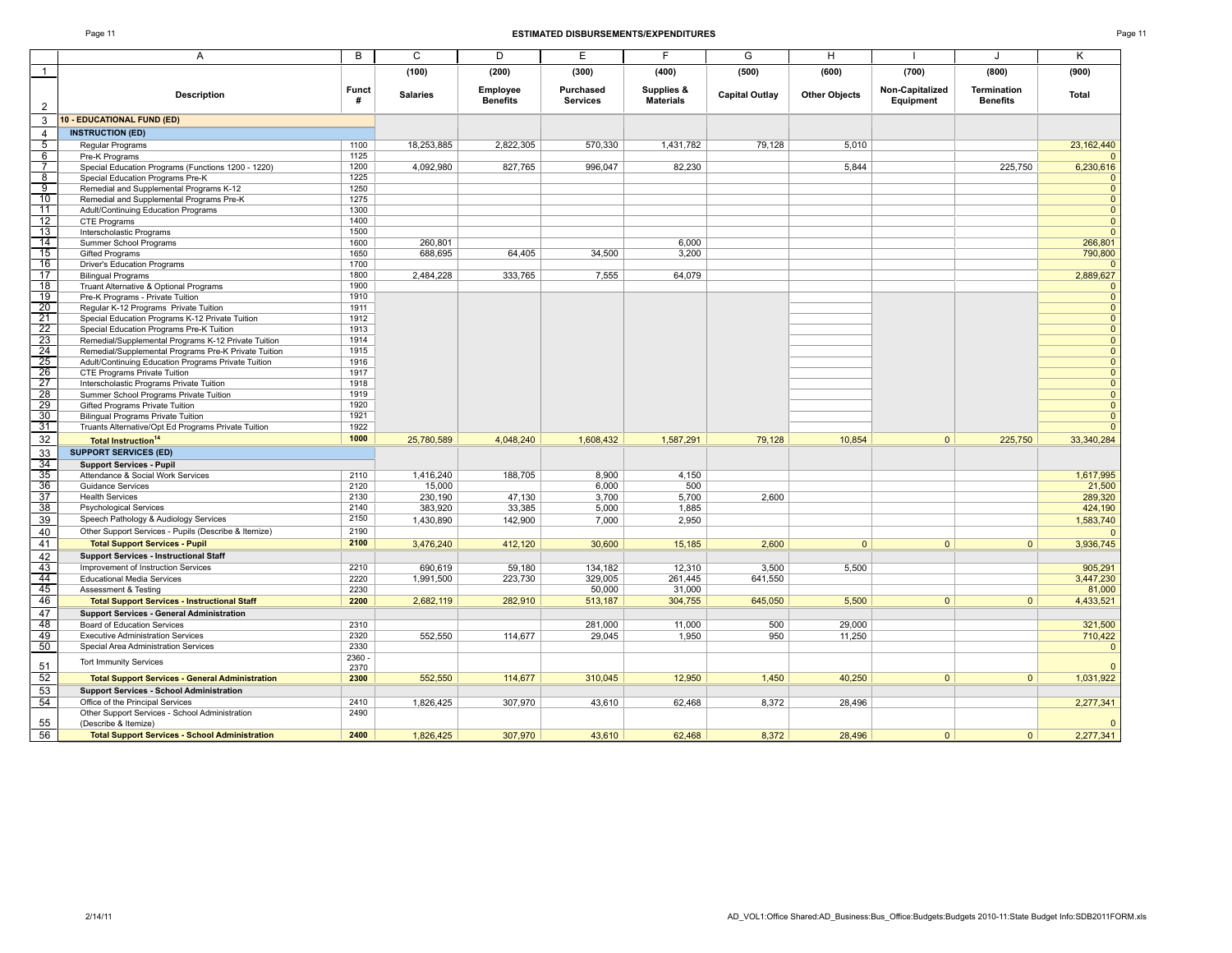### Page 12 **ESTIMATED DISBURSEMENTS/EXPENDITURES** Page 12

|                       | Α                                                                                             | В            | C               | D               | E               | F                              | G                     | н                    |                 | J                  | Κ                                |
|-----------------------|-----------------------------------------------------------------------------------------------|--------------|-----------------|-----------------|-----------------|--------------------------------|-----------------------|----------------------|-----------------|--------------------|----------------------------------|
| $\mathbf{1}$          |                                                                                               |              | (100)           | (200)           | (300)           | (400)                          | (500)                 | (600)                | (700)           | (800)              | (900)                            |
|                       |                                                                                               | <b>Funct</b> |                 | Employee        | Purchased       |                                |                       |                      | Non-Capitalized | <b>Termination</b> |                                  |
| $\overline{c}$        | <b>Description</b>                                                                            | #            | <b>Salaries</b> | <b>Benefits</b> | <b>Services</b> | Supplies &<br><b>Materials</b> | <b>Capital Outlay</b> | <b>Other Objects</b> | Equipment       | <b>Benefits</b>    | <b>Total</b>                     |
| 57                    | <b>Support Services - Business</b>                                                            |              |                 |                 |                 |                                |                       |                      |                 |                    |                                  |
| 58                    | Direction of Business Support Services                                                        | 2510         | 286,040         | 26,955          | 5,365           |                                |                       |                      |                 |                    | 318,360                          |
| 59                    | <b>Fiscal Services</b>                                                                        | 2520         | 149,925         | 18,765          | 21,650          | 30,350                         |                       |                      |                 |                    | 220,690                          |
| 60                    | Operation & Maintenance of Plant Services                                                     | 2540         |                 |                 |                 |                                |                       |                      |                 |                    | $\overline{0}$                   |
| 61                    | <b>Pupil Transportation Services</b>                                                          | 2550         |                 |                 | 55.000          |                                |                       |                      |                 |                    | 55,000                           |
| 62                    | <b>Food Services</b>                                                                          | 2560         | 547,385         | 187,615         | 36,600          | 743,000                        | 36.400                | 3.000                |                 |                    | 1,554,000                        |
| $\frac{8}{63}$        | <b>Internal Services</b>                                                                      | 2570         |                 |                 |                 |                                |                       |                      |                 |                    | $\overline{0}$                   |
| 64                    | <b>Total Support Services - Business</b>                                                      | 2500         | 983,350         | 233,335         | 118,615         | 773,350                        | 36,400                | 3,000                | $\mathbf{0}$    | $\mathbf{0}$       | 2,148,050                        |
| 65                    | <b>Support Services - Central</b>                                                             |              |                 |                 |                 |                                |                       |                      |                 |                    |                                  |
| 66<br>67              | Direction of Central Support Services                                                         | 2610         |                 |                 |                 |                                |                       |                      |                 |                    | $\mathbf{0}$<br>$\overline{0}$   |
| 68                    | Planning, Research, Development & Evaluation Services<br><b>Information Services</b>          | 2620<br>2630 | 233,025         | 36.790          | 104,105         | 25,500                         | 7.400                 | 3.900                |                 |                    | 410,720                          |
| 69                    | <b>Staff Services</b>                                                                         | 2640         | 490,910         | 119,005         | 203,355         | 12,000                         | 6,000                 | 14,000               |                 |                    | 845,270                          |
| $\overline{70}$       | Data Processing Services                                                                      | 2660         |                 |                 |                 |                                |                       |                      |                 |                    | $\Omega$                         |
| 71                    | <b>Total Support Services - Central</b>                                                       | 2600         | 723,935         | 155,795         | 307,460         | 37,500                         | 13,400                | 17,900               | $\mathbf{0}$    | $\mathbf{0}$       | 1,255,990                        |
| 72                    | Other Support Services (Describe & Itemize)                                                   | 2900         |                 |                 |                 |                                |                       |                      |                 |                    | $\Omega$                         |
| $\overline{73}$       | <b>Total Support Services</b>                                                                 | 2000         | 10,244,619      | 1,506,807       | 1,323,517       | 1,206,208                      | 707,272               | 95,146               | $\overline{0}$  | $\overline{0}$     | 15,083,569                       |
| 74                    | <b>COMMUNITY SERVICES (ED)</b>                                                                | 3000         | 6,177           | 568             | 16.843          | 501                            |                       |                      |                 |                    | 24.089                           |
| 75                    |                                                                                               |              |                 |                 |                 |                                |                       |                      |                 |                    |                                  |
|                       | PAYMENTS TO OTHER DISTRICTS & GOVT UNITS (ED)                                                 |              |                 |                 |                 |                                |                       |                      |                 |                    |                                  |
| 76                    | Payments to Other Govt Units (In-State)                                                       |              |                 |                 |                 |                                |                       |                      |                 |                    |                                  |
| 77<br>$\overline{78}$ | Payments for Regular Programs                                                                 | 4110<br>4120 |                 |                 | 509,808         |                                |                       |                      |                 |                    | $\mathbf{0}$<br>509,808          |
| 79                    | Payments for Special Education Programs<br>Payments for Adult/Continuing Education Programs   | 4130         |                 |                 |                 |                                |                       |                      |                 |                    | $\overline{0}$                   |
| 80                    | Payments for CTE Programs                                                                     | 4140         |                 |                 |                 |                                |                       |                      |                 |                    | $\overline{0}$                   |
| 81                    | Payments for Community College Programs                                                       | 4170         |                 |                 |                 |                                |                       |                      |                 |                    | $\overline{0}$                   |
| 82                    | Other Payments to In-State Govt Units (Describe & Itemize)                                    | 4190         |                 |                 |                 |                                |                       |                      |                 |                    | $\mathbf{0}$                     |
|                       | <b>Total Payments to Districts and Other Govt Units</b>                                       | 4100         |                 |                 |                 |                                |                       |                      |                 |                    |                                  |
| 83                    | (In-State)                                                                                    |              |                 |                 | 509,808         |                                |                       | $\Omega$             |                 |                    | 509,808                          |
| 84                    | Payments for Regular Programs - Tuition                                                       | 4210         |                 |                 |                 |                                |                       |                      |                 |                    | $\Omega$                         |
| 85                    | Payments for Special Education Programs - Tuition                                             | 4220         |                 |                 |                 |                                |                       | 2.612.250            |                 |                    | 2,612,250                        |
| $\frac{86}{87}$       | Payments for Adult/Continuing Education Programs - Tuition                                    | 4230         |                 |                 |                 |                                |                       |                      |                 |                    | $\mathbf{0}$                     |
|                       | Payments for CTE Programs - Tuition                                                           | 4240         |                 |                 |                 |                                |                       |                      |                 |                    | $\overline{0}$                   |
| 88                    | Payments for Community College Programs - Tuition                                             | 4270         |                 |                 |                 |                                |                       |                      |                 |                    | $\mathbf{0}$                     |
| 89                    | Payments for Other Programs - Tuition                                                         | 4280         |                 |                 |                 |                                |                       |                      |                 |                    | $\overline{0}$                   |
| 90                    | Other Payments to In-State Govt Units                                                         | 4290         |                 |                 |                 |                                |                       |                      |                 |                    | $\overline{0}$                   |
| 91                    | Total Payments to Other Dist & Govt Units - Tuition<br>(In State)                             | 4200         |                 |                 |                 |                                |                       | 2,612,250            |                 |                    | 2,612,250                        |
| 92                    | Payments for Regular Programs - Transfers                                                     | 4310         |                 |                 |                 |                                |                       |                      |                 |                    | $\mathbf 0$                      |
| 93                    | Payments for Special Education Programs - Transfers                                           | 4320         |                 |                 |                 |                                |                       |                      |                 |                    | $\mathbf{0}$                     |
| $\frac{94}{95}$       | Payments for Adult/Continuing Ed Programs - Transfers                                         | 4330         |                 |                 |                 |                                |                       |                      |                 |                    | $\mathbf{0}$                     |
|                       | Payments for CTE Programs - Transfers                                                         | 4340         |                 |                 |                 |                                |                       |                      |                 |                    | $\overline{0}$                   |
| 96<br>97              | Payments for Community College Program - Transfers<br>Payments for Other Programs - Transfers | 4370<br>4380 |                 |                 |                 |                                |                       |                      |                 |                    | $\overline{0}$<br>$\overline{0}$ |
| 98                    | Other Payments to In-State Govt Units - Transfers                                             | 4390         |                 |                 |                 |                                |                       |                      |                 |                    | $\overline{0}$                   |
|                       | Total Payments to Other District & Govt Units -                                               | 4300         |                 |                 |                 |                                |                       |                      |                 |                    |                                  |
| 99                    | <b>Transfers (In State)</b>                                                                   |              |                 |                 | $\Omega$        |                                |                       | $\Omega$             |                 |                    | $\mathbf{0}$                     |
| 100                   | Payments to Other District & Govt Units (Out of State)                                        | 4400         |                 |                 |                 |                                |                       |                      |                 |                    | $\overline{0}$                   |
| 101                   | <b>Total Payments to Other District &amp; Govt Units</b>                                      | 4000         |                 |                 | 509,808         |                                |                       | 2,612,250            |                 |                    | 3,122,058                        |
| 102                   | <b>DEBT SERVICE (ED)</b>                                                                      |              |                 |                 |                 |                                |                       |                      |                 |                    |                                  |
| 103                   | Debt Service - Interest on Short-Term Debt                                                    |              |                 |                 |                 |                                |                       |                      |                 |                    |                                  |
| 104                   | <b>Tax Anticipation Warrants</b>                                                              | 5110         |                 |                 |                 |                                |                       |                      |                 |                    | $\mathbf{0}$                     |
| 105                   | <b>Tax Anticipation Notes</b>                                                                 | 5120         |                 |                 |                 |                                |                       |                      |                 |                    | $\overline{0}$                   |
| 106                   | Corporate Personal Property Repl Tax Anticipated Notes                                        | 5130         |                 |                 |                 |                                |                       |                      |                 |                    | $\overline{0}$                   |
| 107                   | <b>State Aid Anticipation Certificates</b>                                                    | 5140         |                 |                 |                 |                                |                       |                      |                 |                    | $\overline{0}$                   |
| 108                   | Other Interest on Short-Term Debt                                                             | 5150         |                 |                 |                 |                                |                       | 110,000              |                 |                    | 110,000                          |
| 109                   | <b>Total Debt Service - Interest on Short-Term Debt</b>                                       | 5100         |                 |                 |                 |                                |                       | 110,000              |                 |                    | 110,000                          |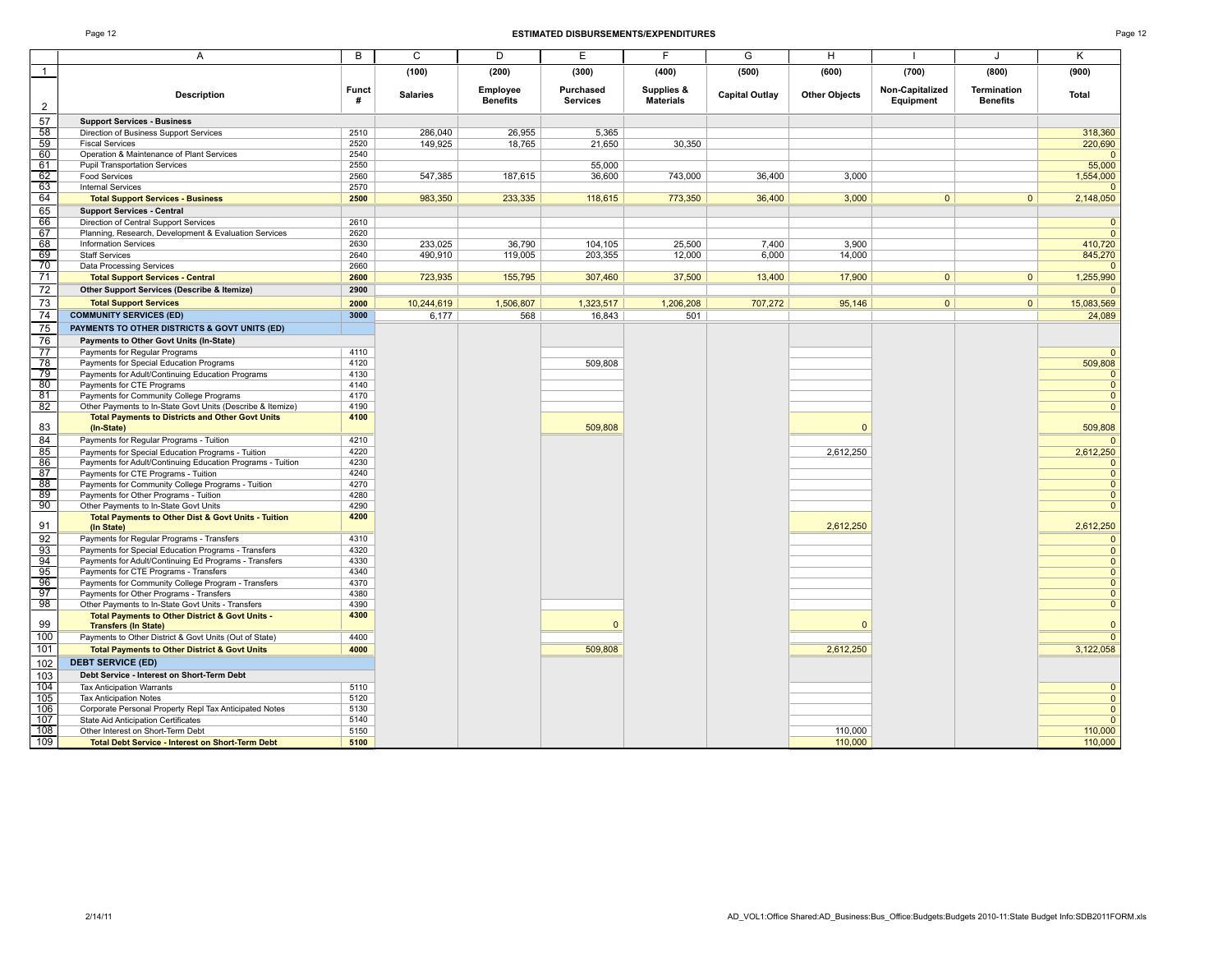| ۰. |  |  |
|----|--|--|
|----|--|--|

|                | Α                                                                                    | B            | C               | D                           | Е                            | F                              | G              | H                    |                              | J                              | Κ                            |
|----------------|--------------------------------------------------------------------------------------|--------------|-----------------|-----------------------------|------------------------------|--------------------------------|----------------|----------------------|------------------------------|--------------------------------|------------------------------|
| $\mathbf{1}$   |                                                                                      |              | (100)           | (200)                       | (300)                        | (400)                          | (500)          | (600)                | (700)                        | (800)                          | (900)                        |
| $\overline{2}$ | <b>Description</b>                                                                   | Funct<br>#   | <b>Salaries</b> | Employee<br><b>Benefits</b> | Purchased<br><b>Services</b> | Supplies &<br><b>Materials</b> | Capital Outlay | <b>Other Objects</b> | Non-Capitalized<br>Equipment | Termination<br><b>Benefits</b> | <b>Total</b>                 |
| 110            | Debt Service - Interest on Long-Term Debt                                            | 5200         |                 |                             |                              |                                |                |                      |                              |                                | $\mathbf{0}$                 |
| 111            | <b>Total Debt Service</b>                                                            | 5000         |                 |                             |                              |                                |                | 110,000              |                              |                                | 110,000                      |
| 112            | PROVISION FOR CONTINGENCIES (ED)                                                     | 6000         |                 |                             |                              |                                |                |                      |                              |                                |                              |
| 113            | <b>Total Direct Disbursements/Expenditures</b>                                       |              | 36,031,385      | 5.555.615                   | 3.458.600                    | 2,794,000                      | 786,400        | 2,828,250            | 0                            | 225,750                        | 51,680,000                   |
|                | Excess (Deficiency) of Receipts/Revenues Over                                        |              |                 |                             |                              |                                |                |                      |                              |                                |                              |
| 114            | Disbursements/Expenditures                                                           |              |                 |                             |                              |                                |                |                      |                              |                                | 536,000                      |
| -115<br>116    | 20 - OPERATIONS AND MAINTENANCE FUND (O&M)                                           |              |                 |                             |                              |                                |                |                      |                              |                                |                              |
| 117            | <b>SUPPORT SERVICES (O&amp;M)</b>                                                    |              |                 |                             |                              |                                |                |                      |                              |                                |                              |
| 118            | <b>Support Services - Pupil</b>                                                      |              |                 |                             |                              |                                |                |                      |                              |                                |                              |
| 119            | Other Support Services - Pupils (Describe & Itemize)                                 | 2190         |                 |                             |                              |                                |                |                      |                              |                                | $\mathbf{0}$                 |
| 120            | <b>Support Services - Business</b>                                                   |              |                 |                             |                              |                                |                |                      |                              |                                |                              |
| 121            | Direction of Business Support Services                                               | 2510         |                 |                             |                              |                                |                |                      |                              |                                | $\overline{0}$               |
| 122            | Facilities Acquisition & Construction Services                                       | 2530         |                 |                             |                              |                                | 48,666         |                      |                              |                                | 48,666                       |
| 123            | Operation & Maintenance of Plant Services                                            | 2540         | 2.003.520       | 460.520                     | 757.842                      | 1,079,360                      | 322.484        | 4.680                |                              |                                | 4,628,406                    |
| 124            | <b>Pupil Transportation Services</b>                                                 | 2550         |                 |                             |                              |                                |                |                      |                              |                                | $\mathbf{0}$                 |
| 125<br>126     | <b>Food Services</b>                                                                 | 2560<br>2500 |                 | 460.520                     | 757,842                      |                                |                | 4.680                | 0                            | 0 <sup>1</sup>                 | $\Omega$                     |
|                | <b>Total Support Services - Business</b>                                             |              | 2,003,520       |                             |                              | 1,079,360                      | 371,150        |                      |                              |                                | 4,677,072                    |
| 127<br>128     | Other Support Services (Describe & Itemize)<br><b>Total Support Services</b>         | 2900<br>2000 | 2,003,520       | 460,520                     | 757,842                      | 1,079,360                      | 371,150        | 4,680                | $\overline{0}$               | $\overline{0}$                 | $\mathbf{0}$<br>4,677,072    |
| 129            | <b>COMMUNITY SERVICES (O&amp;M)</b>                                                  | 3000         |                 |                             |                              |                                |                |                      |                              |                                |                              |
|                |                                                                                      |              |                 |                             |                              |                                |                |                      |                              |                                | $\mathbf{0}$                 |
| 130            | PAYMENTS TO OTHER DISTRICTS & GOVT UNITS (O&M)                                       |              |                 |                             |                              |                                |                |                      |                              |                                |                              |
| 131<br>132     | Payments to Other Govt Units (In-State)<br>Payments for Special Education Programs   | 4120         |                 |                             | 5,928                        |                                |                |                      |                              |                                | 5,928                        |
| 133            | Payments for CTE Program                                                             | 4140         |                 |                             |                              |                                |                |                      |                              |                                | $\mathbf{0}$                 |
| 134            | Other Payments to In-State Govt Units (Describe & Itemize)                           | 4190         |                 |                             |                              |                                |                |                      |                              |                                | $\mathbf{0}$                 |
| 135            | <b>Total Payments to Other Govt Units (In-State)</b>                                 | 4100         |                 |                             | 5,928                        |                                |                | $\mathbf{0}$         |                              |                                | 5,928                        |
| 136            | Payments to Other Govt Units (Out of State)                                          | 4400         |                 |                             |                              |                                |                |                      |                              |                                | $\Omega$                     |
| 137            | <b>Total Payments to Other District and Govt Unit</b>                                | 4000         |                 |                             | 5,928                        |                                |                | $\mathbf{0}$         |                              |                                | 5,928                        |
| 138            | <b>DEBT SERVICE (O&amp;M)</b>                                                        |              |                 |                             |                              |                                |                |                      |                              |                                |                              |
| 139            | Debt Service - Interest on Short-Term Debt                                           |              |                 |                             |                              |                                |                |                      |                              |                                |                              |
| 140            | <b>Tax Anticipation Warrants</b>                                                     | 5110         |                 |                             |                              |                                |                |                      |                              |                                | $\mathbf{0}$                 |
| 141            | <b>Tax Anticipation Notes</b>                                                        | 5120         |                 |                             |                              |                                |                |                      |                              |                                | $\Omega$                     |
| 142            | Corporate Personal Prop Repl Tax Anticipated Notes                                   | 5130         |                 |                             |                              |                                |                |                      |                              |                                | $\mathbf{0}$                 |
| 143            | <b>State Aid Anticipation Certificates</b>                                           | 5140         |                 |                             |                              |                                |                |                      |                              |                                | $\Omega$                     |
| 144            | Other Interest on Short-Term Debt (Describe & Itemize)                               | 5150         |                 |                             |                              |                                |                |                      |                              |                                | $\mathbf{0}$                 |
| 145            | <b>Total Debt Service - Interest on Short-Term Debt</b>                              | 5100         |                 |                             |                              |                                |                | $\Omega$             |                              |                                | $\mathbf{0}$                 |
| 146            | Debt Service - Interest on Long-Term Debt                                            | 5200         |                 |                             |                              |                                |                |                      |                              |                                | $\mathbf{0}$                 |
| 147            | <b>Total Debt Service</b>                                                            | 5000<br>6000 |                 |                             |                              |                                |                | $\overline{0}$       |                              |                                | $\overline{0}$               |
| 148<br>149     | <b>PROVISION FOR CONTINGENCIES (O&amp;M)</b>                                         |              |                 | 460,520                     | 763,770                      |                                |                | 4,680                | $\mathbf{0}$                 |                                | $\Omega$<br>4,683,000        |
|                | <b>Total Direct Disbursements/Expenditures</b>                                       |              | 2,003,520       |                             |                              | 1,079,360                      | 371,150        |                      |                              | 0                              |                              |
| 150            | Excess (Deficiency) of Receipts/Revenues Over<br><b>Disbursements/Expenditures</b>   |              |                 |                             |                              |                                |                |                      |                              |                                | (34,000)                     |
| ाञा            |                                                                                      |              |                 |                             |                              |                                |                |                      |                              |                                |                              |
| 152            | 30 - DEBT SERVICE FUND (DS)                                                          |              |                 |                             |                              |                                |                |                      |                              |                                |                              |
| 153            | PAYMENTS TO OTHER DISTRICTS & GOVT UNITS (DS)                                        | 4000         |                 |                             |                              |                                |                |                      |                              |                                | $\Omega$                     |
| 154            | <b>DEBT SERVICE (DS)</b>                                                             |              |                 |                             |                              |                                |                |                      |                              |                                |                              |
| 155            | Debt Service - Interest on Short-Term Debt                                           |              |                 |                             |                              |                                |                |                      |                              |                                |                              |
| 156<br>157     | <b>Tax Anticipation Warrants</b>                                                     | 5110<br>5120 |                 |                             |                              |                                |                |                      |                              |                                | $\mathbf{0}$<br>$\mathbf{0}$ |
| 158            | <b>Tax Anticipation Notes</b><br>Corporate Personal Prop Repl Tax Anticipation Notes | 5130         |                 |                             |                              |                                |                |                      |                              |                                | $\Omega$                     |
| 159            | State Aid Anticipation Certificates                                                  | 5140         |                 |                             |                              |                                |                | 890,000              |                              |                                | 890,000                      |
| 160            | Other Interest on Short-Term Debt (Describe & Itemize)                               | 5150         |                 |                             |                              |                                |                |                      |                              |                                | $\Omega$                     |
| 161            | <b>Total Debt Service - Interest On Short-Term Debt</b>                              | 5100         |                 |                             |                              |                                |                | 890,000              |                              |                                | 890,000                      |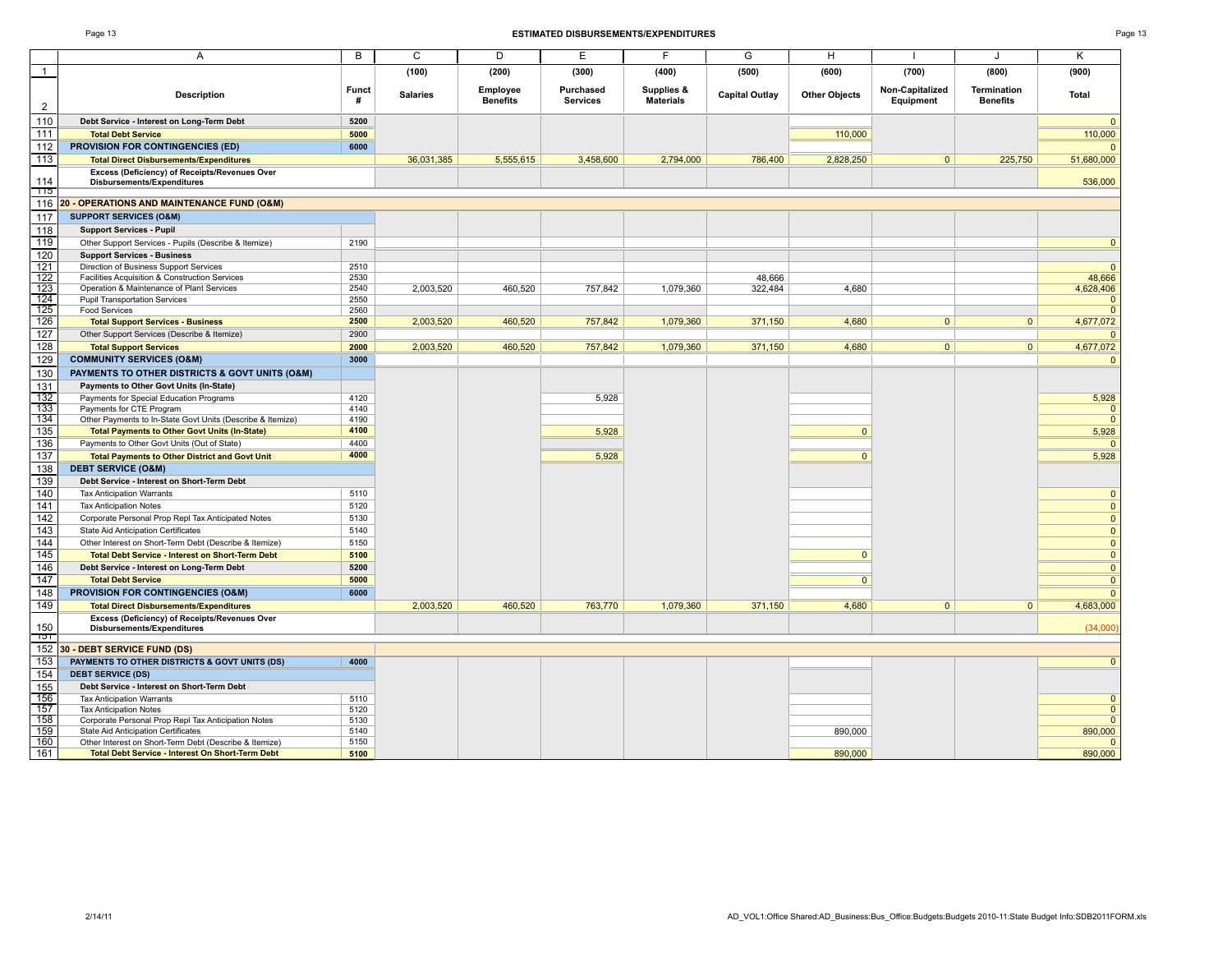### Page 14 **ESTIMATED DISBURSEMENTS/EXPENDITURES** Page 14

| эτ |  |
|----|--|
|----|--|

| $\overline{1}$<br><b>Description</b><br>$\overline{\mathbf{c}}$<br>162<br>Debt Service - Interest on Long-Term Debt<br>Debt Service - Payments of Principal on Long-Term Debt 15<br>163<br>(I asca/Purchaca Princinal Ratirad)<br>164<br>Debt Service Other (Describe & Itemize)<br>165<br><b>Total Debt Service</b><br>166<br><b>PROVISION FOR CONTINGENCIES (DS)</b><br>167<br><b>Total Direct Disbursements/Expenditures</b><br>Excess (Deficiency) of Receipts/Revenues Over<br>168<br>Disbursements/Expenditures<br>᠇ᡂ<br>170<br><b>40 - TRANSPORTATION FUND (TR)</b><br>171<br><b>SUPPORT SERVICES (TR)</b> | <b>Funct</b><br>#<br>5200<br>5300<br>5400 | (100)<br><b>Salaries</b> | (200)<br>Employee<br><b>Benefits</b> | (300)<br>Purchased<br><b>Services</b> | (400)<br>Supplies &<br><b>Materials</b> | (500)<br><b>Capital Outlay</b> | (600)<br><b>Other Objects</b> | (700)<br>Non-Capitalized<br>Equipment                                                                  | (800)<br>Termination<br><b>Benefits</b> | (900)<br><b>Total</b>        |
|-------------------------------------------------------------------------------------------------------------------------------------------------------------------------------------------------------------------------------------------------------------------------------------------------------------------------------------------------------------------------------------------------------------------------------------------------------------------------------------------------------------------------------------------------------------------------------------------------------------------|-------------------------------------------|--------------------------|--------------------------------------|---------------------------------------|-----------------------------------------|--------------------------------|-------------------------------|--------------------------------------------------------------------------------------------------------|-----------------------------------------|------------------------------|
|                                                                                                                                                                                                                                                                                                                                                                                                                                                                                                                                                                                                                   |                                           |                          |                                      |                                       |                                         |                                |                               |                                                                                                        |                                         |                              |
|                                                                                                                                                                                                                                                                                                                                                                                                                                                                                                                                                                                                                   |                                           |                          |                                      |                                       |                                         |                                |                               |                                                                                                        |                                         |                              |
|                                                                                                                                                                                                                                                                                                                                                                                                                                                                                                                                                                                                                   |                                           |                          |                                      |                                       |                                         |                                |                               |                                                                                                        |                                         |                              |
|                                                                                                                                                                                                                                                                                                                                                                                                                                                                                                                                                                                                                   |                                           |                          |                                      |                                       |                                         |                                | 2,600,000                     |                                                                                                        |                                         | 2,600,000                    |
|                                                                                                                                                                                                                                                                                                                                                                                                                                                                                                                                                                                                                   |                                           |                          |                                      |                                       |                                         |                                |                               |                                                                                                        |                                         |                              |
|                                                                                                                                                                                                                                                                                                                                                                                                                                                                                                                                                                                                                   |                                           |                          |                                      |                                       |                                         |                                | 6,000                         |                                                                                                        |                                         | $\Omega$<br>6,000            |
|                                                                                                                                                                                                                                                                                                                                                                                                                                                                                                                                                                                                                   | 5000                                      |                          |                                      | $\mathbf{0}$                          |                                         |                                | 3,496,000                     |                                                                                                        |                                         | 3,496,000                    |
|                                                                                                                                                                                                                                                                                                                                                                                                                                                                                                                                                                                                                   | 6000                                      |                          |                                      |                                       |                                         |                                |                               |                                                                                                        |                                         | $\Omega$                     |
|                                                                                                                                                                                                                                                                                                                                                                                                                                                                                                                                                                                                                   |                                           |                          |                                      | $\mathbf{0}$                          |                                         |                                | 3,496,000                     |                                                                                                        |                                         | 3,496,000                    |
|                                                                                                                                                                                                                                                                                                                                                                                                                                                                                                                                                                                                                   |                                           |                          |                                      |                                       |                                         |                                |                               |                                                                                                        |                                         | (108,000)                    |
|                                                                                                                                                                                                                                                                                                                                                                                                                                                                                                                                                                                                                   |                                           |                          |                                      |                                       |                                         |                                |                               |                                                                                                        |                                         |                              |
|                                                                                                                                                                                                                                                                                                                                                                                                                                                                                                                                                                                                                   |                                           |                          |                                      |                                       |                                         |                                |                               |                                                                                                        |                                         |                              |
|                                                                                                                                                                                                                                                                                                                                                                                                                                                                                                                                                                                                                   |                                           |                          |                                      |                                       |                                         |                                |                               |                                                                                                        |                                         |                              |
| 172<br><b>Support Services - Pupils</b><br>173<br>Other Support Services - Pupils (Describe & Itemize)                                                                                                                                                                                                                                                                                                                                                                                                                                                                                                            | 2190                                      |                          |                                      |                                       |                                         |                                |                               |                                                                                                        |                                         | $\overline{0}$               |
| 174<br><b>Support Services - Business</b>                                                                                                                                                                                                                                                                                                                                                                                                                                                                                                                                                                         |                                           |                          |                                      |                                       |                                         |                                |                               |                                                                                                        |                                         |                              |
| 175<br><b>Pupil Transportation Services</b>                                                                                                                                                                                                                                                                                                                                                                                                                                                                                                                                                                       | 2550                                      | 82,080                   | 19,170                               | 3,151,550                             | 6,500                                   | 6,200                          | 500                           |                                                                                                        |                                         | 3,266,000                    |
| 176<br>Other Support Services (Describe & Itemize)                                                                                                                                                                                                                                                                                                                                                                                                                                                                                                                                                                | 2900                                      |                          |                                      |                                       |                                         |                                |                               |                                                                                                        |                                         |                              |
| 177<br><b>Total Support Services</b>                                                                                                                                                                                                                                                                                                                                                                                                                                                                                                                                                                              | 2000                                      | 82,080                   | 19,170                               | 3,151,550                             | 6,500                                   | 6,200                          | 500                           | $\overline{0}$                                                                                         | 0                                       | 3,266,000                    |
| 178<br><b>COMMUNITY SERVICES (TR)</b>                                                                                                                                                                                                                                                                                                                                                                                                                                                                                                                                                                             | 3000                                      |                          |                                      |                                       |                                         |                                |                               |                                                                                                        |                                         | $\Omega$                     |
| 179<br>PAYMENTS TO OTHER DISTRICTS & GOVT UNITS (TR)<br>180<br>Payments to Other Govt Units (In-State)                                                                                                                                                                                                                                                                                                                                                                                                                                                                                                            |                                           |                          |                                      |                                       |                                         |                                |                               |                                                                                                        |                                         |                              |
| 181<br>Payments for Regular Program                                                                                                                                                                                                                                                                                                                                                                                                                                                                                                                                                                               | 4110                                      |                          |                                      |                                       |                                         |                                |                               |                                                                                                        |                                         | $\mathbf{0}$                 |
| 182<br>Payments for Special Education Programs                                                                                                                                                                                                                                                                                                                                                                                                                                                                                                                                                                    | 4120                                      |                          |                                      |                                       |                                         |                                |                               |                                                                                                        |                                         | $\mathbf{0}$                 |
| 183<br>Payments for Adult/Continuing Education Programs                                                                                                                                                                                                                                                                                                                                                                                                                                                                                                                                                           | 4130                                      |                          |                                      |                                       |                                         |                                |                               |                                                                                                        |                                         | $\mathbf{0}$                 |
| 184<br>Payments for CTE Programs                                                                                                                                                                                                                                                                                                                                                                                                                                                                                                                                                                                  | 4140                                      |                          |                                      |                                       |                                         |                                |                               |                                                                                                        |                                         | $\mathbf{0}$                 |
| 185<br>Payments for Community College Programs                                                                                                                                                                                                                                                                                                                                                                                                                                                                                                                                                                    | 4170                                      |                          |                                      |                                       |                                         |                                |                               |                                                                                                        |                                         | $\mathbf{0}$                 |
| 186<br>Other Payments to In-State Govt Units (Describe & Itemize)                                                                                                                                                                                                                                                                                                                                                                                                                                                                                                                                                 | 4190                                      |                          |                                      |                                       |                                         |                                |                               |                                                                                                        |                                         | $\mathbf{0}$                 |
| 187<br><b>Total Payments to Other Govt Units (In-State)</b><br>Payments to Other Govt Units (Out-of-State)                                                                                                                                                                                                                                                                                                                                                                                                                                                                                                        | 4100                                      |                          |                                      | $\mathbf{0}$                          |                                         |                                | $\Omega$                      |                                                                                                        |                                         | $\mathbf{0}$                 |
| 188<br>(Describe & Itemize)                                                                                                                                                                                                                                                                                                                                                                                                                                                                                                                                                                                       | 4400                                      |                          |                                      |                                       |                                         |                                |                               |                                                                                                        |                                         | $\mathbf{0}$                 |
| 189<br><b>Total Payments to Other Districts &amp; Govt Units</b>                                                                                                                                                                                                                                                                                                                                                                                                                                                                                                                                                  | 4000                                      |                          |                                      | $\mathbf{0}$                          |                                         |                                | $\mathbf{0}$                  |                                                                                                        |                                         | $\Omega$                     |
| 190<br><b>DEBT SERVICE (TR)</b>                                                                                                                                                                                                                                                                                                                                                                                                                                                                                                                                                                                   |                                           |                          |                                      |                                       |                                         |                                |                               |                                                                                                        |                                         |                              |
| 191<br>Debt Service - Interest on Short-Term Debt<br>192                                                                                                                                                                                                                                                                                                                                                                                                                                                                                                                                                          | 5110                                      |                          |                                      |                                       |                                         |                                |                               |                                                                                                        |                                         |                              |
| <b>Tax Anticipation Warrants</b><br>193<br><b>Tax Anticipation Notes</b>                                                                                                                                                                                                                                                                                                                                                                                                                                                                                                                                          | 5120                                      |                          |                                      |                                       |                                         |                                |                               |                                                                                                        |                                         | $\mathbf{0}$<br>$\mathbf{0}$ |
| $\frac{1}{194}$<br>Corporate Personal Prop Repl Tax Anticipation Notes                                                                                                                                                                                                                                                                                                                                                                                                                                                                                                                                            | 5130                                      |                          |                                      |                                       |                                         |                                |                               |                                                                                                        |                                         | $\mathbf{0}$                 |
| $\frac{195}{196}$<br>State Aid Anticipation Certificates                                                                                                                                                                                                                                                                                                                                                                                                                                                                                                                                                          | 5140                                      |                          |                                      |                                       |                                         |                                |                               |                                                                                                        |                                         | $\mathbf{0}$<br>$\mathbf{0}$ |
| Other Interest on Short-Term Debt (Describe and Itemize)<br>197<br><b>Total Debt Service - Interest On Short-Term Debt</b>                                                                                                                                                                                                                                                                                                                                                                                                                                                                                        | 5150<br>5100                              |                          |                                      |                                       |                                         |                                | $\mathbf{0}$                  |                                                                                                        |                                         | $\mathbf{0}$                 |
| 198<br>Debt Service - Interest on Long-Term Debt                                                                                                                                                                                                                                                                                                                                                                                                                                                                                                                                                                  | 5200                                      |                          |                                      |                                       |                                         |                                |                               |                                                                                                        |                                         |                              |
| Debt Service - Payments of Principal on Long-Term Debt <sup>15</sup>                                                                                                                                                                                                                                                                                                                                                                                                                                                                                                                                              | 5300                                      |                          |                                      |                                       |                                         |                                |                               |                                                                                                        |                                         |                              |
| 199<br>(Lease/Purchase Principal Retired)                                                                                                                                                                                                                                                                                                                                                                                                                                                                                                                                                                         |                                           |                          |                                      |                                       |                                         |                                |                               |                                                                                                        |                                         | $\overline{0}$               |
| 200<br>Debt Service - Other (Describe and Itemize)                                                                                                                                                                                                                                                                                                                                                                                                                                                                                                                                                                | 5400                                      |                          |                                      |                                       |                                         |                                |                               |                                                                                                        |                                         | $\mathbf{0}$                 |
| 201<br><b>Total Debt Service</b>                                                                                                                                                                                                                                                                                                                                                                                                                                                                                                                                                                                  | 5000                                      |                          |                                      |                                       |                                         |                                | $\overline{0}$                |                                                                                                        |                                         | $\overline{0}$               |
| 202<br>PROVISION FOR CONTINGENCIES (TR)<br>203<br><b>Total Direct Disbursements/Expenditures</b>                                                                                                                                                                                                                                                                                                                                                                                                                                                                                                                  | 6000                                      | 82,080                   | 19,170                               | 3,151,550                             | 6,500                                   | 6,200                          | 500                           | $\overline{0}$                                                                                         | 0                                       | 3,266,000                    |
| Excess (Deficiency) of Receipts/Revenues Over                                                                                                                                                                                                                                                                                                                                                                                                                                                                                                                                                                     |                                           |                          |                                      |                                       |                                         |                                |                               |                                                                                                        |                                         |                              |
| 204<br>Disbursements/Expenditures                                                                                                                                                                                                                                                                                                                                                                                                                                                                                                                                                                                 |                                           |                          |                                      |                                       |                                         |                                |                               |                                                                                                        |                                         | (188,000)                    |
| 705<br>206<br>50 - MUNICIPAL RETIREMENT/SOC SEC FUND (MR/SS)                                                                                                                                                                                                                                                                                                                                                                                                                                                                                                                                                      |                                           |                          |                                      |                                       |                                         |                                |                               |                                                                                                        |                                         |                              |
| 207<br><b>INSTRUCTION (MR/SS)</b>                                                                                                                                                                                                                                                                                                                                                                                                                                                                                                                                                                                 |                                           |                          |                                      |                                       |                                         |                                |                               |                                                                                                        |                                         |                              |
| 208<br>Regular Program                                                                                                                                                                                                                                                                                                                                                                                                                                                                                                                                                                                            | 1100                                      |                          | 1,728,000                            |                                       |                                         |                                |                               |                                                                                                        |                                         | 1,728,000                    |
| $\overline{209}$<br>Pre-K Programs                                                                                                                                                                                                                                                                                                                                                                                                                                                                                                                                                                                | 1125                                      |                          |                                      |                                       |                                         |                                |                               |                                                                                                        |                                         | $\mathbf{0}$                 |
| 210<br>Special Education Programs (Functions 1200-1220)<br>211                                                                                                                                                                                                                                                                                                                                                                                                                                                                                                                                                    | 1200<br>1225                              |                          |                                      |                                       |                                         |                                |                               |                                                                                                        |                                         | $\mathbf{0}$                 |
| Special Education Programs Pre-K<br>212<br>Remedial and Supplemental Programs K-12                                                                                                                                                                                                                                                                                                                                                                                                                                                                                                                                | 1250                                      |                          |                                      |                                       |                                         |                                |                               |                                                                                                        |                                         | $\mathbf{0}$<br>$\mathbf{0}$ |
| $\frac{\frac{11}{213}}{\frac{214}{215}}$<br>Remedial and Supplemental Programs Pre-K                                                                                                                                                                                                                                                                                                                                                                                                                                                                                                                              | 1275                                      |                          |                                      |                                       |                                         |                                |                               |                                                                                                        |                                         | $\mathbf{0}$                 |
| Adult/Continuing Education Programs                                                                                                                                                                                                                                                                                                                                                                                                                                                                                                                                                                               | 1300                                      |                          |                                      |                                       |                                         |                                |                               |                                                                                                        |                                         | $\overline{0}$               |
| CTE Programs<br>Interscholastic Programs                                                                                                                                                                                                                                                                                                                                                                                                                                                                                                                                                                          | 1400<br>1500                              |                          |                                      |                                       |                                         |                                |                               |                                                                                                        |                                         | $\mathbf{0}$<br>$\mathbf{0}$ |
| Summer School Programs                                                                                                                                                                                                                                                                                                                                                                                                                                                                                                                                                                                            | 1600                                      |                          |                                      |                                       |                                         |                                |                               |                                                                                                        |                                         | $\mathbf{0}$                 |
| $\frac{217}{218}$<br><b>Gifted Programs</b>                                                                                                                                                                                                                                                                                                                                                                                                                                                                                                                                                                       | 1650                                      |                          |                                      |                                       |                                         |                                |                               |                                                                                                        |                                         | $\overline{0}$               |
| 219<br>Driver's Education Programs                                                                                                                                                                                                                                                                                                                                                                                                                                                                                                                                                                                | 1700                                      |                          |                                      |                                       |                                         |                                |                               |                                                                                                        |                                         | $\mathbf{0}$                 |
| $\frac{220}{221}$<br><b>Bilingual Programs</b><br>Truant Alternative & Optional Programs                                                                                                                                                                                                                                                                                                                                                                                                                                                                                                                          | 1800<br>1900                              |                          |                                      |                                       |                                         |                                |                               |                                                                                                        |                                         | $\mathbf{0}$<br>$\mathbf{0}$ |
| $\overline{222}$<br><b>Total Instruction</b>                                                                                                                                                                                                                                                                                                                                                                                                                                                                                                                                                                      | 1000                                      |                          | 1,728,000                            |                                       |                                         |                                |                               |                                                                                                        |                                         | 1,728,000                    |
| $\overline{223}$<br><b>SUPPORT SERVICES (MR/SS)</b>                                                                                                                                                                                                                                                                                                                                                                                                                                                                                                                                                               |                                           |                          |                                      |                                       |                                         |                                |                               |                                                                                                        |                                         |                              |
| 224<br><b>Support Services - Pupil</b><br><del>2/14/11</del>                                                                                                                                                                                                                                                                                                                                                                                                                                                                                                                                                      |                                           |                          |                                      |                                       |                                         |                                |                               | AD_VOL1:Office Shared:AD_Business:Bus_Office:Budgets:Budgets 2010-11:State Budget Info:SDB2011FORM.xls |                                         |                              |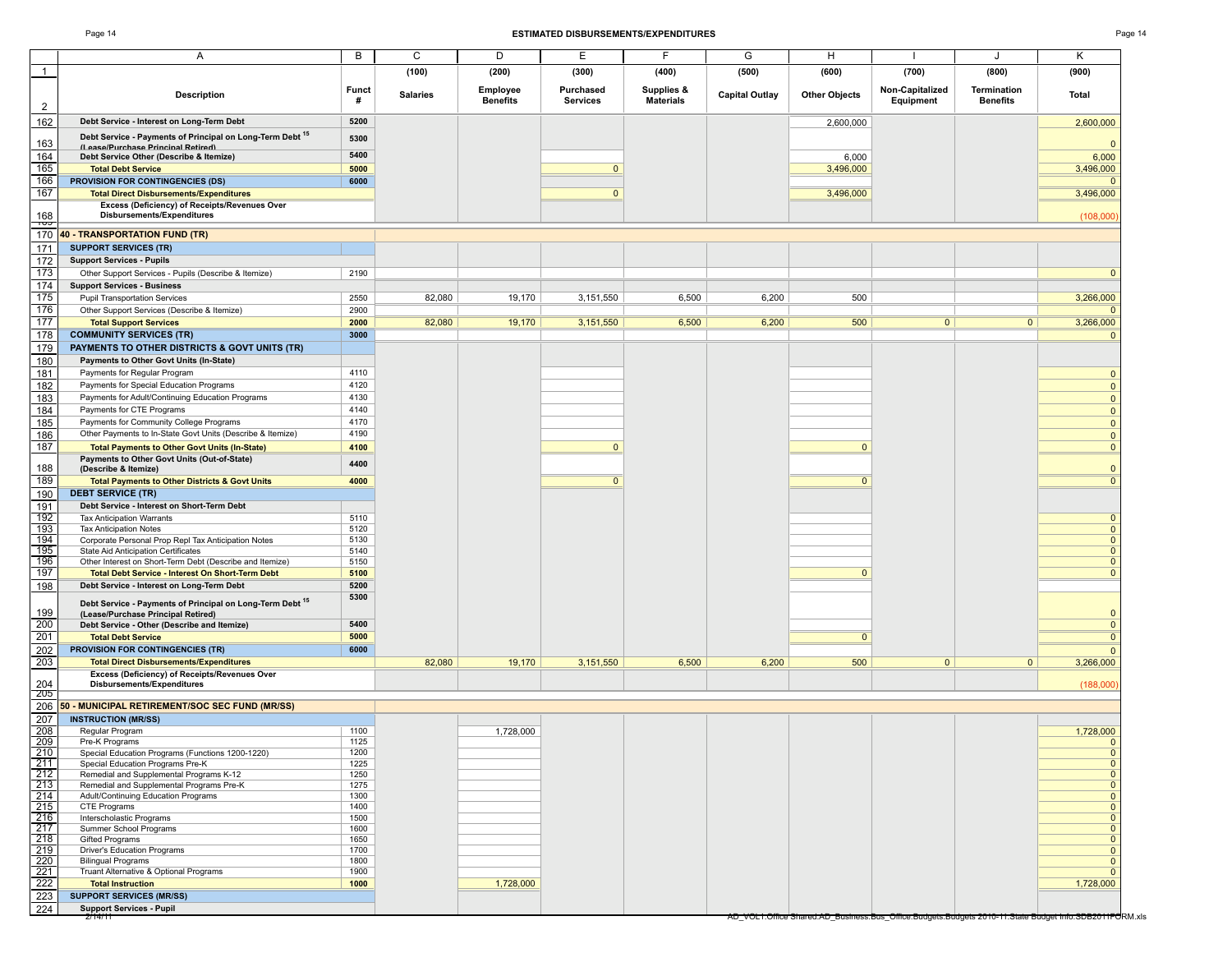### Page 15 **ESTIMATED DISBURSEMENTS/EXPENDITURES** Page 15

|                                                                          | A                                                                                                     | B          | C               | D                           | E                            | E                              | G                     | H                    |                              |                                | K            |
|--------------------------------------------------------------------------|-------------------------------------------------------------------------------------------------------|------------|-----------------|-----------------------------|------------------------------|--------------------------------|-----------------------|----------------------|------------------------------|--------------------------------|--------------|
|                                                                          |                                                                                                       |            |                 |                             |                              |                                |                       |                      |                              |                                |              |
| $\overline{1}$                                                           |                                                                                                       |            | (100)           | (200)                       | (300)                        | (400)                          | (500)                 | (600)                | (700)                        | (800)                          | (900)        |
| $\overline{2}$                                                           | <b>Description</b>                                                                                    | Funct<br># | <b>Salaries</b> | Employee<br><b>Benefits</b> | Purchased<br><b>Services</b> | Supplies &<br><b>Materials</b> | <b>Capital Outlay</b> | <b>Other Objects</b> | Non-Capitalized<br>Equipment | Termination<br><b>Benefits</b> | Total        |
| 225                                                                      | Attendance & Social Work Services                                                                     | 2110       |                 |                             |                              |                                |                       |                      |                              |                                | $\Omega$     |
| $\begin{array}{r}\n 226 \\  \hline\n 227 \\  \hline\n 228\n \end{array}$ | <b>Guidance Services</b>                                                                              | 2120       |                 |                             |                              |                                |                       |                      |                              |                                | $\Omega$     |
|                                                                          | <b>Health Services</b>                                                                                | 2130       |                 |                             |                              |                                |                       |                      |                              |                                | $\Omega$     |
|                                                                          | <b>Psychological Services</b>                                                                         | 2140       |                 |                             |                              |                                |                       |                      |                              |                                | O            |
| $\overline{229}$                                                         | Speech Pathology & Audiology Services                                                                 | 2150       |                 |                             |                              |                                |                       |                      |                              |                                |              |
| 230                                                                      | Other Support Services - Pupils (Describe & Itemize)                                                  | 2190       |                 |                             |                              |                                |                       |                      |                              |                                |              |
| 231                                                                      | <b>Total Support Services - Pupil</b>                                                                 | 2100       |                 | $\Omega$                    |                              |                                |                       |                      |                              |                                | $\Omega$     |
| 232                                                                      | <b>Support Services - Instructional Staff</b>                                                         |            |                 |                             |                              |                                |                       |                      |                              |                                |              |
|                                                                          | Improvement of Instruction Services                                                                   | 2210       |                 |                             |                              |                                |                       |                      |                              |                                | $\Omega$     |
| $\frac{233}{234}$                                                        | <b>Educational Media Services</b>                                                                     | 2220       |                 |                             |                              |                                |                       |                      |                              |                                | $\Omega$     |
| 235                                                                      | Assessment & Testing                                                                                  | 2230       |                 |                             |                              |                                |                       |                      |                              |                                | $\Omega$     |
| 236                                                                      | <b>Total Support Services - Instructional Staff</b>                                                   | 2200       |                 | $\Omega$                    |                              |                                |                       |                      |                              |                                | $\Omega$     |
| 237                                                                      | <b>Support Services - General Administration</b>                                                      |            |                 |                             |                              |                                |                       |                      |                              |                                |              |
| 238                                                                      | Board of Education Services                                                                           | 2310       |                 |                             |                              |                                |                       |                      |                              |                                | $\Omega$     |
| 239                                                                      | <b>Executive Administration Services</b>                                                              | 2320       |                 |                             |                              |                                |                       |                      |                              |                                | $\Omega$     |
| 240                                                                      | Special Area Administrative Services                                                                  | 2330       |                 |                             |                              |                                |                       |                      |                              |                                | $\Omega$     |
| 241                                                                      | Claims Paid from Self Insurance Fund<br>אוסטווסט כוחוף (שנים השתמשו המשפט השתמשו ביוסטווסט ביוסטונים) | 2361       |                 |                             |                              |                                |                       |                      |                              |                                | $\Omega$     |
| $\overline{242}$                                                         |                                                                                                       | 2362       |                 |                             |                              |                                |                       |                      |                              |                                | $\Omega$     |
| 243                                                                      | Unemployment Insurance Payments                                                                       | 2363       |                 |                             |                              |                                |                       |                      |                              |                                | $\Omega$     |
| $\overline{244}$                                                         | Insurance Payments (regular or self-insurance)                                                        | 2364       |                 |                             |                              |                                |                       |                      |                              |                                | $\Omega$     |
| 245                                                                      | Risk Management and Claims Services Payments                                                          | 2365       |                 |                             |                              |                                |                       |                      |                              |                                |              |
| 246                                                                      | Judgment and Settlements                                                                              | 2366       |                 |                             |                              |                                |                       |                      |                              |                                | $\Omega$     |
| 247                                                                      | Educational, Inspectional, Supervisory Services Related to Loss<br>Prevention or Reduction            | 2367       |                 |                             |                              |                                |                       |                      |                              |                                |              |
|                                                                          | Reciprocal Insurance Payments                                                                         | 2368       |                 |                             |                              |                                |                       |                      |                              |                                | $\Omega$     |
| $\frac{248}{249}$                                                        | Legal Service                                                                                         | 2369       |                 |                             |                              |                                |                       |                      |                              |                                | $\Omega$     |
| 250                                                                      | <b>Total Support Services - General Administration</b>                                                | 2300       |                 | $\Omega$                    |                              |                                |                       |                      |                              |                                | $\Omega$     |
| 251                                                                      | <b>Support Services - School Administration</b>                                                       |            |                 |                             |                              |                                |                       |                      |                              |                                |              |
| 252                                                                      | Office of the Principal Services                                                                      | 2410       |                 |                             |                              |                                |                       |                      |                              |                                | $\Omega$     |
| 253                                                                      | Other Support Services - School Administration<br>(Describe & Itemize)                                | 2490       |                 |                             |                              |                                |                       |                      |                              |                                |              |
| 254                                                                      | <b>Total Support Services - School Administration</b>                                                 | 2400       |                 | $\mathbf{0}$                |                              |                                |                       |                      |                              |                                | $\mathbf{0}$ |
| 255                                                                      | <b>Support Services - Business</b>                                                                    |            |                 |                             |                              |                                |                       |                      |                              |                                |              |
| 256                                                                      | Direction of Business Support Services                                                                | 2510       |                 |                             |                              |                                |                       |                      |                              |                                | O            |
| 257                                                                      | <b>Fiscal Services</b>                                                                                | 2520       |                 |                             |                              |                                |                       |                      |                              |                                | $\Omega$     |
|                                                                          | Facilities Acquisition & Construction Services                                                        | 2530       |                 |                             |                              |                                |                       |                      |                              |                                | $\Omega$     |
| $\frac{258}{259}$                                                        | Operation & Maintenance of Plant Service                                                              | 2540       |                 |                             |                              |                                |                       |                      |                              |                                | $\Omega$     |
| 260                                                                      | <b>Pupil Transportation Services</b>                                                                  | 2550       |                 |                             |                              |                                |                       |                      |                              |                                | $\Omega$     |
| $\overline{261}$                                                         | <b>Food Services</b>                                                                                  | 2560       |                 |                             |                              |                                |                       |                      |                              |                                | $\Omega$     |
| 262                                                                      | <b>Internal Services</b>                                                                              | 2570       |                 |                             |                              |                                |                       |                      |                              |                                | $\mathbf{0}$ |
| $\overline{263}$                                                         | <b>Total Support Services - Business</b>                                                              | 2500       |                 | $\mathbf{0}$                |                              |                                |                       |                      |                              |                                | $\Omega$     |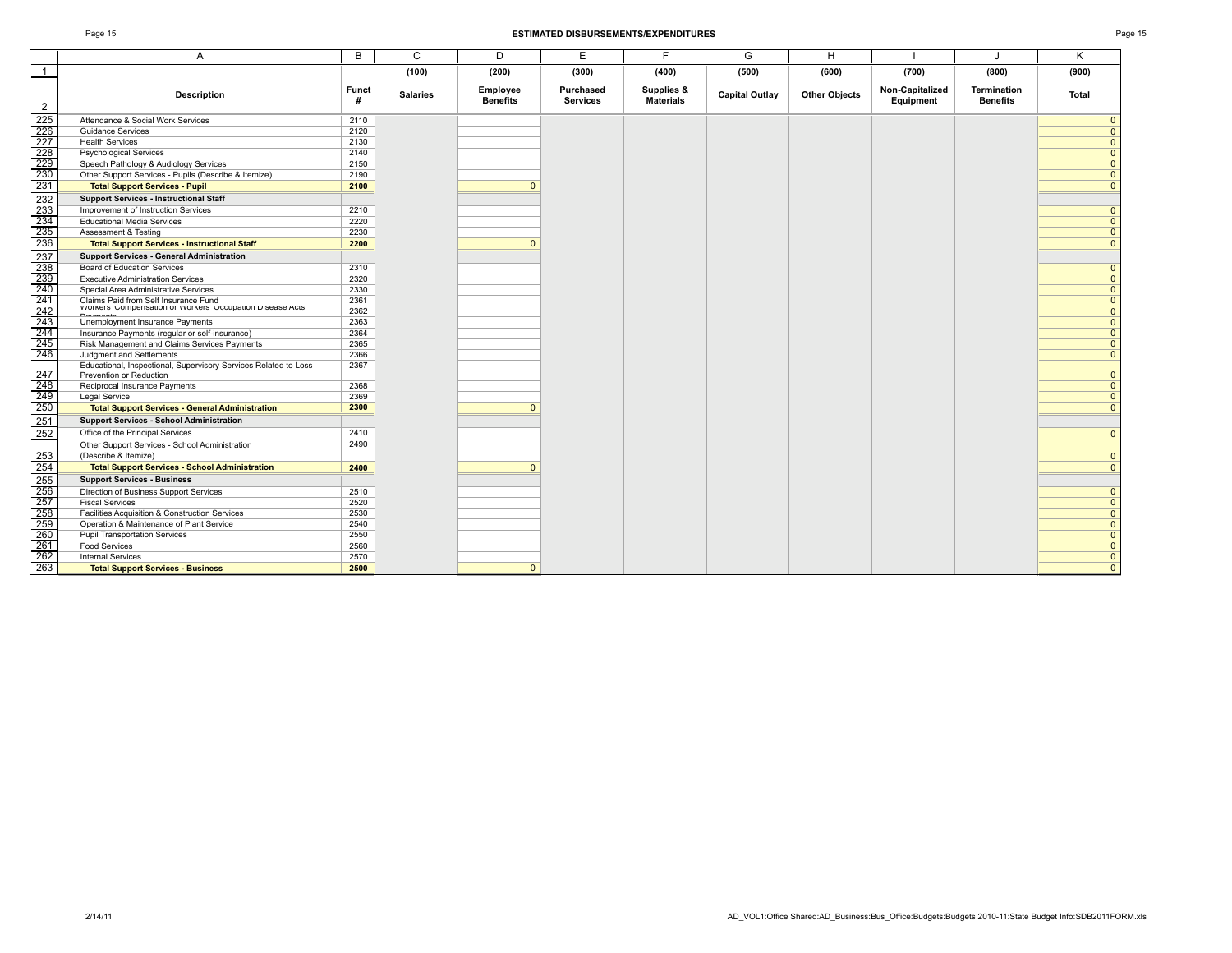### Page 16 **ESTIMATED DISBURSEMENTS/EXPENDITURES** Page 16

|                          | Α                                                                                                  | В                 | C               | D                           | Е                            | F                              | G                     | H                    |                              |                                | Κ                                                                                                      |
|--------------------------|----------------------------------------------------------------------------------------------------|-------------------|-----------------|-----------------------------|------------------------------|--------------------------------|-----------------------|----------------------|------------------------------|--------------------------------|--------------------------------------------------------------------------------------------------------|
| $\overline{1}$           |                                                                                                    |                   | (100)           | (200)                       | (300)                        | (400)                          | (500)                 | (600)                | (700)                        | (800)                          | (900)                                                                                                  |
| $\overline{2}$           | Description                                                                                        | <b>Funct</b><br># | <b>Salaries</b> | Employee<br><b>Benefits</b> | Purchased<br><b>Services</b> | Supplies &<br><b>Materials</b> | <b>Capital Outlay</b> | <b>Other Objects</b> | Non-Capitalized<br>Equipment | Termination<br><b>Benefits</b> | Total                                                                                                  |
| 264<br>265<br>266<br>267 | <b>Support Services - Central</b>                                                                  |                   |                 |                             |                              |                                |                       |                      |                              |                                |                                                                                                        |
|                          | Direction of Central Support Services                                                              | 2610              |                 |                             |                              |                                |                       |                      |                              |                                | $\mathbf{0}$                                                                                           |
|                          | Planning, Research, Development & Evaluation Services<br><b>Information Services</b>               | 2620<br>2630      |                 |                             |                              |                                |                       |                      |                              |                                | $\overline{0}$<br>$\overline{0}$                                                                       |
|                          | <b>Staff Services</b>                                                                              | 2640              |                 |                             |                              |                                |                       |                      |                              |                                | $\overline{0}$                                                                                         |
| $\frac{268}{269}$        | Data Processing Services                                                                           | 2660              |                 |                             |                              |                                |                       |                      |                              |                                | $\overline{0}$                                                                                         |
| 270                      | <b>Total Support Services - Central</b>                                                            | 2600              |                 | $\overline{0}$              |                              |                                |                       |                      |                              |                                | $\mathbf{0}$                                                                                           |
| 271                      | Other Support Services (Describe & Itemize)                                                        | 2900              |                 |                             |                              |                                |                       |                      |                              |                                | $\mathbf{0}$                                                                                           |
| 272                      | <b>Total Support Services</b>                                                                      | 2000              |                 | $\Omega$                    |                              |                                |                       |                      |                              |                                | $\mathbf{0}$                                                                                           |
| 273                      | <b>COMMUNITY SERVICES (MR/SS)</b>                                                                  | 3000              |                 |                             |                              |                                |                       |                      |                              |                                | $\overline{0}$                                                                                         |
| 274                      | PAYMENTS TO OTHER DISTRICTS & GOVT UNITS (MR/SS)                                                   |                   |                 |                             |                              |                                |                       |                      |                              |                                |                                                                                                        |
| 275                      | Payments for Special Education Programs                                                            | 4120              |                 |                             |                              |                                |                       |                      |                              |                                | $\mathbf{0}$                                                                                           |
| 276<br>277               | Payments for CTE Programs<br><b>Total Payments to Other Districts &amp; Govt Units</b>             | 4140<br>4000      |                 | $\overline{0}$              |                              |                                |                       |                      |                              |                                | $\overline{0}$<br>$\Omega$                                                                             |
| 278                      | <b>DEBT SERVICE (MR/SS)</b>                                                                        |                   |                 |                             |                              |                                |                       |                      |                              |                                |                                                                                                        |
| 279                      | Debt Service - Interest on Short-Term Debt                                                         |                   |                 |                             |                              |                                |                       |                      |                              |                                |                                                                                                        |
| $\frac{280}{ }$          | <b>Tax Anticipation Warrants</b>                                                                   | 5110              |                 |                             |                              |                                |                       |                      |                              |                                | $\mathbf 0$                                                                                            |
| 281                      | <b>Tax Anticipation Notes</b>                                                                      | 5120              |                 |                             |                              |                                |                       |                      |                              |                                | $\mathbf{0}$                                                                                           |
| 282                      | Corporate Personal Prop Repl Tax Anticipation Notes                                                | 5130              |                 |                             |                              |                                |                       |                      |                              |                                | $\overline{0}$                                                                                         |
| $\frac{283}{283}$        | State Aid Anticipation Certificates                                                                | 5140              |                 |                             |                              |                                |                       | 0                    |                              |                                | $\mathbf 0$                                                                                            |
| 284                      | Other (Describe & Itemize)                                                                         | 5150              |                 |                             |                              |                                |                       |                      |                              |                                | $\mathbf{0}$                                                                                           |
| 285                      | <b>Total Debt Service</b>                                                                          | 5000              |                 |                             |                              |                                |                       | $\mathbf{0}$         |                              |                                | $\overline{0}$                                                                                         |
| 286                      | PROVISION FOR CONTINGENCIES (MR/SS)                                                                | 6000              |                 |                             |                              |                                |                       |                      |                              |                                | $\overline{0}$                                                                                         |
| 287                      | <b>Total Direct Disbursements/Expenditures</b><br>Excess (Deficiency) of Receipts/Revenues Over    |                   |                 | 1,728,000                   |                              |                                |                       | $\overline{0}$       |                              |                                | 1,728,000                                                                                              |
| 288                      | Disbursements/Expenditures                                                                         |                   |                 |                             |                              |                                |                       |                      |                              |                                | (123,000)                                                                                              |
| -289<br>290              |                                                                                                    |                   |                 |                             |                              |                                |                       |                      |                              |                                |                                                                                                        |
|                          | 60 - CAPITAL PROJECTS (CP)                                                                         |                   |                 |                             |                              |                                |                       |                      |                              |                                |                                                                                                        |
| 291                      | <b>SUPPORT SERVICES (CP)</b><br><b>Support Services - Business</b>                                 |                   |                 |                             |                              |                                |                       |                      |                              |                                |                                                                                                        |
| 292<br>293               | Facilities Acquisition & Construction Services                                                     | 2530              |                 |                             |                              |                                |                       |                      |                              |                                |                                                                                                        |
| $\overline{294}$         | Other Support Services (Describe & Itemize)                                                        | 2900              |                 |                             |                              |                                |                       |                      |                              |                                | $\mathbf{0}$<br>$\mathbf{0}$                                                                           |
| 295                      | <b>Total Support Services</b>                                                                      | 2000              | $\overline{0}$  | $\overline{0}$              | $\mathbf{0}$                 | $\overline{0}$                 | $\mathbf{0}$          | $\overline{0}$       | $\mathbf{0}$                 |                                | $\Omega$                                                                                               |
| 296                      | PAYMENTS TO OTHER DISTRICTS & GOVT UNITS (CP)                                                      |                   |                 |                             |                              |                                |                       |                      |                              |                                |                                                                                                        |
| 297                      | Payments to Other Govt Units (In-State)                                                            |                   |                 |                             |                              |                                |                       |                      |                              |                                |                                                                                                        |
| $\frac{20}{298}$         | Payments to Other Govt Units (In-State)                                                            | 4100              |                 |                             |                              |                                |                       |                      |                              |                                | $\mathbf 0$                                                                                            |
| 299                      | Payment for Special Education Programs                                                             | 4120              |                 |                             |                              |                                |                       |                      |                              |                                | $\mathbf{0}$                                                                                           |
| 300                      | Payment for CTE Programs                                                                           | 4140              |                 |                             |                              |                                |                       |                      |                              |                                | $\overline{0}$                                                                                         |
|                          | Other Payments to In-State Governmental Units                                                      | 4190              |                 |                             |                              |                                |                       |                      |                              |                                |                                                                                                        |
| 301<br>302               | (Describe & Itemize)<br><b>Total Payments to Other Districts &amp; Govt Units</b>                  | 4000              |                 |                             | $\mathbf{0}$                 |                                |                       | $\mathbf{0}$         |                              |                                | $\mathbf{0}$<br>$\mathbf{0}$                                                                           |
| 303                      | <b>PROVISION FOR CONTINGENCIES (CP)</b>                                                            | 6000              |                 |                             |                              |                                |                       |                      |                              |                                | $\mathbf 0$                                                                                            |
| 304                      | <b>Total Direct Disbursements/Expenditures</b>                                                     |                   | $\mathbf{0}$    | $\overline{0}$              | $\overline{0}$               | $\overline{0}$                 | $\overline{0}$        | $\mathbf{0}$         | $\mathbf{0}$                 |                                | $\mathbf{0}$                                                                                           |
|                          | Excess (Deficiency) of Receipts/Revenues Over                                                      |                   |                 |                             |                              |                                |                       |                      |                              |                                |                                                                                                        |
| 305                      | Disbursements/Expenditures                                                                         |                   |                 |                             |                              |                                |                       |                      |                              |                                | 500                                                                                                    |
| 300<br>307               | 70 WORKING CASH FUND (WC)                                                                          |                   |                 |                             |                              |                                |                       |                      |                              |                                |                                                                                                        |
| उ∪ठ                      |                                                                                                    |                   |                 |                             |                              |                                |                       |                      |                              |                                |                                                                                                        |
| 309                      | 80 - TORT FUND (TF)                                                                                |                   |                 |                             |                              |                                |                       |                      |                              |                                |                                                                                                        |
| 310                      | SUPPORT SERVICES - GENERAL ADMINISTRATION                                                          |                   |                 |                             |                              |                                |                       |                      |                              |                                |                                                                                                        |
| 311                      | Claims Paid from Self Insurance Fund<br>Workers' Compensation or Workers' Occupational Disease Act | 2361<br>2362      |                 |                             |                              |                                |                       |                      |                              |                                | $\mathbf{0}$                                                                                           |
| 312                      | Payments                                                                                           |                   |                 |                             | 260,600                      |                                |                       |                      |                              |                                | 260,600                                                                                                |
| 313                      | Unemployment Insurance Payments                                                                    | 2363              |                 |                             | 50,000                       |                                |                       |                      |                              |                                | 50,000                                                                                                 |
| 314                      | Insurance Payments (regular or self-insurance)                                                     | 2364              |                 |                             |                              |                                |                       |                      |                              |                                | $\mathbf{0}$                                                                                           |
| 315                      | Risk Management and Claims Services Payments                                                       | 2365              |                 |                             | 100,400                      |                                |                       |                      |                              |                                | 100,400                                                                                                |
| 316                      | Judgment and Settlements                                                                           | 2366              |                 |                             |                              |                                |                       |                      |                              |                                | $\mathbf{0}$                                                                                           |
| 317                      | Educational, Inspectional, Supervisory Services Related to Loss<br>Prevention or Reduction         | 2367              |                 |                             |                              | 2,000                          |                       |                      |                              |                                | 2,000                                                                                                  |
| 318                      | Reciprocal Insurance Payments                                                                      | 2368              |                 |                             |                              |                                |                       |                      |                              |                                | $\mathbf 0$                                                                                            |
| $\frac{319}{320}$        | Legal Service                                                                                      | 2369              |                 |                             |                              |                                |                       |                      |                              |                                | $\overline{0}$                                                                                         |
|                          | Property Insurance (Building & Grounds)                                                            | 2371              |                 |                             |                              |                                |                       |                      |                              |                                | $\overline{0}$                                                                                         |
| 321                      | Vehicle Insurance (Transportation)                                                                 | 2372              |                 |                             |                              |                                |                       |                      |                              |                                | $\mathbf{0}$                                                                                           |
| 322                      | <b>Total Support Services - General Administration</b>                                             | 2000              | $\mathbf{0}$    | $\overline{0}$              | 411,000                      | 2,000                          | $\mathbf{0}$          | $\mathbf{0}$         | $\mathbf{0}$                 |                                | 413,000                                                                                                |
| 323                      | <b>DEBT SERVICE (TF)</b>                                                                           |                   |                 |                             |                              |                                |                       |                      |                              |                                |                                                                                                        |
| 324<br>$\frac{325}{ }$   | Debt Service - Interest on Short-Term Debt<br><b>Tax Anticipation Warrants</b>                     | 5110              |                 |                             |                              |                                |                       |                      |                              |                                | $\mathbf 0$                                                                                            |
|                          |                                                                                                    |                   |                 |                             |                              |                                |                       |                      |                              |                                |                                                                                                        |
| 326                      | Corporate Personal Property Replacement Tax Anticipation Notes                                     | 5130              |                 |                             |                              |                                |                       |                      |                              |                                | $\Omega$                                                                                               |
|                          | 2/14/11                                                                                            |                   |                 |                             |                              |                                |                       |                      |                              |                                | AD VOL1:Office Shared:AD Business:Bus Office:Budgets:Budgets 2010-11:State Budget Info:SDB2011FORM.xls |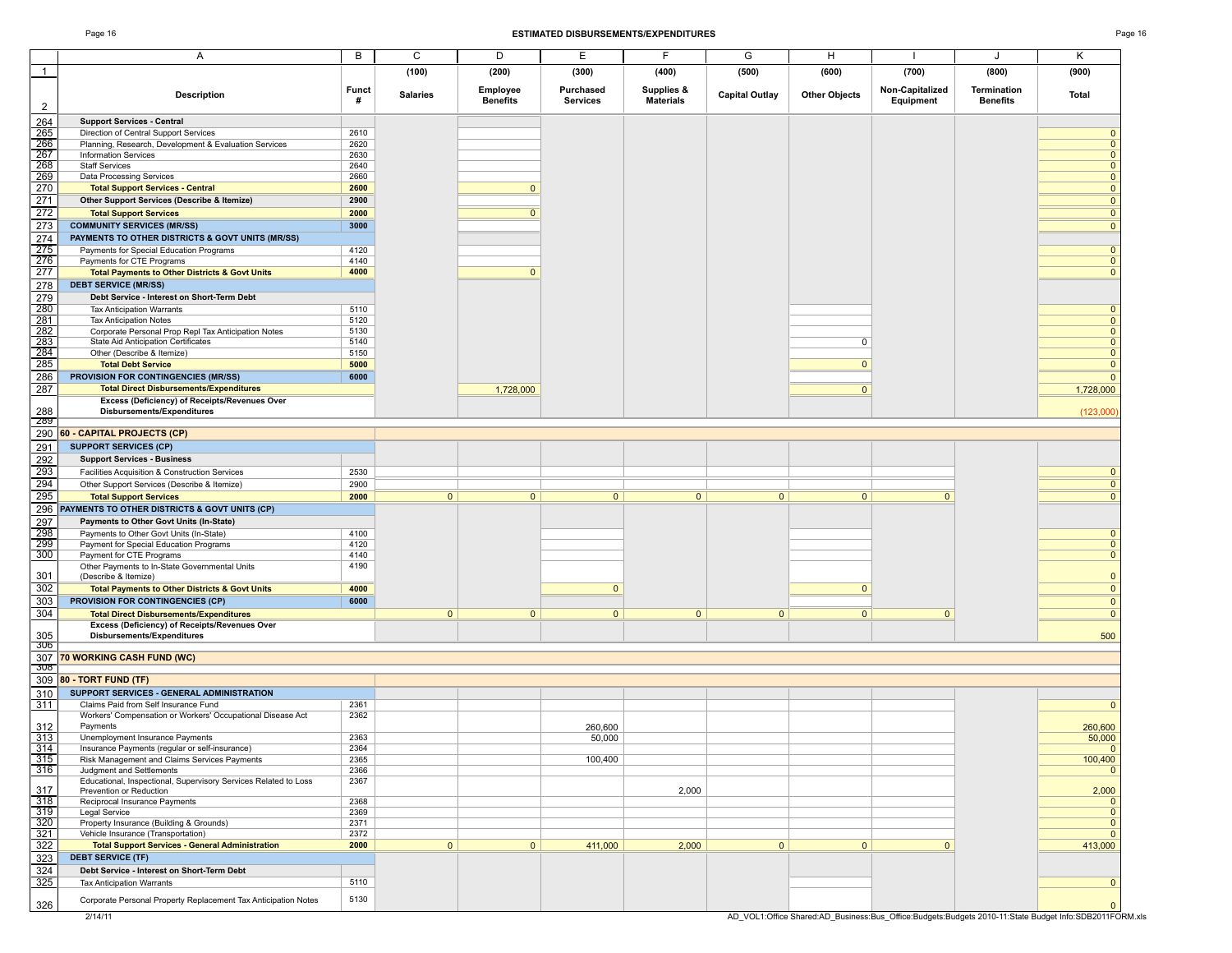### Page 17 **ESTIMATED DISBURSEMENTS/EXPENDITURES** Page 17

|            | A                                                                                                          | B                 | C               | D                           | E.                           | F                              | G              | H                    |                              | J                                     | K              |
|------------|------------------------------------------------------------------------------------------------------------|-------------------|-----------------|-----------------------------|------------------------------|--------------------------------|----------------|----------------------|------------------------------|---------------------------------------|----------------|
|            |                                                                                                            |                   | (100)           | (200)                       | (300)                        | (400)                          | (500)          | (600)                | (700)                        | (800)                                 | (900)          |
| 2          | <b>Description</b>                                                                                         | <b>Funct</b><br># | <b>Salaries</b> | Employee<br><b>Benefits</b> | Purchased<br><b>Services</b> | Supplies &<br><b>Materials</b> | Capital Outlay | <b>Other Objects</b> | Non-Capitalized<br>Equipment | <b>Termination</b><br><b>Benefits</b> | <b>Total</b>   |
| 327        | Other Interest or Short-Term Debt                                                                          | 5150              |                 |                             |                              |                                |                |                      |                              |                                       | $\mathbf{0}$   |
| 328        | <b>Total Debt Service</b>                                                                                  | 5000              |                 |                             |                              |                                |                |                      |                              |                                       | $\mathbf{0}$   |
| 329        | <b>PROVISION FOR CONTINGENCIES (TF)</b>                                                                    | 6000              |                 |                             |                              |                                |                |                      |                              |                                       | $\mathbf{0}$   |
| 330        | <b>Total Direct Disbursements/Expenditures</b>                                                             |                   | $\Omega$        | $\overline{0}$              | 411,000                      | 2,000                          | $\mathbf{0}$   | $\Omega$             |                              |                                       | 413,000        |
| 331<br>33Z | Excess (Deficiency) of Receipts/Revenues Over<br>Disbursements/Expenditures                                |                   |                 |                             |                              |                                |                |                      |                              |                                       | (63,500)       |
| 333        | <b>90 - FIRE PREVENTION &amp; SAFETY FUND (FP&amp;S)</b>                                                   |                   |                 |                             |                              |                                |                |                      |                              |                                       |                |
| 334        | <b>SUPPORT SERVICES (FP&amp;S)</b>                                                                         |                   |                 |                             |                              |                                |                |                      |                              |                                       |                |
| 335        | <b>Support Services - Business</b>                                                                         |                   |                 |                             |                              |                                |                |                      |                              |                                       |                |
| 336        | Facilities Acquisition & Construction Services                                                             | 2530              |                 |                             |                              |                                | 1.931.545      |                      |                              |                                       | 1,931,545      |
| 337        | Operation & Maintenance of Plant Service                                                                   | 2540              |                 |                             | 28.455                       |                                | 14.000         |                      |                              |                                       | 42,455         |
| 338        | <b>Total Support Services - Business</b>                                                                   | 2500              | $\Omega$        | $\Omega$                    | 28,455                       | $\Omega$                       | 1,945,545      | $\overline{0}$       |                              |                                       | 1,974,000      |
| 339        | Other Support Services (Describe & Itemize)                                                                | 2900              |                 |                             |                              |                                |                |                      |                              |                                       | $\Omega$       |
| 340        | <b>Total Support Services</b>                                                                              | 2000              | $\overline{0}$  | $\overline{0}$              | 28.455                       | 0 <sup>1</sup>                 | 1.945.545      | 0 <sup>1</sup>       |                              |                                       | 1,974,000      |
| 341        | PAYMENTS TO OTHER DISTRICTS & GOVT UNITS (FP&S)                                                            |                   |                 |                             |                              |                                |                |                      |                              |                                       |                |
| 342        | Other Payments to In-State Govt Units (Describe & Itemize)                                                 | 4190              |                 |                             |                              |                                |                |                      |                              |                                       | $\mathbf{0}$   |
| 343        | <b>Total Payments to Other Districts &amp; Govt Units (FPS)</b>                                            | 4000              |                 |                             |                              |                                |                | $\Omega$             |                              |                                       | $\Omega$       |
| 344        | <b>DEBT SERVICE (FP&amp;S)</b>                                                                             |                   |                 |                             |                              |                                |                |                      |                              |                                       |                |
| 345        | Debt Service - Interest on Short-Term Debt                                                                 |                   |                 |                             |                              |                                |                |                      |                              |                                       |                |
| 346        | <b>Tax Anticipation Warrants</b>                                                                           | 5110              |                 |                             |                              |                                |                |                      |                              |                                       | $\mathbf{0}$   |
| 347        | Other Interest on Short-Term Debt                                                                          | 5150              |                 |                             |                              |                                |                |                      |                              |                                       | $\overline{0}$ |
| 348        | <b>Total Debt Service - Interest on Short-Term Debt</b>                                                    | 5100              |                 |                             |                              |                                |                | $\Omega$             |                              |                                       | $\mathbf{0}$   |
| 349        | Debt Service - Interest on Long-Term Debt                                                                  | 5200              |                 |                             |                              |                                |                |                      |                              |                                       | $\mathbf{0}$   |
| 350        | Debt Service - Payments of Principal on Long-Term Debt <sup>15</sup><br>(Lease/Purchase Princinal Retired) | 5300              |                 |                             |                              |                                |                |                      |                              |                                       | $\mathbf{0}$   |
| 351        | <b>Total Debt Service</b>                                                                                  | 5000              |                 |                             |                              |                                |                | $\Omega$             |                              |                                       | $\mathbf{0}$   |
| 352        | PROVISIONS FOR CONTINGENCIES (FP&S)                                                                        | 6000              |                 |                             |                              |                                |                |                      |                              |                                       | $\mathbf{0}$   |
| 353        | <b>Total Direct Disbursements/Expenditures</b>                                                             |                   | $\mathbf{0}$    | $\overline{0}$              | 28,455                       | $\overline{0}$                 | 1,945,545      | 0 <sup>1</sup>       | $\Omega$                     |                                       | 1,974,000      |
| 354        | Excess (Deficiency) of Receipts/Revenues Over<br><b>Disbursements/Expenditures</b>                         |                   |                 |                             |                              |                                |                |                      |                              |                                       | (1,972,000)    |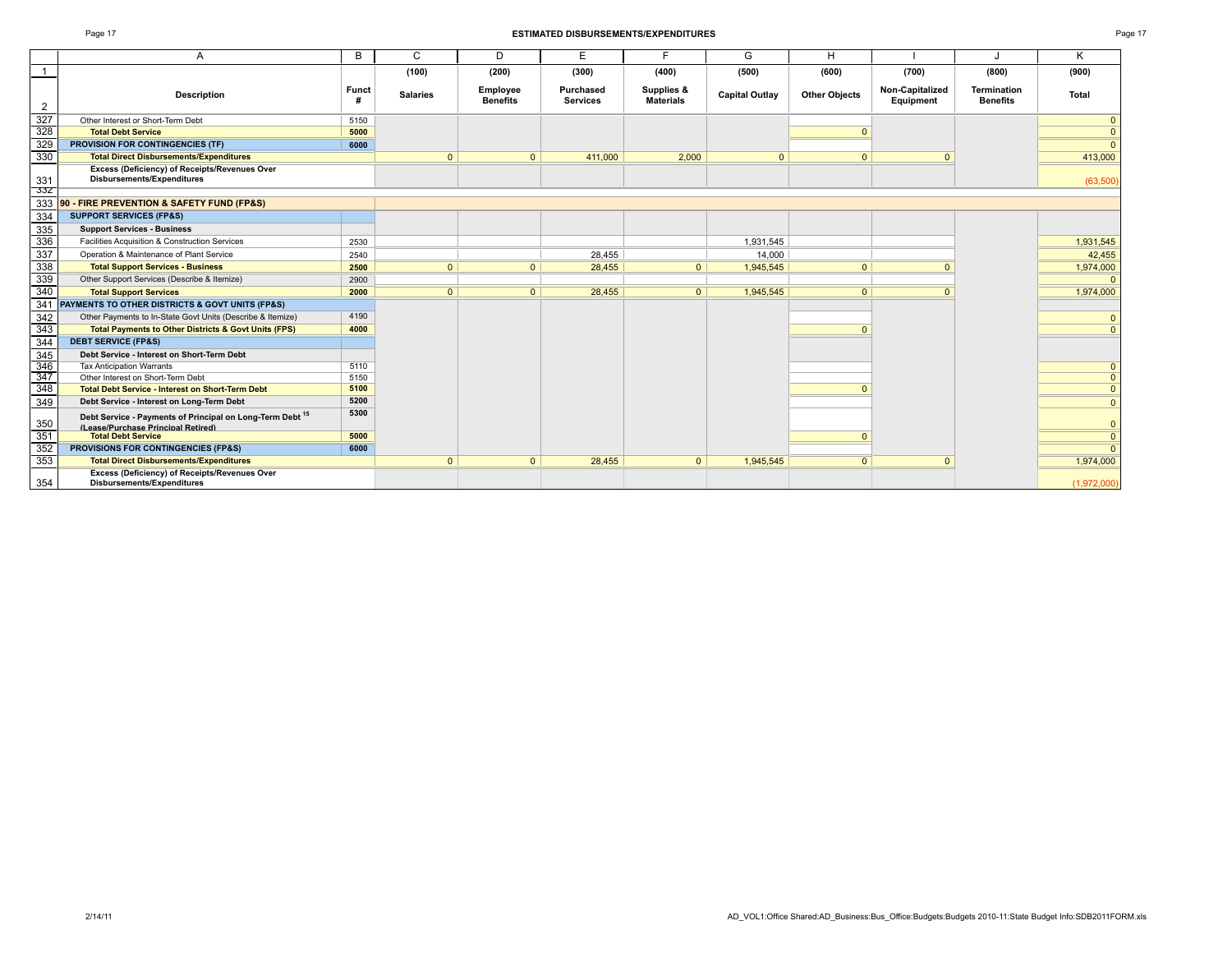- 1. Revenue in Function 3999 = Teacher Mentoring Grant Source 3982 State of Illinois
- 2. Revenue in Function 4998 = Technology Enhancing Education from Source 4971 (Title IID)
- 3. Revenue in Function 1690 = Catering for staff functions
- 4. Expense in Function 5400 = Fees paid for Services in Debt Services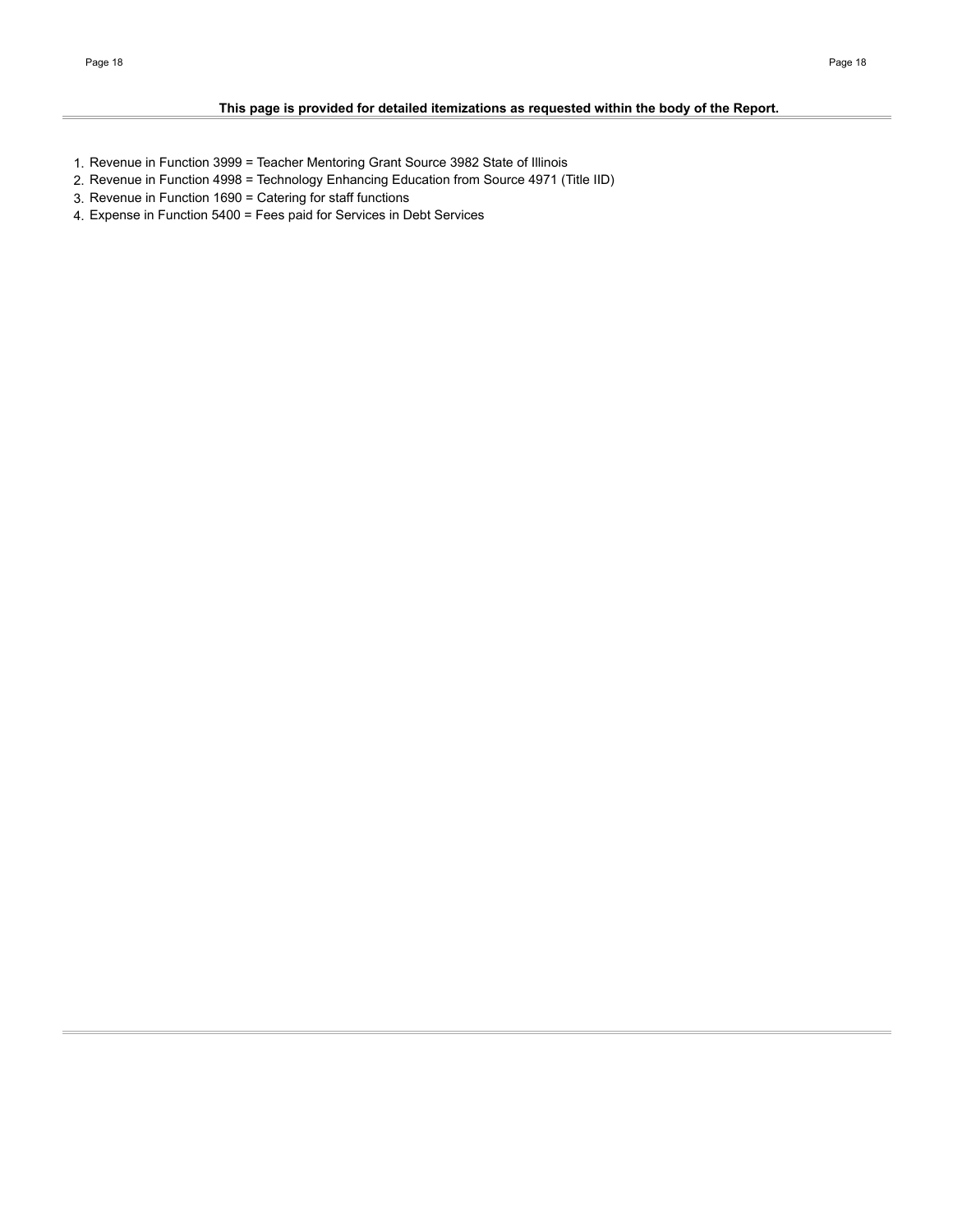|                | A                                                                                                                                                                                                                                                                                                                                                       | B                                        | C                                             | D                     | E.                  |              |  |  |  |  |  |  |
|----------------|---------------------------------------------------------------------------------------------------------------------------------------------------------------------------------------------------------------------------------------------------------------------------------------------------------------------------------------------------------|------------------------------------------|-----------------------------------------------|-----------------------|---------------------|--------------|--|--|--|--|--|--|
|                |                                                                                                                                                                                                                                                                                                                                                         |                                          |                                               |                       |                     |              |  |  |  |  |  |  |
| 2              | <b>GLENVIEW CC SCHOOL DISTRICT #34</b>                                                                                                                                                                                                                                                                                                                  | 05-016-0340-04 (FORMERLY 14-016-0340-04) |                                               |                       |                     |              |  |  |  |  |  |  |
|                | <b>DEFICIT BUDGET SUMMARY INFORMATION - Operating Funds Only</b>                                                                                                                                                                                                                                                                                        |                                          |                                               |                       |                     |              |  |  |  |  |  |  |
| 3              |                                                                                                                                                                                                                                                                                                                                                         |                                          |                                               |                       |                     |              |  |  |  |  |  |  |
| 4              |                                                                                                                                                                                                                                                                                                                                                         | <b>EDUCATIONAL</b>                       | <b>OPERATIONS &amp;</b><br><b>MAINTENANCE</b> | <b>TRANSPORTATION</b> | <b>WORKING CASH</b> | <b>TOTAL</b> |  |  |  |  |  |  |
| 5              | <b>Direct Revenues</b>                                                                                                                                                                                                                                                                                                                                  | 52,216,000                               | 4,649,000                                     | 3,078,000             | 45,000              | 59,988,000   |  |  |  |  |  |  |
| 6              | <b>Direct Expenditures</b>                                                                                                                                                                                                                                                                                                                              | 51,680,000                               | 4,683,000                                     | 3,266,000             |                     | 59,629,000   |  |  |  |  |  |  |
|                | <b>Difference</b>                                                                                                                                                                                                                                                                                                                                       | 536,000                                  | (34,000)                                      | (188,000)             | 45,000              | 359,000      |  |  |  |  |  |  |
| 8              | Estimated Fund Balance - June 30, 2011                                                                                                                                                                                                                                                                                                                  | 25,552,467                               | 3,075,691                                     | 1,664,749             | 1.688.894           | 31,981,801   |  |  |  |  |  |  |
| 9              | Balanced budget, no deficit reduction plan is required.                                                                                                                                                                                                                                                                                                 |                                          |                                               |                       |                     |              |  |  |  |  |  |  |
| 10<br>11<br>12 | A deficit reduction plan is required if the local board of education adopts (or amends) the 2010-11 school district budget in which the "operating funds" listed<br>above result in direct revenues (line 5) being less than direct expenditures (line 6) by an amount equal to or greater than one-third (1/3) of the ending fund<br>balance (line 8). |                                          |                                               |                       |                     |              |  |  |  |  |  |  |
| 13             | Note: The balance is determined using only the four funds listed above. That is, if the estimated ending fund balance is less than three times the deficit<br>spending, the district must adopt and file with ISBE a deficit reduction plan to balance the shortfall within three years.                                                                |                                          |                                               |                       |                     |              |  |  |  |  |  |  |
| 14             | The deficit reduction plan, if required, is developed using ISBE guidelines and format.                                                                                                                                                                                                                                                                 |                                          |                                               |                       |                     |              |  |  |  |  |  |  |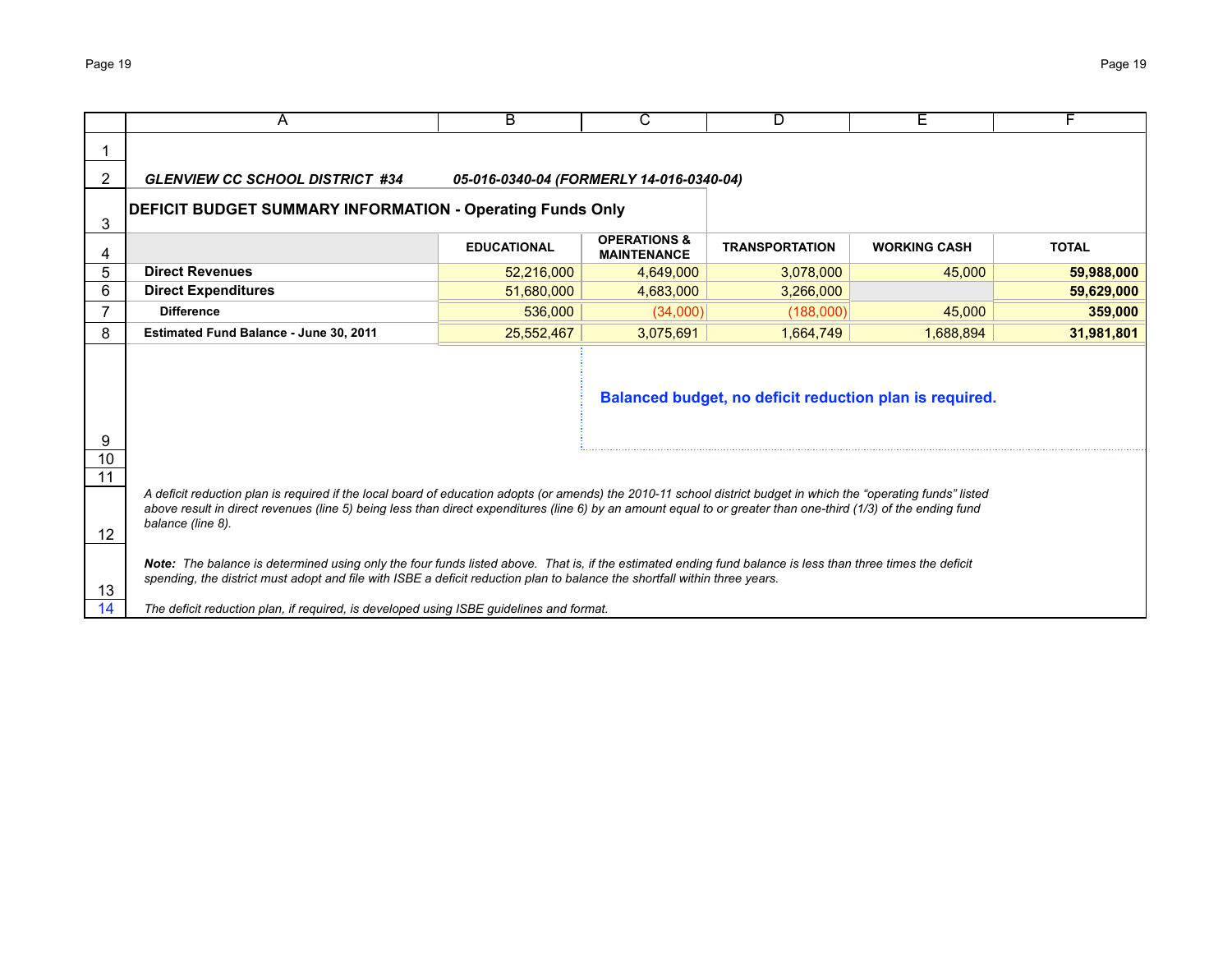# Page 20 **ILLINOIS STATE BOARD OF EDUCATION SCHOOL BUSINESS SERVICES DIVISION**

|                               | Α                                                                                          | B                   | $\mathsf{C}$                                                          | D                                                  | E                          | F                        | G            |  |  |
|-------------------------------|--------------------------------------------------------------------------------------------|---------------------|-----------------------------------------------------------------------|----------------------------------------------------|----------------------------|--------------------------|--------------|--|--|
| $\overline{2}$<br>3<br>4<br>5 | <b>GLENVIEW CC SCHOOL DISTRICT #34</b><br>05-016-0340-04 (FORMER<br><b>District Number</b> |                     | <b>DEFICIT REDUCTION PLAN</b><br><b>ESTIMATED BUDGET</b><br>FY2010-11 |                                                    |                            |                          |              |  |  |
| 6                             |                                                                                            |                     | <b>Educational Fund</b>                                               | <b>Operations &amp;</b><br><b>Maintenance Fund</b> | <b>Transportation Fund</b> | <b>Working Cash Fund</b> | <b>Total</b> |  |  |
| 7                             | <b>ESTIMATED BEGINNING FUND BALANCE</b><br>prior Ending Fund Balance)                      | (must equal         | 25,016,467                                                            | 3,109,691                                          | 1,852,749                  | 1,643,894                | 31,622,801   |  |  |
| 8                             | <b>RECEIPTS/REVENUES</b>                                                                   | <b>Acct</b><br>No.  |                                                                       |                                                    |                            |                          |              |  |  |
| 9                             | <b>LOCAL SOURCES</b>                                                                       | 1000                | 44,612,000                                                            | 4,649,000                                          | 1,684,000                  | 45.000                   | 50,990,000   |  |  |
| 10                            | <b>FLOW-THROUGH RECEIPTS/REVENUES FROM ONE</b><br><b>DISTRICT TO ANOTHER DISTRICT</b>      | 2000                | $\overline{0}$                                                        | $\mathbf{0}$                                       | $\mathbf{0}$               |                          | $\mathbf{0}$ |  |  |
| 11                            | <b>STATE SOURCES</b>                                                                       | 3000                | 4,273,000                                                             | $\mathbf{0}$                                       | 1,394,000                  | $\mathbf{0}$             | 5,667,000    |  |  |
| $12 \overline{ }$             | <b>FEDERAL SOURCES</b>                                                                     | 4000                | 3,331,000                                                             | $\Omega$                                           | $\Omega$                   | $\mathbf{0}$             | 3,331,000    |  |  |
| 13                            | <b>Total Receipts/Revenues</b>                                                             |                     | 52,216,000                                                            | 4,649,000                                          | 3,078,000                  | 45,000                   | 59,988,000   |  |  |
| 14                            | <b>DISBURSEMENTS/EXPENDITURES</b>                                                          | <b>Funct</b><br>No. |                                                                       |                                                    |                            |                          |              |  |  |
| 15                            | <b>INSTRUCTION</b>                                                                         | 1000                | 33,340,284                                                            |                                                    |                            |                          | 33,340,284   |  |  |
| 16                            | <b>SUPPORT SERVICES</b>                                                                    | 2000                | 15,083,569                                                            | 4,677,072                                          | 3,266,000                  |                          | 23,026,641   |  |  |
| 17                            | <b>COMMUNITY SERVICES</b>                                                                  | 3000                | 24,089                                                                | $\mathbf{0}$                                       | $\mathbf 0$                |                          | 24,089       |  |  |
| 18                            | PAYMENTS TO OTHER DISTRICTS & GOVT. UNITS                                                  | 4000                | 3,122,058                                                             | 5,928                                              | $\Omega$                   |                          | 3,127,986    |  |  |
| 19                            | <b>DEBT SERVICES</b>                                                                       | 5000                | 110,000                                                               | $\mathbf{0}$                                       | $\Omega$                   |                          | 110,000      |  |  |
| 20                            | <b>PROVISION FOR CONTINGENCIES</b>                                                         | 6000                | $\Omega$                                                              | $\Omega$                                           | $\Omega$                   |                          | $\Omega$     |  |  |
| 21                            | <b>Total Disbursements/Expenditures</b>                                                    |                     | 51,680,000                                                            | 4,683,000                                          | 3,266,000                  |                          | 59,629,000   |  |  |
| 22                            | Excess of Receipts/Revenue Over/(Under) Disbursements/Expenditures                         |                     | 536.000                                                               | (34,000)                                           | (188,000)                  | 45.000                   | 359,000      |  |  |
| 23                            | <b>OTHER SOURCES/USES OF FUNDS</b>                                                         |                     |                                                                       |                                                    |                            |                          |              |  |  |
| 24                            | <b>OTHER SOURCES OF FUNDS (7000)</b>                                                       |                     | $\mathbf{0}$                                                          | $\mathbf{0}$                                       | $\mathbf{0}$               | $\mathbf{0}$             | $\mathbf{0}$ |  |  |
| 25                            | <b>OTHER USES OF FUNDS (8000)</b>                                                          |                     | $\overline{0}$                                                        | $\mathbf{0}$                                       | $\mathbf{0}$               | $\mathbf{0}$             | $\mathbf{0}$ |  |  |
| 26                            | <b>TOTAL OTHER SOURCES/USES OF FUNDS</b>                                                   |                     | $\overline{0}$                                                        | $\Omega$                                           | $\Omega$                   | $\mathbf{0}$             | $\Omega$     |  |  |
| 27                            | <b>ESTIMATED ENDING FUND BALANCE</b>                                                       |                     | 25,552,467                                                            | 3,075,691                                          | 1,664,749                  | 1,688,894                | 31,981,801   |  |  |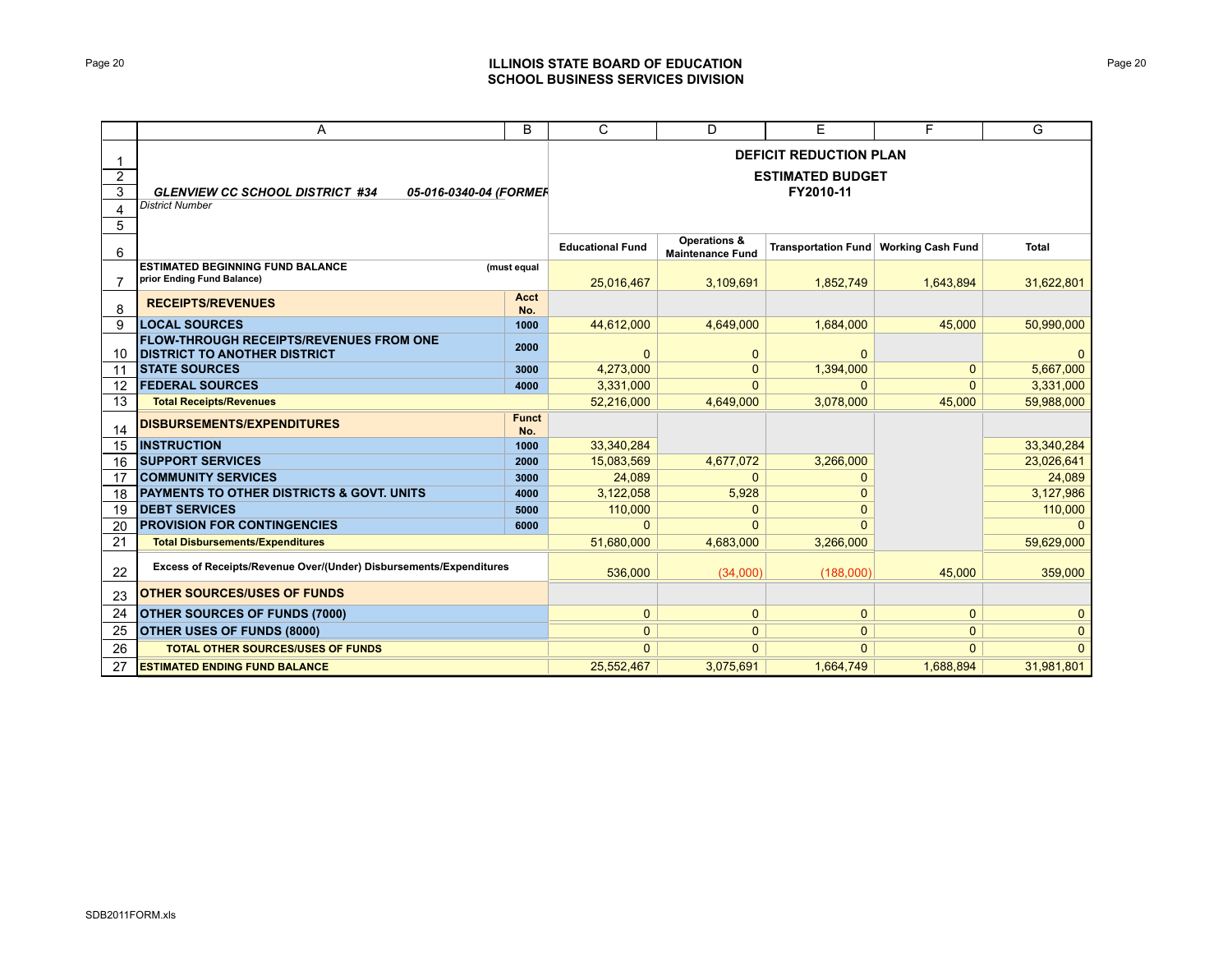# Page 21 **ILLINOIS STATE BOARD OF EDUCATION SCHOOL BUSINESS SERVICES DIVISION**

|                                    | A                                                                                          | B                   | Н                                    |                                                    | J                          | K                        | L              |  |  |
|------------------------------------|--------------------------------------------------------------------------------------------|---------------------|--------------------------------------|----------------------------------------------------|----------------------------|--------------------------|----------------|--|--|
| 1<br>$\overline{2}$<br>3<br>4<br>5 | <b>GLENVIEW CC SCHOOL DISTRICT #34</b><br>05-016-0340-04 (FORMER<br><b>District Number</b> |                     | <b>ESTIMATED BUDGET</b><br>FY2011-12 |                                                    |                            |                          |                |  |  |
| 6                                  |                                                                                            |                     | <b>Educational Fund</b>              | <b>Operations &amp;</b><br><b>Maintenance Fund</b> | <b>Transportation Fund</b> | <b>Working Cash Fund</b> | <b>Total</b>   |  |  |
| 7                                  | <b>ESTIMATED BEGINNING FUND BALANCE</b><br>prior Ending Fund Balance)                      | (must equal         | 25,552,467                           | 3,075,691                                          | 1,664,749                  | 1,688,894                | 31,981,801     |  |  |
| 8                                  | <b>RECEIPTS/REVENUES</b>                                                                   | <b>Acct</b><br>No.  |                                      |                                                    |                            |                          |                |  |  |
| 9                                  | <b>LOCAL SOURCES</b>                                                                       | 1000                |                                      |                                                    |                            |                          | $\mathbf{0}$   |  |  |
|                                    | <b>FLOW-THROUGH RECEIPTS/REVENUES FROM ONE</b><br>10 <b>DISTRICT TO ANOTHER DISTRICT</b>   | 2000                |                                      |                                                    |                            |                          | $\mathbf 0$    |  |  |
| 11                                 | <b>STATE SOURCES</b>                                                                       | 3000                |                                      |                                                    |                            |                          | $\mathbf{0}$   |  |  |
| $12 \overline{ }$                  | <b>FEDERAL SOURCES</b>                                                                     | 4000                |                                      |                                                    |                            |                          | $\mathbf{0}$   |  |  |
| 13                                 | <b>Total Receipts/Revenues</b>                                                             |                     | $\mathbf{0}$                         | $\mathbf{0}$                                       | $\mathbf{0}$               | $\mathbf{0}$             | $\mathbf{0}$   |  |  |
| 14                                 | <b>DISBURSEMENTS/EXPENDITURES</b>                                                          | <b>Funct</b><br>No. |                                      |                                                    |                            |                          |                |  |  |
| 15                                 | <b>INSTRUCTION</b>                                                                         | 1000                |                                      |                                                    |                            |                          | $\mathbf{0}$   |  |  |
| 16                                 | <b>SUPPORT SERVICES</b>                                                                    | 2000                |                                      |                                                    |                            |                          | $\mathbf 0$    |  |  |
| 17                                 | <b>COMMUNITY SERVICES</b>                                                                  | 3000                |                                      |                                                    |                            |                          | $\mathbf{0}$   |  |  |
| 18                                 | <b>PAYMENTS TO OTHER DISTRICTS &amp; GOVT. UNITS</b>                                       | 4000                |                                      |                                                    |                            |                          | $\mathbf{0}$   |  |  |
| 19                                 | <b>DEBT SERVICES</b>                                                                       | 5000                |                                      |                                                    |                            |                          | $\mathbf 0$    |  |  |
| 20                                 | <b>PROVISION FOR CONTINGENCIES</b>                                                         | 6000                |                                      |                                                    |                            |                          | $\mathbf{0}$   |  |  |
| 21                                 | <b>Total Disbursements/Expenditures</b>                                                    |                     | $\overline{0}$                       | $\mathbf{0}$                                       | $\mathbf{0}$               |                          | $\overline{0}$ |  |  |
| 22                                 | Excess of Receipts/Revenue Over/(Under) Disbursements/Expenditures                         |                     | $\mathbf{0}$                         | $\mathbf{0}$                                       | $\mathbf{0}$               | $\mathbf{0}$             | $\mathbf{0}$   |  |  |
| 23                                 | <b>OTHER SOURCES/USES OF FUNDS</b>                                                         |                     |                                      |                                                    |                            |                          |                |  |  |
| 24                                 | <b>OTHER SOURCES OF FUNDS (7000)</b>                                                       |                     |                                      |                                                    |                            |                          | $\mathbf{0}$   |  |  |
| 25                                 | <b>OTHER USES OF FUNDS (8000)</b>                                                          |                     |                                      |                                                    |                            |                          | $\mathbf 0$    |  |  |
| 26                                 | <b>TOTAL OTHER SOURCES/USES OF FUNDS</b>                                                   |                     | $\mathbf{0}$                         | $\mathbf{0}$                                       | $\mathbf{0}$               | $\mathbf{0}$             | $\Omega$       |  |  |
| 27                                 | <b>ESTIMATED ENDING FUND BALANCE</b>                                                       |                     | 25,552,467                           | 3,075,691                                          | 1,664,749                  | 1,688,894                | 31,981,801     |  |  |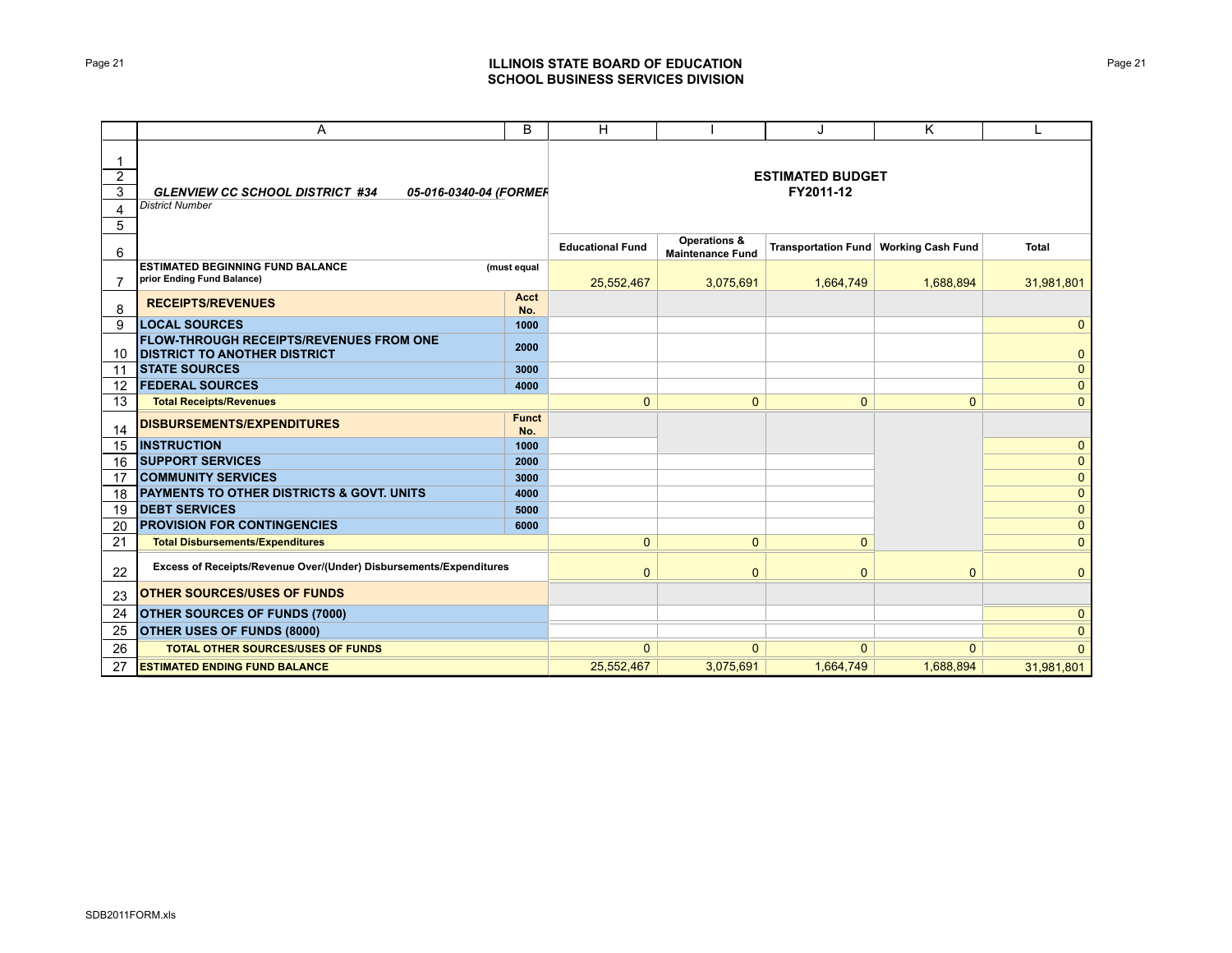# Page 22 **ILLINOIS STATE BOARD OF EDUCATION SCHOOL BUSINESS SERVICES DIVISION**

|                                    | A                                                                                          | B                   | M                                    | N                                                  | O                          | P                        | Q              |  |  |
|------------------------------------|--------------------------------------------------------------------------------------------|---------------------|--------------------------------------|----------------------------------------------------|----------------------------|--------------------------|----------------|--|--|
| 1<br>$\overline{2}$<br>3<br>4<br>5 | <b>GLENVIEW CC SCHOOL DISTRICT #34</b><br>05-016-0340-04 (FORMER<br><b>District Number</b> |                     | <b>ESTIMATED BUDGET</b><br>FY2012-13 |                                                    |                            |                          |                |  |  |
| 6                                  |                                                                                            |                     | <b>Educational Fund</b>              | <b>Operations &amp;</b><br><b>Maintenance Fund</b> | <b>Transportation Fund</b> | <b>Working Cash Fund</b> | <b>Total</b>   |  |  |
| 7                                  | <b>ESTIMATED BEGINNING FUND BALANCE</b><br>prior Ending Fund Balance)                      | (must equal         | 25,552,467                           | 3,075,691                                          | 1,664,749                  | 1,688,894                | 31,981,801     |  |  |
| 8                                  | <b>RECEIPTS/REVENUES</b>                                                                   | <b>Acct</b><br>No.  |                                      |                                                    |                            |                          |                |  |  |
| 9                                  | <b>LOCAL SOURCES</b>                                                                       | 1000                |                                      |                                                    |                            |                          | $\mathbf{0}$   |  |  |
| 10                                 | <b>FLOW-THROUGH RECEIPTS/REVENUES FROM ONE</b><br><b>DISTRICT TO ANOTHER DISTRICT</b>      | 2000                |                                      |                                                    |                            |                          | $\mathbf 0$    |  |  |
| 11                                 | <b>ISTATE SOURCES</b>                                                                      | 3000                |                                      |                                                    |                            |                          | $\mathbf{0}$   |  |  |
| 12                                 | <b>FEDERAL SOURCES</b>                                                                     | 4000                |                                      |                                                    |                            |                          | $\mathbf{0}$   |  |  |
| 13                                 | <b>Total Receipts/Revenues</b>                                                             |                     | $\mathbf{0}$                         | $\mathbf{0}$                                       | $\mathbf{0}$               | $\mathbf{0}$             | $\mathbf{0}$   |  |  |
| 14                                 | <b>DISBURSEMENTS/EXPENDITURES</b>                                                          | <b>Funct</b><br>No. |                                      |                                                    |                            |                          |                |  |  |
| 15                                 | <b>INSTRUCTION</b>                                                                         | 1000                |                                      |                                                    |                            |                          | $\mathbf{0}$   |  |  |
| 16                                 | <b>SUPPORT SERVICES</b>                                                                    | 2000                |                                      |                                                    |                            |                          | $\mathbf{0}$   |  |  |
| 17                                 | <b>COMMUNITY SERVICES</b>                                                                  | 3000                |                                      |                                                    |                            |                          | $\mathbf{0}$   |  |  |
| 18                                 | PAYMENTS TO OTHER DISTRICTS & GOVT. UNITS                                                  | 4000                |                                      |                                                    |                            |                          | $\mathbf{0}$   |  |  |
| 19                                 | <b>DEBT SERVICES</b>                                                                       | 5000                |                                      |                                                    |                            |                          | $\mathbf 0$    |  |  |
| 20                                 | <b>PROVISION FOR CONTINGENCIES</b>                                                         | 6000                |                                      |                                                    |                            |                          | $\mathbf 0$    |  |  |
| 21                                 | <b>Total Disbursements/Expenditures</b>                                                    |                     | $\overline{0}$                       | $\mathbf{0}$                                       | $\mathbf{0}$               |                          | $\overline{0}$ |  |  |
| 22                                 | Excess of Receipts/Revenue Over/(Under) Disbursements/Expenditures                         |                     | $\overline{0}$                       | $\mathbf{0}$                                       | $\mathbf{0}$               | $\mathbf{0}$             | $\mathbf{0}$   |  |  |
| 23                                 | <b>OTHER SOURCES/USES OF FUNDS</b>                                                         |                     |                                      |                                                    |                            |                          |                |  |  |
| 24                                 | <b>OTHER SOURCES OF FUNDS (7000)</b>                                                       |                     |                                      |                                                    |                            |                          | $\mathbf{0}$   |  |  |
| 25                                 | OTHER USES OF FUNDS (8000)                                                                 |                     |                                      |                                                    |                            |                          | $\mathbf 0$    |  |  |
| 26                                 | <b>TOTAL OTHER SOURCES/USES OF FUNDS</b>                                                   |                     | $\mathbf{0}$                         | $\mathbf{0}$                                       | $\mathbf{0}$               | $\mathbf{0}$             | $\Omega$       |  |  |
| 27                                 | <b>ESTIMATED ENDING FUND BALANCE</b>                                                       |                     | 25,552,467                           | 3,075,691                                          | 1,664,749                  | 1,688,894                | 31,981,801     |  |  |

Page 22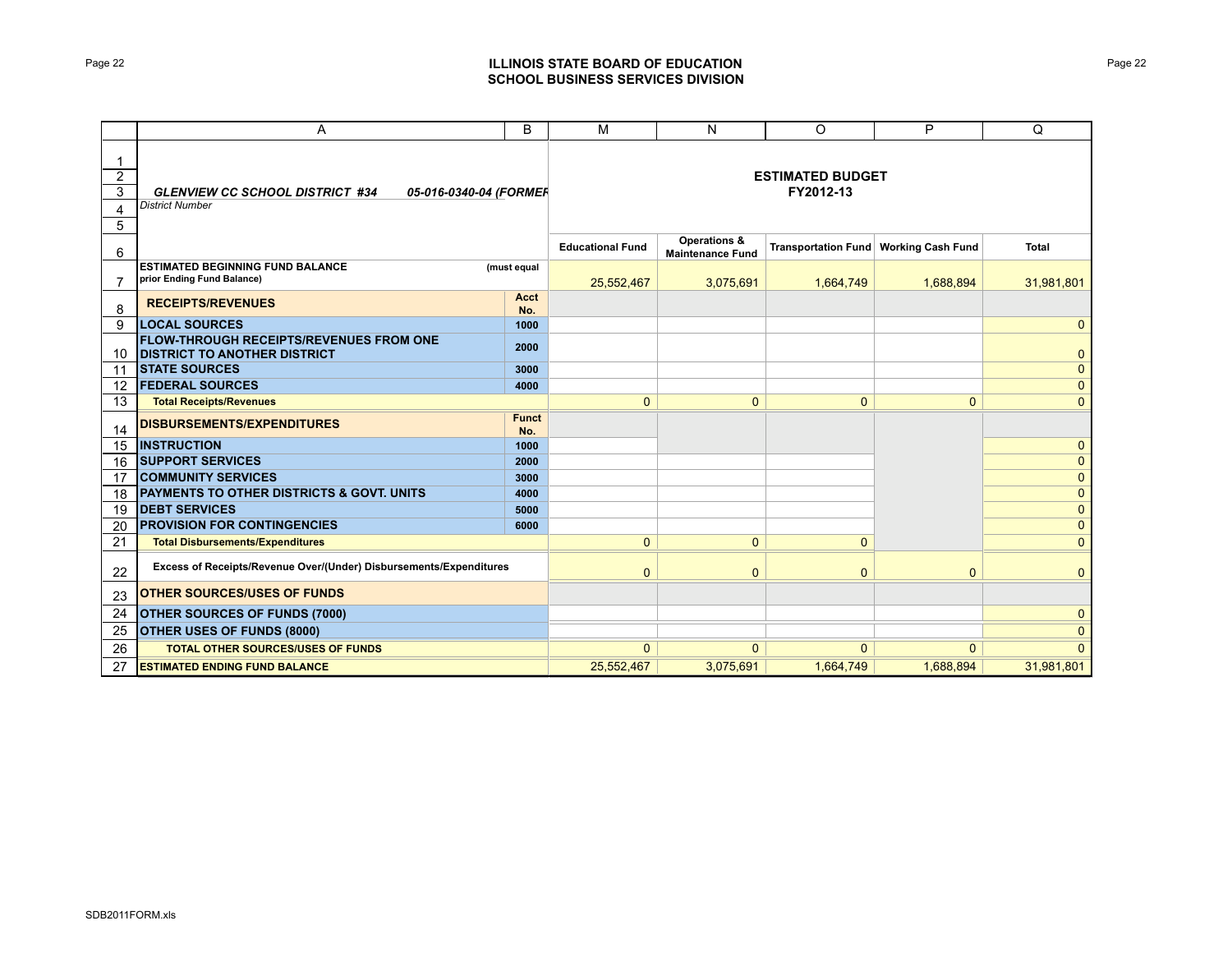# Page 23 **ILLINOIS STATE BOARD OF EDUCATION SCHOOL BUSINESS SERVICES DIVISION**

|                                    | Α                                                                                          | B                   | R                                    | S                                                  | T                          | U                        | $\vee$       |
|------------------------------------|--------------------------------------------------------------------------------------------|---------------------|--------------------------------------|----------------------------------------------------|----------------------------|--------------------------|--------------|
| 1<br>$\overline{2}$<br>3<br>4<br>5 | <b>GLENVIEW CC SCHOOL DISTRICT #34</b><br>05-016-0340-04 (FORMER<br><b>District Number</b> |                     | <b>ESTIMATED BUDGET</b><br>FY2013-14 |                                                    |                            |                          |              |
| 6                                  |                                                                                            |                     | <b>Educational Fund</b>              | <b>Operations &amp;</b><br><b>Maintenance Fund</b> | <b>Transportation Fund</b> | <b>Working Cash Fund</b> | <b>Total</b> |
| $\overline{7}$                     | <b>ESTIMATED BEGINNING FUND BALANCE</b><br>prior Ending Fund Balance)                      | (must equal         | 25,552,467                           | 3,075,691                                          | 1,664,749                  | 1,688,894                | 31,981,801   |
| 8                                  | <b>RECEIPTS/REVENUES</b>                                                                   | <b>Acct</b><br>No.  |                                      |                                                    |                            |                          |              |
| 9                                  | <b>LOCAL SOURCES</b>                                                                       | 1000                |                                      |                                                    |                            |                          | $\mathbf{0}$ |
|                                    | <b>FLOW-THROUGH RECEIPTS/REVENUES FROM ONE</b><br>10 <b>DISTRICT TO ANOTHER DISTRICT</b>   | 2000                |                                      |                                                    |                            |                          | $\mathbf{0}$ |
| 11                                 | <b>STATE SOURCES</b>                                                                       | 3000                |                                      |                                                    |                            |                          | $\mathbf{0}$ |
| $12 \overline{ }$                  | <b>FEDERAL SOURCES</b>                                                                     | 4000                |                                      |                                                    |                            |                          | $\mathbf{0}$ |
| 13                                 | <b>Total Receipts/Revenues</b>                                                             |                     | $\mathbf{0}$                         | $\mathbf{0}$                                       | $\mathbf{0}$               | $\mathbf{0}$             | $\mathbf{0}$ |
| 14                                 | <b>DISBURSEMENTS/EXPENDITURES</b>                                                          | <b>Funct</b><br>No. |                                      |                                                    |                            |                          |              |
| 15                                 | <b>INSTRUCTION</b>                                                                         | 1000                |                                      |                                                    |                            |                          | $\mathbf{0}$ |
| 16                                 | <b>SUPPORT SERVICES</b>                                                                    | 2000                |                                      |                                                    |                            |                          | $\mathbf{0}$ |
| 17                                 | <b>COMMUNITY SERVICES</b>                                                                  | 3000                |                                      |                                                    |                            |                          | $\mathbf{0}$ |
| 18                                 | <b>PAYMENTS TO OTHER DISTRICTS &amp; GOVT. UNITS</b>                                       | 4000                |                                      |                                                    |                            |                          | $\mathbf{0}$ |
| 19                                 | <b>DEBT SERVICES</b>                                                                       | 5000                |                                      |                                                    |                            |                          | $\mathbf{0}$ |
| 20                                 | <b>PROVISION FOR CONTINGENCIES</b>                                                         | 6000                |                                      |                                                    |                            |                          | $\mathbf 0$  |
| 21                                 | <b>Total Disbursements/Expenditures</b>                                                    |                     | $\mathbf{0}$                         | $\mathbf{0}$                                       | $\mathbf{0}$               |                          | $\mathbf{0}$ |
| 22                                 | Excess of Receipts/Revenue Over/(Under) Disbursements/Expenditures                         |                     | $\mathbf{0}$                         | $\mathbf 0$                                        | $\mathbf 0$                | $\mathbf{0}$             | $\mathbf{0}$ |
| 23                                 | <b>OTHER SOURCES/USES OF FUNDS</b>                                                         |                     |                                      |                                                    |                            |                          |              |
| 24                                 | <b>OTHER SOURCES OF FUNDS (7000)</b>                                                       |                     |                                      |                                                    |                            |                          | $\mathbf{0}$ |
| 25                                 | <b>OTHER USES OF FUNDS (8000)</b>                                                          |                     |                                      |                                                    |                            |                          | $\mathbf 0$  |
| 26                                 | <b>TOTAL OTHER SOURCES/USES OF FUNDS</b>                                                   |                     | $\mathbf{0}$                         | $\mathbf{0}$                                       | $\mathbf{0}$               | $\Omega$                 | $\Omega$     |
| 27                                 | <b>ESTIMATED ENDING FUND BALANCE</b>                                                       |                     | 25,552,467                           | 3,075,691                                          | 1,664,749                  | 1,688,894                | 31,981,801   |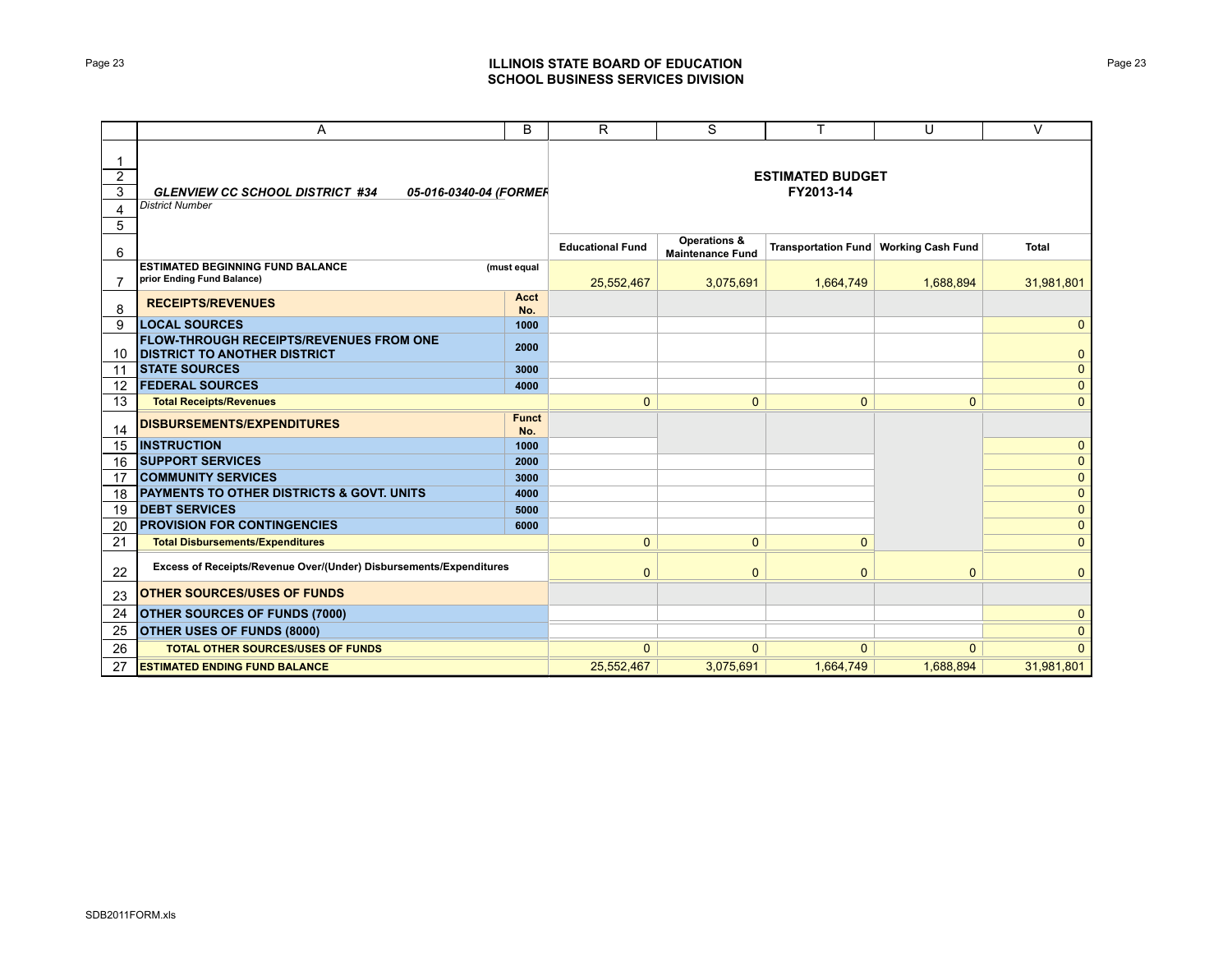# Page 24 **ILLINOIS STATE BOARD OF EDUCATION SCHOOL BUSINESS SERVICES DIVISION**

|                          | A                                                                                          | B                   | W                                                                                                                 | $\times$     | Y            | $\overline{Z}$ |  |
|--------------------------|--------------------------------------------------------------------------------------------|---------------------|-------------------------------------------------------------------------------------------------------------------|--------------|--------------|----------------|--|
| $\overline{2}$<br>3<br>4 | <b>GLENVIEW CC SCHOOL DISTRICT #34</b><br>05-016-0340-04 (FORMER<br><b>District Number</b> |                     | <b>SUMMARY</b><br><b>BUDGET ADDENDUM - DEFICIT REDUCTION PLAN</b><br><b>ESTIMATED BUDGET</b><br>Date of Adoption: |              |              |                |  |
| 5                        |                                                                                            | (Enter as MM/DD/YY) |                                                                                                                   |              |              |                |  |
| 6                        |                                                                                            | FY2010-11           | FY2011-12                                                                                                         | FY2012-13    | FY2013-14    |                |  |
| 7                        | <b>ESTIMATED BEGINNING FUND BALANCE</b><br>prior Ending Fund Balance)                      | (must equal         | 31,622,801                                                                                                        | 31,981,801   | 31,981,801   | 31,981,801     |  |
| 8                        | <b>RECEIPTS/REVENUES</b>                                                                   | Acct<br>No.         |                                                                                                                   |              |              |                |  |
| 9                        | <b>LOCAL SOURCES</b>                                                                       | 1000                | 50.990.000                                                                                                        | $\mathbf{0}$ | $\mathbf{0}$ | $\mathbf{0}$   |  |
| 10                       | <b>FLOW-THROUGH RECEIPTS/REVENUES FROM ONE</b><br><b>DISTRICT TO ANOTHER DISTRICT</b>      | 2000                | $\mathbf{0}$                                                                                                      | $\mathbf{0}$ | $\mathbf{0}$ | $\mathbf{0}$   |  |
| 11                       | <b>STATE SOURCES</b>                                                                       | 3000                | 5,667,000                                                                                                         | $\mathbf{0}$ | $\mathbf 0$  | $\mathbf{0}$   |  |
| 12                       | <b>FEDERAL SOURCES</b>                                                                     | 4000                | 3,331,000                                                                                                         | $\mathbf{0}$ | $\mathbf{0}$ | $\mathbf{0}$   |  |
| 13                       | <b>Total Receipts/Revenues</b>                                                             |                     | 59.988.000                                                                                                        | $\mathbf{0}$ | $\mathbf{0}$ | $\mathbf{0}$   |  |
| 14                       | <b>DISBURSEMENTS/EXPENDITURES</b>                                                          | <b>Funct</b><br>No. |                                                                                                                   |              |              |                |  |
| 15                       | <b>INSTRUCTION</b>                                                                         | 1000                | 33,340,284                                                                                                        | $\mathbf{0}$ | $\mathbf{0}$ | $\mathbf{0}$   |  |
| 16                       | <b>SUPPORT SERVICES</b>                                                                    | 2000                | 23,026,641                                                                                                        | $\mathbf{0}$ | $\mathbf{0}$ | $\mathbf{0}$   |  |
| 17                       | <b>COMMUNITY SERVICES</b>                                                                  | 3000                | 24,089                                                                                                            | $\mathbf{0}$ | $\mathbf{0}$ | $\mathbf{0}$   |  |
| 18                       | <b>PAYMENTS TO OTHER DISTRICTS &amp; GOVT, UNITS</b>                                       | 4000                | 3,127,986                                                                                                         | $\mathbf 0$  | $\mathbf{0}$ | $\mathbf{0}$   |  |
| 19                       | <b>DEBT SERVICES</b>                                                                       | 5000                | 110,000                                                                                                           | $\mathbf{0}$ | $\mathbf{0}$ | $\mathbf{0}$   |  |
| 20                       | <b>PROVISION FOR CONTINGENCIES</b>                                                         | 6000                | $\Omega$                                                                                                          | $\mathbf{0}$ | $\mathbf{0}$ | $\mathbf{0}$   |  |
| 21                       | <b>Total Disbursements/Expenditures</b>                                                    |                     | 59,629,000                                                                                                        | $\mathbf{0}$ | $\mathbf 0$  | $\mathbf{0}$   |  |
| 22                       | Excess of Receipts/Revenue Over/(Under) Disbursements/Expenditures                         |                     | 359,000                                                                                                           | $\mathbf{0}$ | $\mathbf{0}$ | $\mathbf{0}$   |  |
| 23                       | <b>OTHER SOURCES/USES OF FUNDS</b>                                                         |                     |                                                                                                                   |              |              |                |  |
| 24                       | OTHER SOURCES OF FUNDS (7000)                                                              | $\mathbf{0}$        | $\mathbf{0}$                                                                                                      | $\mathbf{0}$ | $\mathbf{0}$ |                |  |
| 25                       | OTHER USES OF FUNDS (8000)                                                                 |                     | $\mathbf{0}$                                                                                                      | $\mathbf{0}$ | $\mathbf{0}$ | $\mathbf{0}$   |  |
| 26                       | <b>TOTAL OTHER SOURCES/USES OF FUNDS</b>                                                   |                     | $\Omega$                                                                                                          | $\Omega$     | $\Omega$     | $\Omega$       |  |
| 27                       | <b>ESTIMATED ENDING FUND BALANCE</b>                                                       |                     | 31,981,801                                                                                                        | 31.981.801   | 31,981,801   | 31,981,801     |  |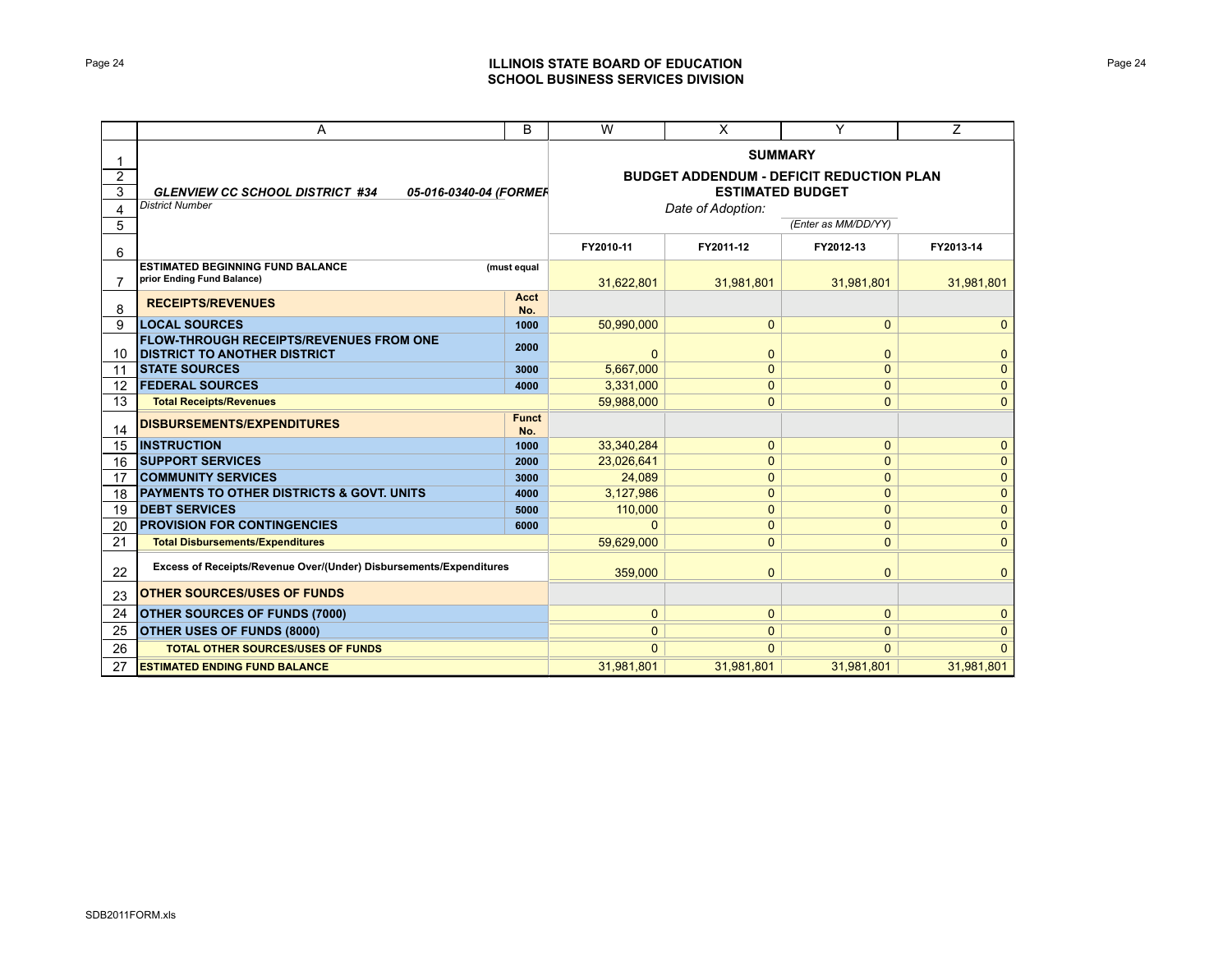# *Deficit Reduction Plan-Background/Assumptions Fiscal Year 2011 through Fiscal Year 2014*

## *GLENVIEW CC SCHOOL DISTRICT #34 05-016-0340-04 (FORMERLY 14-016-0340-04)*

Please complete the following schedule and include a brief description to identify any areas of the budget that will be impacted from one year to the next. If the deficit reduction plan relies upon new local revenues, identify contingencies for further budget reductions which will be enacted in the event those new revenues are not *available. For additional information, please see:* 

www.isbe.net/sfms/budget/2011/budget.htm

**1. Background and Narrative of Budget Reductions:**

- **2. Assumptions Used in the Deficit Reduction Plan:**
	- **Foundation Levels for General State Aid:**
	- **Equal Assessed Valuation and Tax Rates:**
	- **Employee Salaries and Benefits:**
	- **Short and Long Term Borrowing:**

**- Educational Impact:**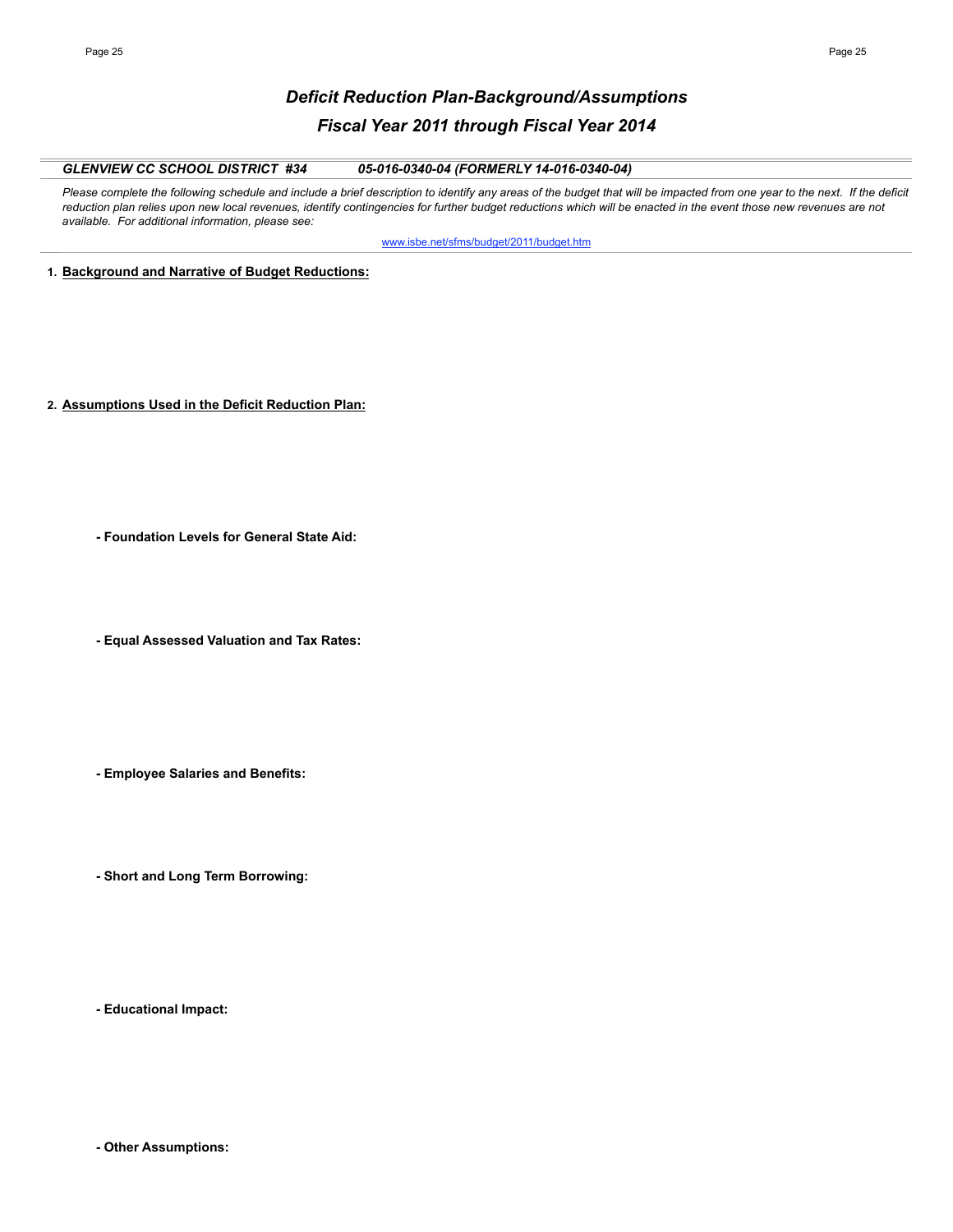# **ESTIMATED LIMITATION OF ADMINISTRATIVE COSTS**

*(For Local Use Only)*

# *This is an estimated Limitation of Administrative Costs Worksheet only and will not be accepted for Official Submission of the Limitation of Administrative Costs Worksheet.*

*The worksheet is intended for use during the budgeting process to estimate the district's percent increase of FY2011 budgeted expenditures over FY2010 actual expenditures. Budget information is copied to this page. Insert the prior year estimated actual expenditures to compute the estimated percentage increase (decrease).*

*The official Limitation of Administrative Costs Worksheet is attached to the end of the Annual An official Limitation of Administrative Costs Worksheet can Financial Report (ISBE Form 50-35) and may be submitted in conjunction with that report. also be found on the ISBE website at:*

Limitation of Administrative Costs

| <b>ESTIMATED LIMITATION OF ADMINISTRATIVE COSTS</b> | School District Name: | <b>GLENVIEW CC SCHOOL DISTRICT #34</b>   |
|-----------------------------------------------------|-----------------------|------------------------------------------|
| <b>WORKSHEET</b>                                    | <b>RCDT Number:</b>   | 05-016-0340-04 (FORMERLY 14-016-0340-04) |
| (Condition 17.15 of the Caboul Cada)                |                       |                                          |

(Section 17-1.5 of the School Code)

|                                                                                            |            |                    | <b>Estimated Actual Expenditures,</b><br><b>Fiscal Year 2010</b> |              | <b>Budgeted Expenditures,</b><br><b>Fiscal Year 2011</b> |                                               |                |
|--------------------------------------------------------------------------------------------|------------|--------------------|------------------------------------------------------------------|--------------|----------------------------------------------------------|-----------------------------------------------|----------------|
|                                                                                            |            | (10)               | (20)                                                             |              | (10)                                                     | (20)                                          |                |
| <b>Description</b>                                                                         | Funct. No. | <b>Educational</b> | <b>Operations &amp;</b><br><b>Maintenance</b>                    | Total        | <b>Educational</b>                                       | <b>Operations &amp;</b><br><b>Maintenance</b> | Total          |
| 1. Executive Administration Services                                                       | 2320       | 675.344            |                                                                  | 675.344      | 710.422                                                  |                                               | 710.422        |
| 2. Special Area Administration Services                                                    | 2330       |                    |                                                                  | 0            |                                                          |                                               | 0              |
| 3 Other Support Services - Scribor<br><b>Adminictration</b>                                | 2490       |                    |                                                                  | $\mathbf{0}$ |                                                          |                                               | $\overline{0}$ |
| 4. Direction of Business Support Services                                                  | 2510       | 306.936            |                                                                  | 306,936      | 318,360                                                  |                                               | 318,360        |
| 5. Internal Services                                                                       | 2570       |                    |                                                                  | $\Omega$     |                                                          |                                               | 0              |
| 6. Direction of Central Support Services                                                   | 2610       |                    |                                                                  | $\mathbf{0}$ |                                                          |                                               | $\overline{0}$ |
| 7. Deduct - Early Retirement or Other Pension Obligations<br><b>Included Above</b>         |            |                    |                                                                  | $\mathbf 0$  |                                                          |                                               | 0              |
| <b>Totals</b><br>8.                                                                        |            | 982,280            | $\overline{0}$                                                   | 982,280      | 1,028,782                                                | $\mathbf{0}$                                  | 1,028,782      |
| <b>Estimated Percent Increase (Decrease) for FY2011</b><br>(Budgeted) over FY2010 (Actual) |            |                    |                                                                  |              |                                                          |                                               | 5%             |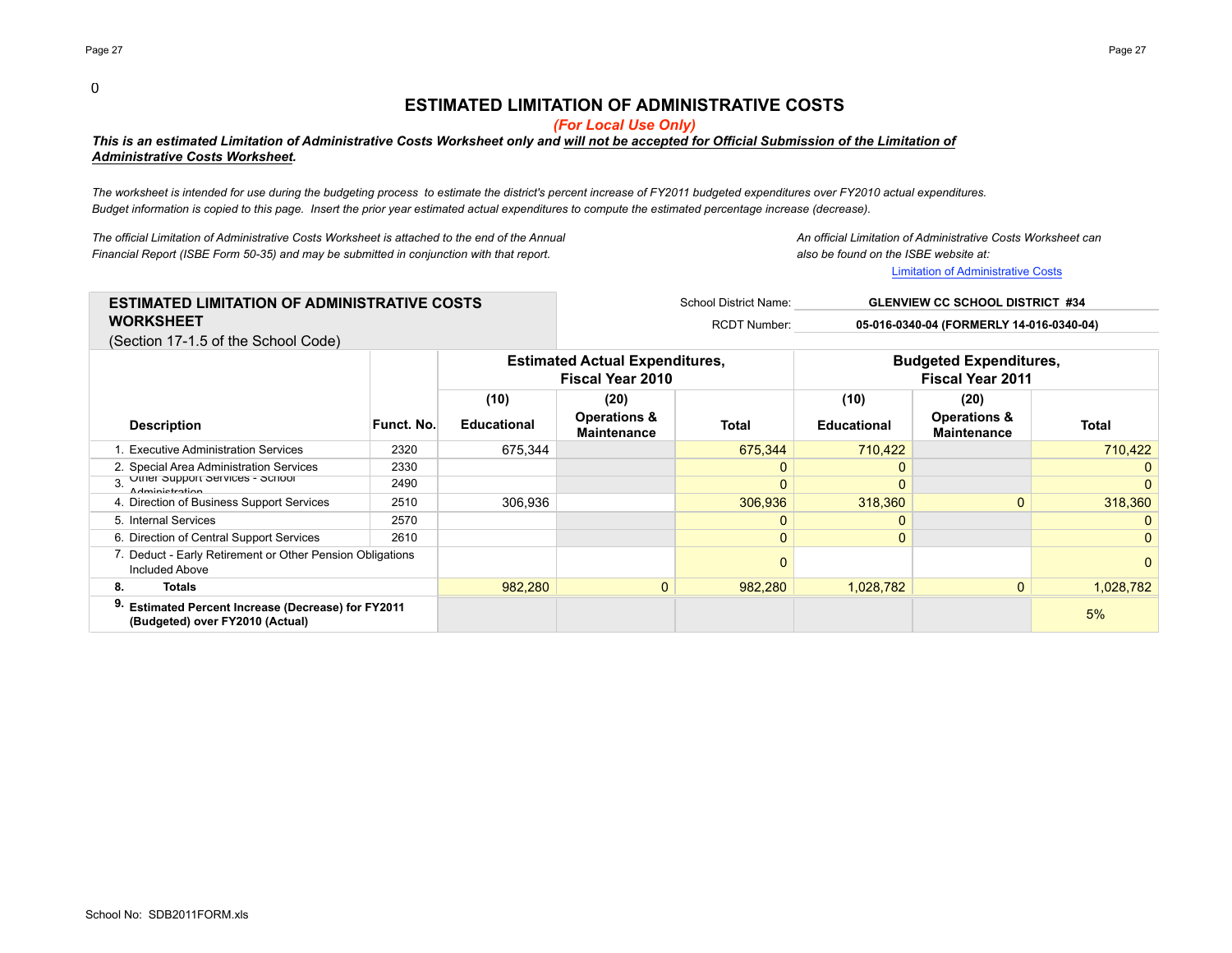# **REPORTING OF PUBLIC VENDOR CONTRACTS OF \$1,000 OR MORE**

## *GLENVIEW CC SCHOOL DISTRICT #34 05-016-0340-04 (FORMERLY 14-016-0340-04)*

In accordance with the School Code, Section 10-20.21, all school districts are required to file a report listing 'vendor contracts' as an attachment to their budget. In this context, the term "vendor contracts" refers to " contracts and agreements that pertain to goods and services that were intended to generate additional revenue and other remunerations for the school district in excess of \$1,000, including without limitation vending machine contracts, sports and other attire, class rings, and photographic services. The report is to list information regarding such contracts for the fiscal year immediately preceding the fiscal year of the budget. All *such contracts executed on or after July 1, 2007 must be approved by the school board.*

### *See: School Code, Section 10-20.21 - Contracts*

*(Sheet is unprotected and can be re-formatted as needed, but must be used for submission)*

| Name of Vendor | <b>Product or Service</b><br>Provided | <b>Net Revenue</b> | <b>Non-Monetary</b><br>Remuneration | <b>Purpose of Proceeds</b> | <b>Distribution Method and Recipient of</b><br>Non-Monetary Remunerations<br>Distributed |
|----------------|---------------------------------------|--------------------|-------------------------------------|----------------------------|------------------------------------------------------------------------------------------|
|                |                                       |                    |                                     |                            |                                                                                          |
| <b>NONE</b>    |                                       |                    |                                     |                            |                                                                                          |
|                |                                       |                    |                                     |                            |                                                                                          |
|                |                                       |                    |                                     |                            |                                                                                          |
|                |                                       |                    |                                     |                            |                                                                                          |
|                |                                       |                    |                                     |                            |                                                                                          |
|                |                                       |                    |                                     |                            |                                                                                          |
|                |                                       |                    |                                     |                            |                                                                                          |
|                |                                       |                    |                                     |                            |                                                                                          |
|                |                                       |                    |                                     |                            |                                                                                          |
|                |                                       |                    |                                     |                            |                                                                                          |
|                |                                       |                    |                                     |                            |                                                                                          |
|                |                                       |                    |                                     |                            |                                                                                          |
|                |                                       |                    |                                     |                            |                                                                                          |
|                |                                       |                    |                                     |                            |                                                                                          |
|                |                                       |                    |                                     |                            |                                                                                          |
|                |                                       |                    |                                     |                            |                                                                                          |
|                |                                       |                    |                                     |                            |                                                                                          |
|                |                                       |                    |                                     |                            |                                                                                          |
|                |                                       |                    |                                     |                            |                                                                                          |
|                |                                       |                    |                                     |                            |                                                                                          |
|                |                                       |                    |                                     |                            |                                                                                          |
|                |                                       |                    |                                     |                            |                                                                                          |
|                |                                       |                    |                                     |                            |                                                                                          |
|                |                                       |                    |                                     |                            |                                                                                          |
|                |                                       |                    |                                     |                            | <b>ZERO</b>                                                                              |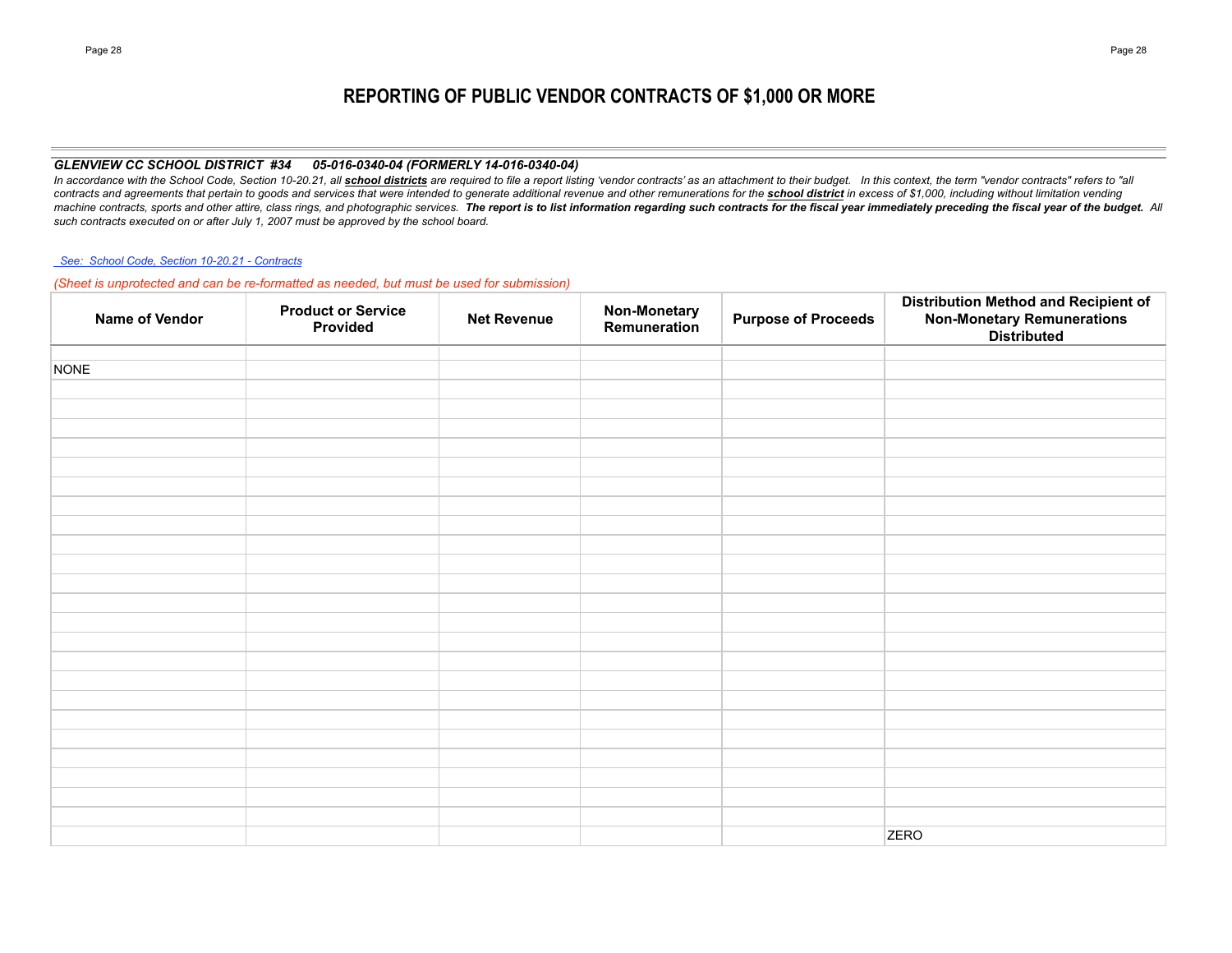#### **Reference Description** Each fund balance should correspond to the fund balance reflected on the books as of June 30th - Balance Sheet Accounts #720 and #730 (audit figures,

1 if available).

- <sub>2</sub> Accounting and Financial Reporting for Certain Grants and Other Financial Assistance. The "On-Behalf" Payments should only be reflected on this page (Budget Summary, Lines 10 and 20).
- 3 Requires the secretary of the school board to notify the county clerk (within 30 days of the transfer approval) to abate an equal amount of taxes to be next extended. See Sec. 10-22.14 & 17-2.11.

4 Principal on Bonds Sold:

- (1) Funding Bonds are to be entered in the fund or funds in which the liability occurs.
- (2) Refunding Bonds can be entered in the Debt Services Fund only.
- (3) Building Bonds can be entered in the Capital Projects Fund only.
- (4) Fire Prevention and Safety Bonds can be entered in the Fire Prevention & Safety Fund only.
- $5$  The proceeds from the sale of school sites, buildings, or other real estate shall be used first to pay the principal and interest on any outstanding bonds on the property being sold, and after all such bonds have been retired, the remaining proceeds from the sale next shall be used by the school board to meet any urgent district needs as determined under Sections 2-3.12 and 17-2.11 of the School Code. Once these issues have been addressed, any remaining proceeds may be used for any other authorized purpose and for deposit into any district fund.
- 6 The School Code, Section 10-22.44 prohibits the transfer of interest earned on the investment of "any funds for purposes of Illinois Municipal Retirement under the Pension Code." This prohibition does not include funds for Social Security and Medicare-only purposes. For additional requirements on interest earnings, see 23 Illinois Administrative Code, Part 100, Section 100.50.
- **7** Cash plus investments must be greater than or equal to zero.
- **<sup>8</sup>** For cash basis budgets, this total will equal the Budget Summary Total Direct Receipts/Revenues (Line 9) plus Total Other Sources of Funds (Line 45).

**<sup>9</sup>** For cash basis budgets, this total will equal the Budget Summary - Total Direct Disbursements/Expenditures (Line 19) plus Total Other Uses of Funds (Line  $9^{63}$ 

 $10$  Working Cash Fund loans may be made to any district fund for which taxes are levied (Section 20-6 of the School Code).

<sup>11</sup> Include revenue accounts 1110 through 1115, 1117,1118 & 1120.

12 The School Code Section 17-2.2c. Tax for leasing educational facilities or computer technology or both, and for temporary relocation expense purposes.

- <sub>13</sub> Corporate personal property replacement tax revenue must be first applied to the Municipal Retirement/Social Security Fund to replace tax revenue lost due to the abolition of the corporate personal property tax (30 ILCS 115/12). This provision does not apply to taxes levied for Medicare-Only purposes.
- 14 Only tuition payments made to private facilities. See Functions 4200 or 4400 for estimated public facility disbursements/expenditures.
- <sub>15</sub> Payment towards the retirement of lease/purchase agreements or bonded/other indebtedness (principal only) otherwise reported within the fund e.g.: alternate revenue bonds. (Describe & Itemize)